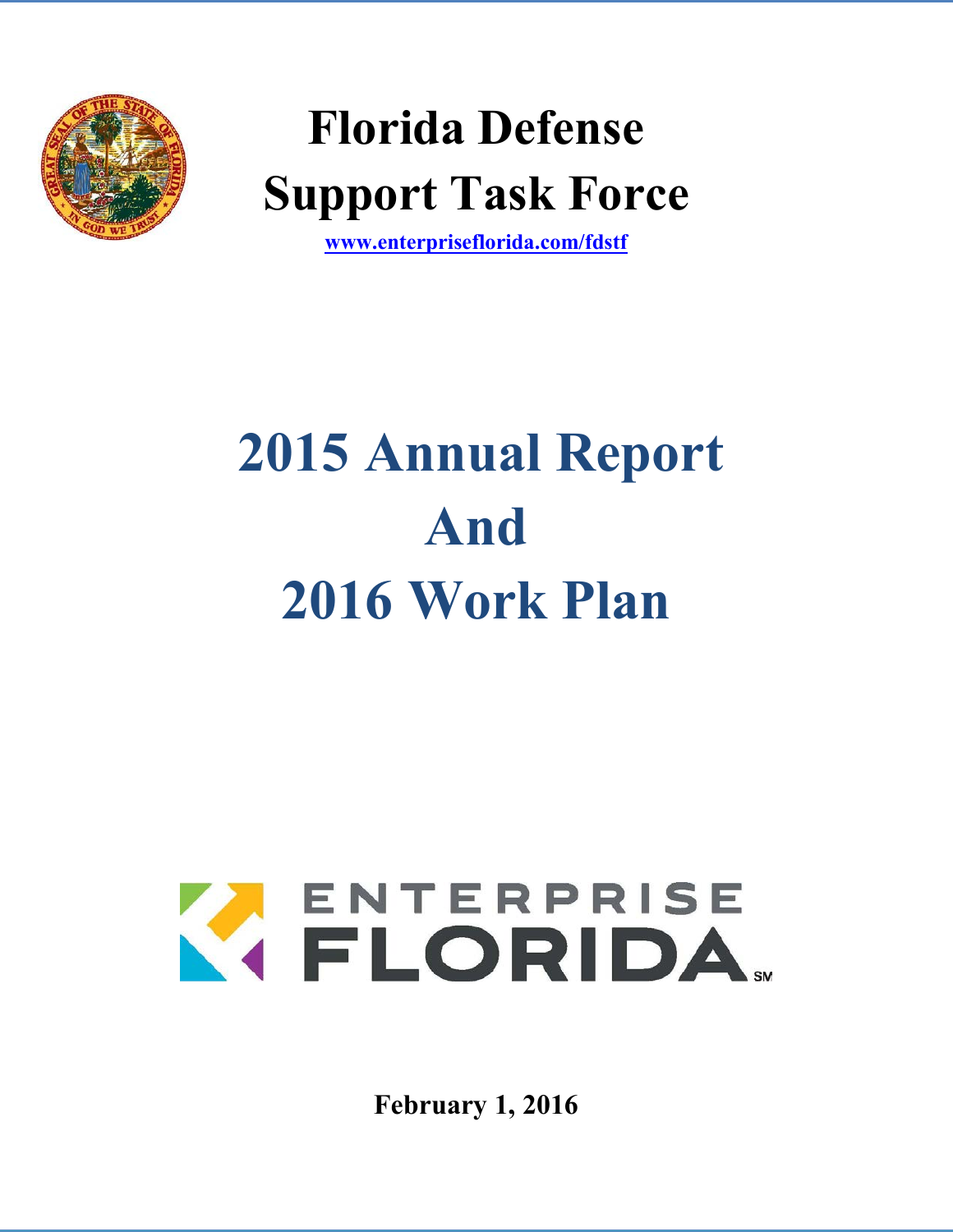# **Florida Defense Support Task Force**

# **2015 Annual Report and 2016 Work Plan**

# **Table of Contents**

# **Appendix -- Tabs**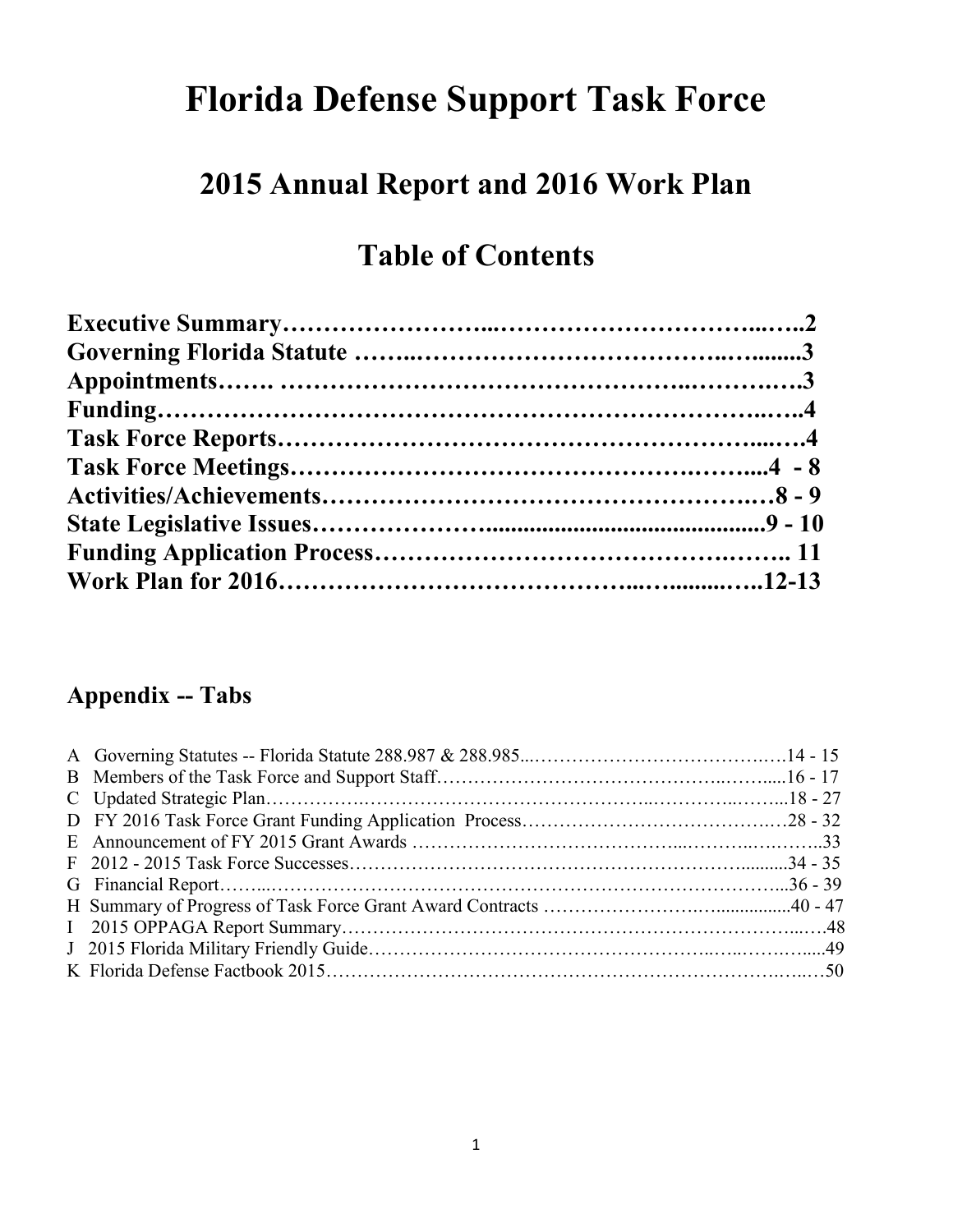#### **Florida Defense Support Task Force 2015 Annual Report and 2016 Work Plan**

#### **Executive Summary**

Created in 2011 under Florida Statute 288.987, the Florida Defense Support Task Force (FDSTF) held its first meetings in January 2011. The Task Force has 13 members – four members appointed by the Governor, four members appointed by the Senate, and four members appointed by the House of Representatives. In July of 2015, the 4-year terms of the original Task Force appointees terminated. Some members were reappointed and were joined by new members. The non-legislative members' terms will run from July 1, 2015 – June 30, 2019. Legislative Task Force members will serve until the end of their elected terms. The Governor reappointed Major General Joseph Taluto, USA (retired), Major General Michael Calhoun, USA, The Adjutant General, and Commissioner Barbara Stewart. The Governor appointed Admiral Mark Fitzgerald, USN (retired) and has designated Representative Dana Young as the  $13<sup>th</sup>$  member and his representative on the Task Force. The Senate President reappointed both Tom Neubauer and J.R. McDonald to new terms. The Senate President also appointed Senator Garret Richter and former Senator Mike Bennett to the Task Force. The House Speaker reappointed Brigadier General Chip Diehl, USAF (retired) and Representative Ritch Workman to new terms. The House Speaker appointed Representative Clay Ingram and CW5 Derrick Fritts US Army National Guard as Task Force members. Representative Ritch Workman served as the Chair from December 2014 through June 2015. Senator Garret Richter assumed the Chairmanship in July 2015. Tom Neubauer was selected to serve as the Vice Chair.

The FDSTF mission is to make recommendations to preserve and protect military installations, to support the state's position in research and development related to or arising out of military missions and contracting, and to improve the state's military-friendly environment for service members, military dependents, military retirees, and businesses that bring military and base-related jobs to the state.

The FDSTF replaced the Florida Council on Military Bases and Mission Support which was created under Florida Statute 288.984. The Council has been deleted from Florida Statute. The FDSTF received a FY 2011-2012 appropriation of \$5 million, a FY 2012 –13 appropriation of \$2 million, a FY 2013-2014 appropriation of \$4 million, a FY 2014-2015 appropriation of \$3.5 million, and a FY 2015-2016 appropriation of \$2 million to protect, preserve, promote and grow Florida military installations and missions. The Task Force held a total of 9 meetings and 1 conference call throughout the calendar year 2015.

The Task Force provides weekly email updates for its members. The Task Force developed an initial strategic plan to guide its actions in protecting Florida's military installations dated April 23, 2012. This plan was updated in October 2012, again in July 2013, and most recently in March 2015. The Task Force plans to update this strategic plan in 2016. The most recent version of the strategic plan is posted on the Task Force web site, and at Tab C.

Florida Defense Support Task Force web site has been operational since August 2012. It has been helpful in publicizing meeting times and locations. Additionally, this site displays the award of funding grants along with copies of agenda and minutes from Task Force meetings, budget information and weekly Task Force updates. The new address for the web site is: *[www.enterpriseflorida.com/fdstf](http://www.enterpriseflorida.com/fdstf)*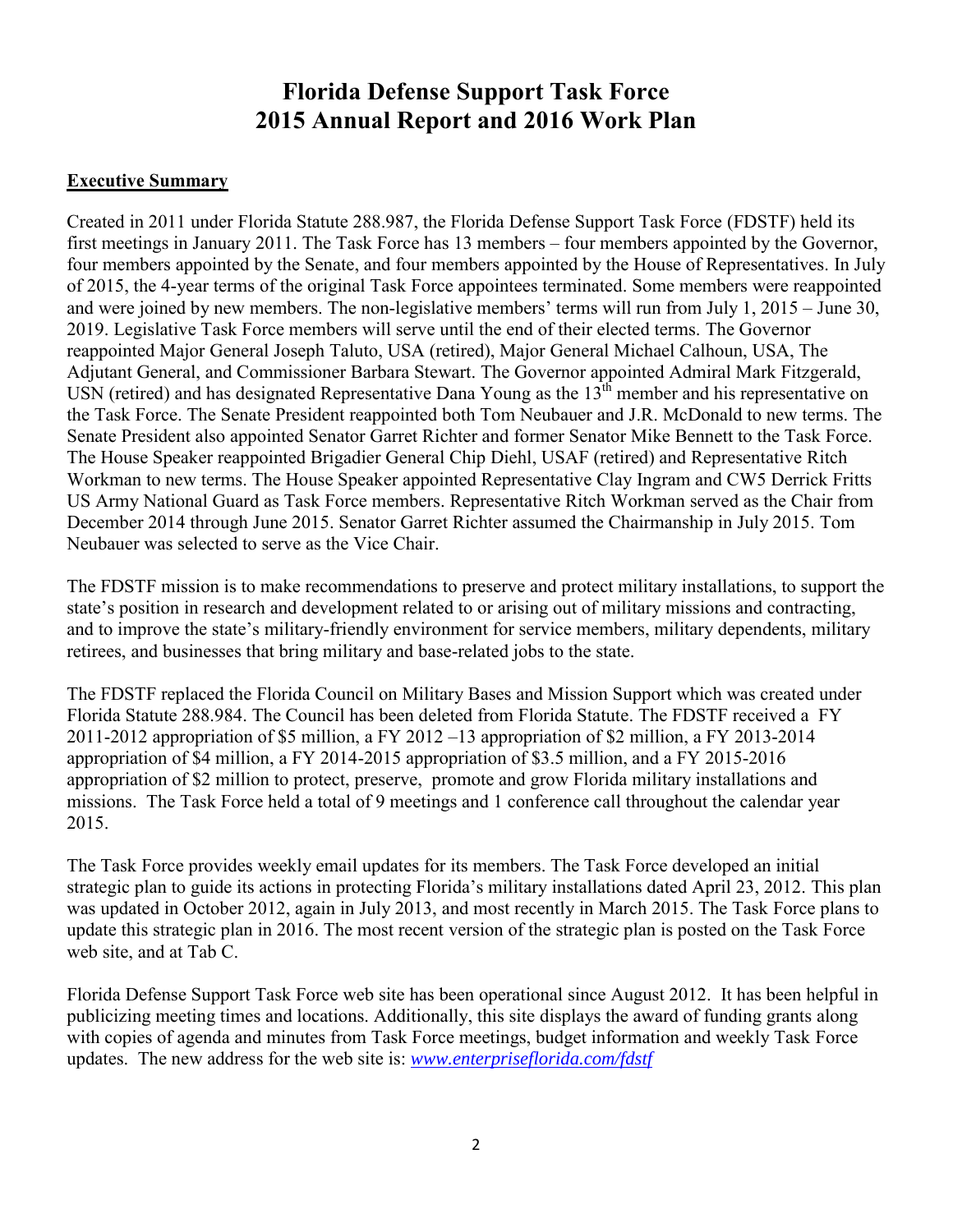The Office of Program Policy Analysis and Government Accountability (OPPAGA) conducted a detailed review of state military and defense programs included the Military Base Protection Program (Including both Defense Reinvestment Grants and Defense Infrastructure Grants), the Florida Defense Alliance, and the Florida Defense Support Task Force for Fiscal Years 2011-2012, 2012-2013, and 2013-2014. The cutoff date for the review was June 30, 2014. OPPAGA found that grant recipients and other stakeholders were very satisfied with the grant programs' effectiveness in meeting installation needs. Additionally, OPPAGA concluded that Florida's military and defense support efforts exceed those of other states with a large military presence. See Tab I.

The Task Force published the 2015 Florida Defense Factbook in October 2015 based on the Economic Impact Analysis Study conducted by CareerSource Florida under the leadership of Dr. Rod Lewis. The factbook can be downloaded from the Task Force web site at: [http://www.enterpriseflorida.com/fdstf/resources/.](http://www.enterpriseflorida.com/fdstf/resources/) A copy is enclosed at Tab J.

The Task Force published the 2015 Florida Military Friendly Guide in October 2015 with additions from the 2015 state legislative session. This guide contains a summary of the Florida laws that benefit active duty, National Guard and Reserve service members and their families. It has been distributed throughout the state and to the Florida Congressional delegation. The guide can be downloaded from the Task Force web site at: [http://www.enterpriseflorida.com/wp-content/uploads/Florida-Military-Friendly-Guide.pdf.](http://www.enterpriseflorida.com/wp-content/uploads/Florida-Military-Friendly-Guide.pdf) A copy is enclosed at Tab K.

# **FDSTF 2015 Annual Report**

#### **Governing Florida Statutes**

The Florida Defense Support Task Force was established under Florida Statute 288.987 and operates under a Sunshine exemption in F.S. 288.985. See Tab A.

#### **Appointments**

In 2015, In July of 2015, the 4-year terms of the original Task Force appointees terminated. Some members were reappointed and were joined by new members. The non-legislative members' terms will run from July 1, 2015 – June 30, 2019. Legislative Task Force members will serve until the expiration of their legislative terms and may be reappointed once. The Governor reappointed Major General Joseph Taluto, USA (retired), Major General Michael Calhoun, USA, The Adjutant General, and Commissioner Barbara Stewart. The Governor appointed Admiral Mark Fitzgerald, USN (retired) and has designated Representative Dana Young as the 13<sup>th</sup> member and his representative on the Task Force. The Senate President reappointed both Tom Neubauer and J.R. McDonald to new terms. The Senate President also appointed Senator Garrett Richter and former Senator Mike Bennett to the Task Force. The House Speaker reappointed Brigadier General Chip Diehl, USAF (retired) and Representative Ritch Workman to new terms. The House Speaker appointed Representative Clay Ingram and CW5 Derrick Fritts US Army National Guard as Task Force members. Representative Ritch Workman served as the Chair from December 2014 through June 2015. Senator Garrett Richter assumed the Chairmanship in July 2015. Tom Neubauer was selected to serve as the Vice Chair. See Tab B.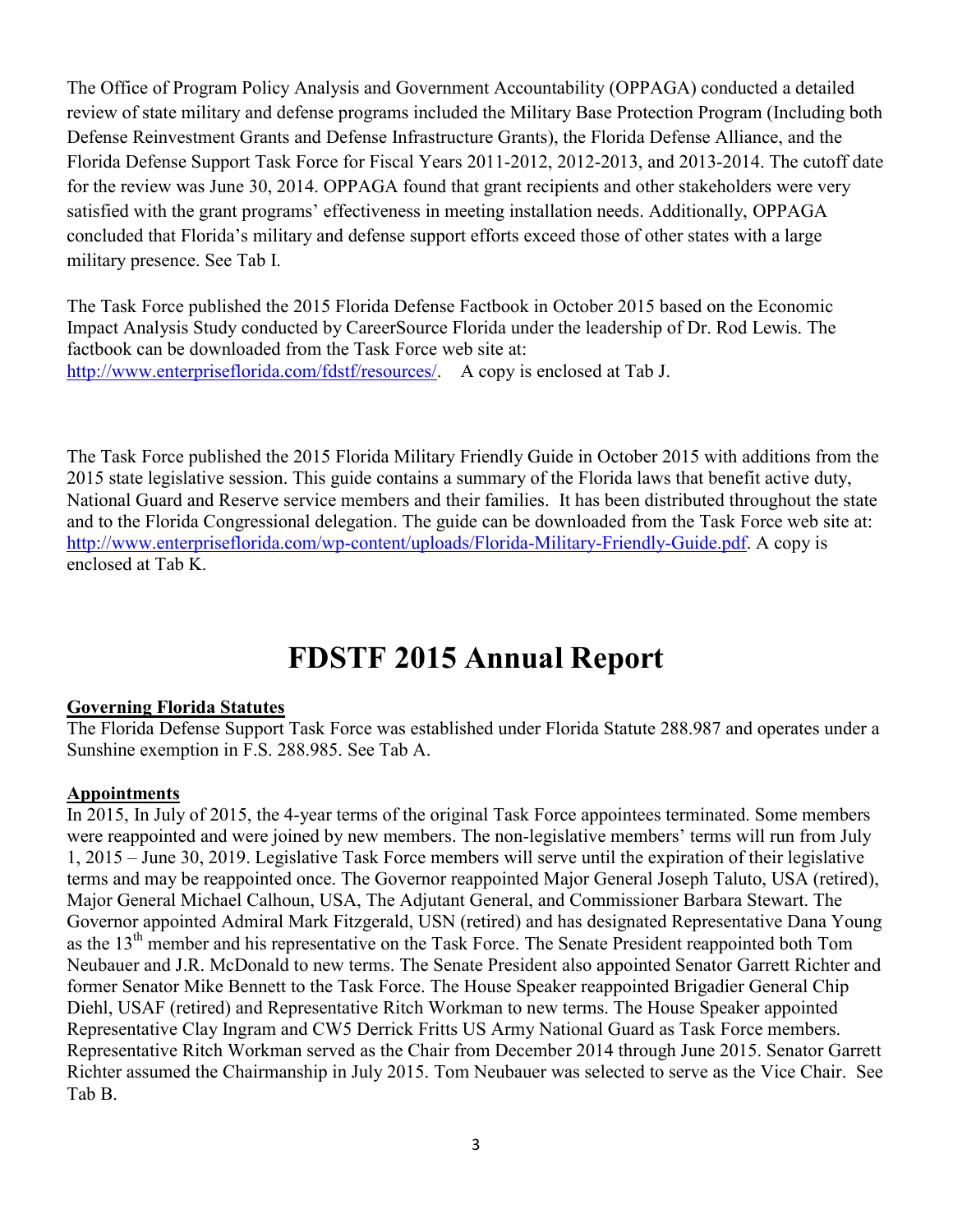#### **Funding**

The FDSTF received an FY 2015-2016 appropriation of \$2 million to protect, preserve, promote and grow Florida military installations and missions. The Task Force may annually utilize up to \$250,000 of funds appropriated for Task Force staffing and administrative expenses. Enterprise Florida, Inc. (EFI) has the role of administrative and logistical support. The Task Force approved the annual budget for FY 15-16. This approved budget and a complete Task Force budget summary including contract obligations are included at the end of this report. See Tab D.

#### **Task Force Reports**

The Task Force is required to submit an annual report and work plan to the Governor, the President of the Senate, and the Speaker of the House of Representatives by February  $1<sup>st</sup>$  of each year.

#### **Task Force Strategic Plan**

The Task Force actions are guided by its Strategic Plan. This plan is a living document and evolves in response to unfolding events. This plan was first developed in April 2012 and has been updated in October 2012, again in July 2013, and most recently in March 2015. The revised version adjusts the Task Force goals to reflect the changing national defense budgets and its impact on Florida's military missions and installations. The Task Force plans to update this plan again in 2016. See Tab C.

#### **Task Force Meetings**

**January 15, 2015 -- Tallahassee.** The Task Force Chairman announced the appointment of Tom Neubauer as the Vice Chair. Task Force members provided updates on events, activities and issues impacting military installations around the state. John Walsh from the Florida Washington Office provided an update on events/issues in the nation's capital. Secretary Anthony Principi of the Principi Group briefed the Task Force on current military and defense issues in Washington and their impact on Florida. Kelley Boree from the Department of Environmental Protection gave an update on the acquisition of non-conservation buffering lands. The Task Force reviewed the 2014 Annual Report and approved it for submission to the Governor and Legislature. The Task Force was briefed on the status of cyber initiatives. Heather Cave updated the Task Force on recent actions of the Florida Defense Alliance. Staff provided a legislative update on bills evolving in the Florida Legislature. Staff provided a budget update on the status of contracts and Task Force funds. The Task Force conducted an afternoon closed session meeting to discuss advocacy strategy involving base strengths and weaknesses connected to protecting, preserving and enhancing Florida's military installations.

**February 19, 2015 -- Tallahassee.** The New President and CEO of Enterprise Florida, Bill Johnson attended this meeting and addressed the Task Force. Task Force members provided updates on events, activities and issues impacting military installations around the state. John Walsh from the Florida Washington Office provided an update on events/issues in the nation's capital. Charles Battaglia and MG (ret) Mike Jones of the Principi Group briefed the Task Force on current military and defense issues in Washington and their impact on Florida. Lieutenant Colonel Kevin Beeker, Commander, Avon Park Air Force Range provided a comprehensive overview of the mission and capabilities of the range. Bobby Carbonell, new Executive Director for Florida is for Veterans, Inc. provided an update on his organization's progress to date. David Clark, Deputy Director of State Lands from the Department of Environmental Protection gave an update on the acquisition of non-conservation buffering lands. Staff presented a draft grant application process for FY 15-16. The Task Force directed staff to make some modifications to this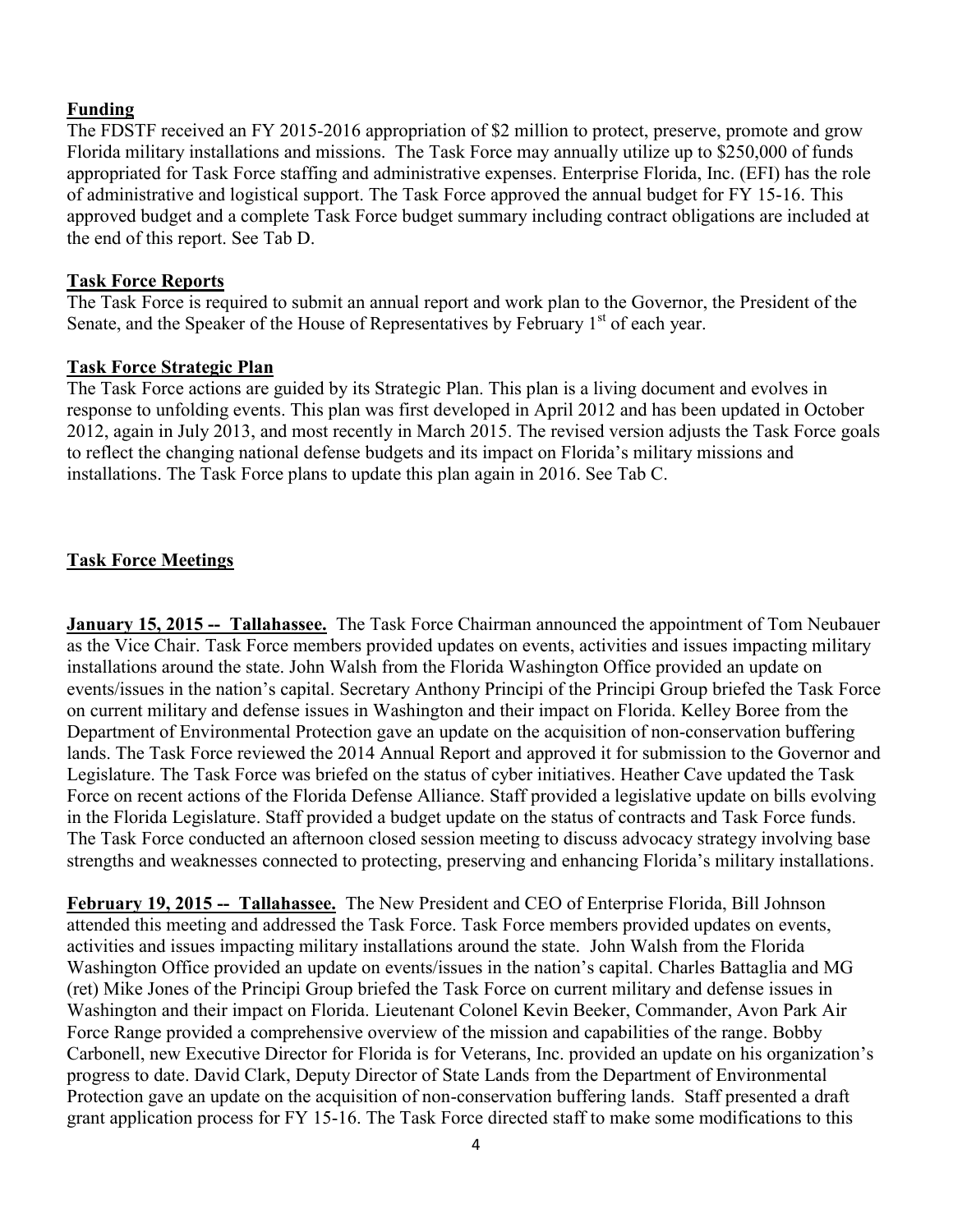application and focus grants on the primary mission of protecting Florida's military installations. Staff provided a legislative update on bills evolving in the Florida Legislature. Staff presented a draft meeting schedule for 2015 and the Task Force voted to approve this schedule. Staff provided the recommendations from the recently conducted Best Practices study for consideration. Staff provided a budget update on the status of contracts and Task Force funds. The Task Force conducted an afternoon closed session meeting to discuss advocacy strategy involving base strengths and weaknesses connected to protecting, preserving and enhancing Florida's military installations.

#### **March 19, 2015 -- Tallahassee.**

Task Force members provided updates on events, activities and issues impacting military installations around the state. Secretary Anthony Principi of the Principi Group and MG (ret) Mike Jones briefed the Task Force on current military and defense issues in Washington and their impact on Florida. David Clark, Deputy Director of State Lands from the Department of Environmental Protection gave an update on the acquisition of non-conservation buffering lands. Ana Richmond from the Department of Economic Opportunity reviewed the status of non-conservation buffering lands and provided a comprehensive overview of the process by which these properties are prioritized. Staff presented the final version of grant application process for FY 15-16 and the Task Force approved its release. Staff provided a legislative update on bills evolving in the Florida Legislature. Staff presented a proposal to update the Florida Defense Economic Impact Study and publish an updated Defense Factbook. The Task Force voted to authorize staff to compete the study and publish the factbook at a cost up to \$150,000. Staff provided a budget update on the status of contracts and Task Force funds. The Task Force conducted an afternoon closed session meeting to discuss advocacy strategy involving base strengths and weaknesses connected to protecting, preserving and enhancing Florida's military installations.

**April 16, 2015 -- Tallahassee.** In the absence of Chair Ritch Workman, Vice Chair Tom Neubauer chaired the meeting. The Task Force held a moment of silence in memory of Task Force member RADM Kevin Delaney who had passed away. Task Force members provided updates on events, activities and issues impacting military installations around the state. Secretary Anthony Principi of the Principi Group and MG (ret) Mike Jones briefed the Task Force on current military and defense issues in Washington and their impact on Florida. Chris Hartline, Director of the Florida Washington Office provided an update on event in the nation's capital. Kelley Boree from the Department of Environmental Protection gave an update on the acquisition of non-conservation buffering lands. Colonel (ret) Sal Nodjomian, Executive Vice President of the Matrix Design Group provided a update on public-private partnerships. Staff provided a legislative update on bills moving through the Florida Legislature. Staff provided a budget update on the status of contracts and Task Force funds. Staff presented some budget options for FY 15- 16 in regard to grants funding, the economic impact study and continued advocacy in Washington, DC. The Task Force conducted an afternoon closed session meeting to discuss advocacy strategy involving base strengths and weaknesses connected to protecting, preserving and enhancing Florida's military installations.

#### **May 21, 2015 -- Tallahassee**.

Task Force members provided updates on events, activities and issues impacting military installations around the state. The Task Force received an update from John Walsh from the state of Florida Washington Office and MG (ret.) Mike Jones from The Principi Group (TPG) concerning military and defense issues at the national level and their projected impacts to Florida. Kelley Boree from the Department of Environmental Protection gave an update on the acquisition of non-conservation buffering lands. LTG (ret) Tom Baptiste,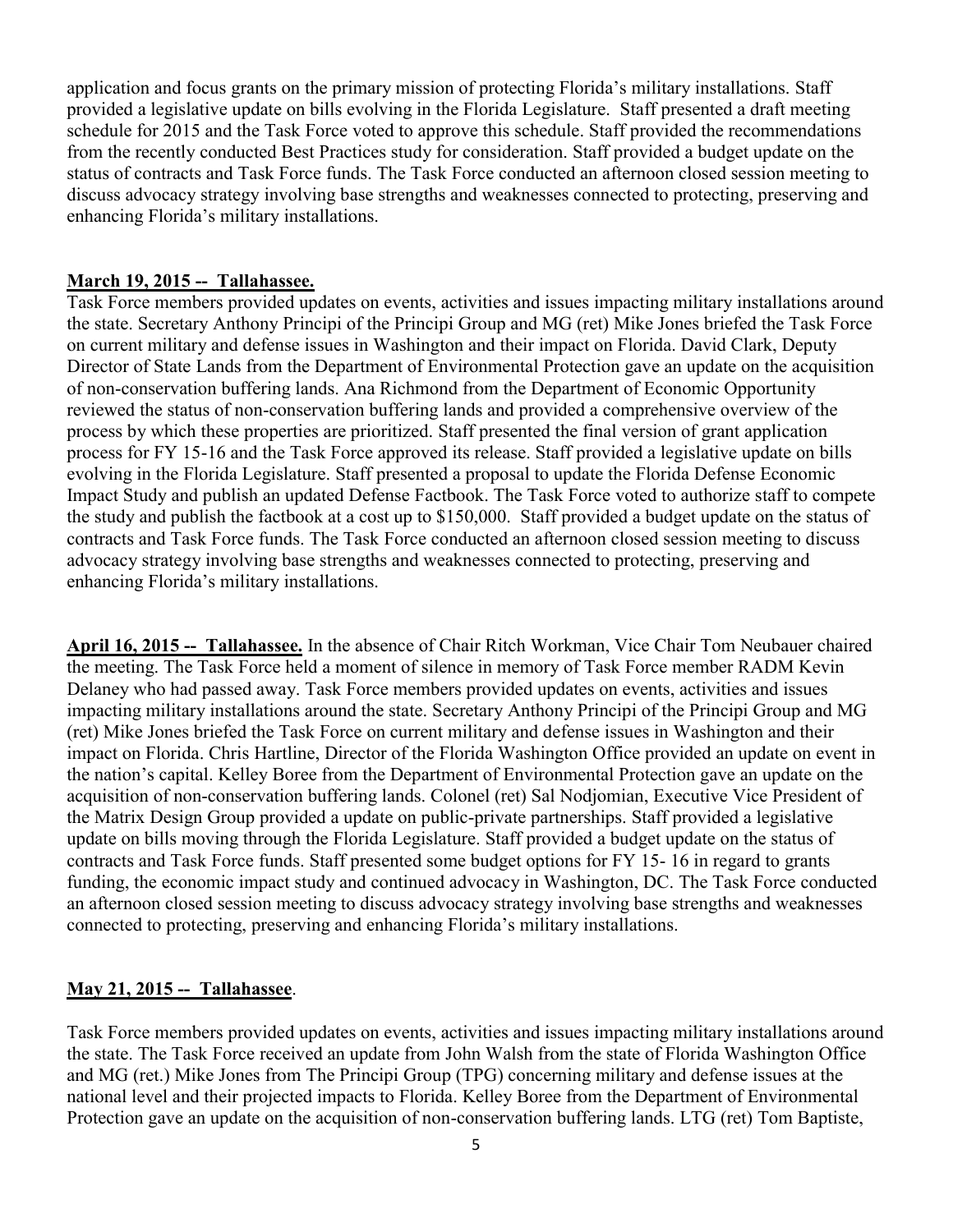President/CEO of the National Center for Simulation, provided an update on the acquisition of land and a building that would partially alleviate the office space shortage at Team Orlando. Michelle Dahnke, Deputy Chief Financial Officer briefed the Task Force on Operation Dispatch, a program to streamline training for military-trained firefighters to become Florida-certified firefighters. Staff provided a legislative wrap-up of the 2015 Florida Legislative Session. Staff provided a budget update on the status of contracts and Task Force funds. The Task Force considered 7 applications for FY 2016 funding based on the published FY 2016 Grant Application Process. (Tab D) After reviewing written applications and receiving in-person presentations from applicants, the Task Force decided to fund 4 projects for FY 2016. The projects totaled \$736,310. The grant recipients included Santa Rosa County (\$41,310) Tampa Bay Defense Alliance (\$175,000), Clay County Development Authority (\$400,000), and Bay County (\$120,000). The FY 2016 grant announcement is included at Tab E

#### **July 16, 2015 – Tampa**

The new Chair is Senator Garrett Richter. The meeting began with the introduction of members. BG (ret) Chip Diehl welcomed the Task Force to Tampa and introduced Jim Sampey to provide a community briefing on MacDill AFB and the Tampa defense community. Task Force members provided updates on events, activities and issues impacting military installations around the state. Jan Resch from the Florida Center for Cybersecurity at the University of South Florida briefed the Task Force on state cyber efforts and the mission of her organization. John Walsh from the Florida Washington Office provided an update on event in the nation's capital. Secretary Anthony Principi of the Principi Group and MG (ret) Mike Jones briefed the Task Force on current military and defense issues in Washington and their impact on Florida. Kelley Boree from the Department of Environmental Protection gave an update on the acquisition of non-conservation buffering lands. Jim Sampey from Veterans Florida provided an update on their progress on attracting veterans to Florida and matching up veterans with employers for jobs. Colonel (ret) Mike Prendergast, Executive Director of the Florida Department of Veterans Affairs reported on the successes of veteran-friendly legislation during the 2015 Florida Legislative session. Jim Kuzma from Space Florida provided an update of Florida space launches and events connected to the space program. Staff provided a budget update on the status of contracts and Task Force funds. The Task Force conducted an afternoon closed session meeting to discuss advocacy strategy involving base strengths and weaknesses connected to protecting, preserving and enhancing Florida's military installations. Following the closed session, Task Force members visited U. S. Central Command and received a detailed briefing on U.S. military operations in the Middle East.

#### **August 20, 2015 – Fort Walton Beach**

Congressman Jeff Miller welcomed the Task Force to Ft. Walton Beach and updated the Task Force on events in Congress. Then Colonel (ret) Bob Black provided a detailed briefing on the Air Force installations in NW Florida. Task Force members provided updates on events, activities and issues impacting military installations around the state. John Walsh from the Florida Washington Office provided an update on events in the nation's capital. MG (ret) Mike Jones briefed the Task Force on current military and defense issues in Washington and their impact on Florida. Staff provided an update on the Florida Defense Alliance meeting held the day prior with details concerning the progress of the Mission Sustainment Working Group and the Family Support Working Group. Kelley Boree from the Department of Environmental Protection gave an update on the acquisition of non-conservation buffering lands. Dave Robau from the Gulf Coast Energy Network discussed a public-private partnership between Gulf Coast Energy Network and Eglin AFB to develop carbon-neutral energy solutions. Staff briefed the Task Force on financial disclosure exemptions for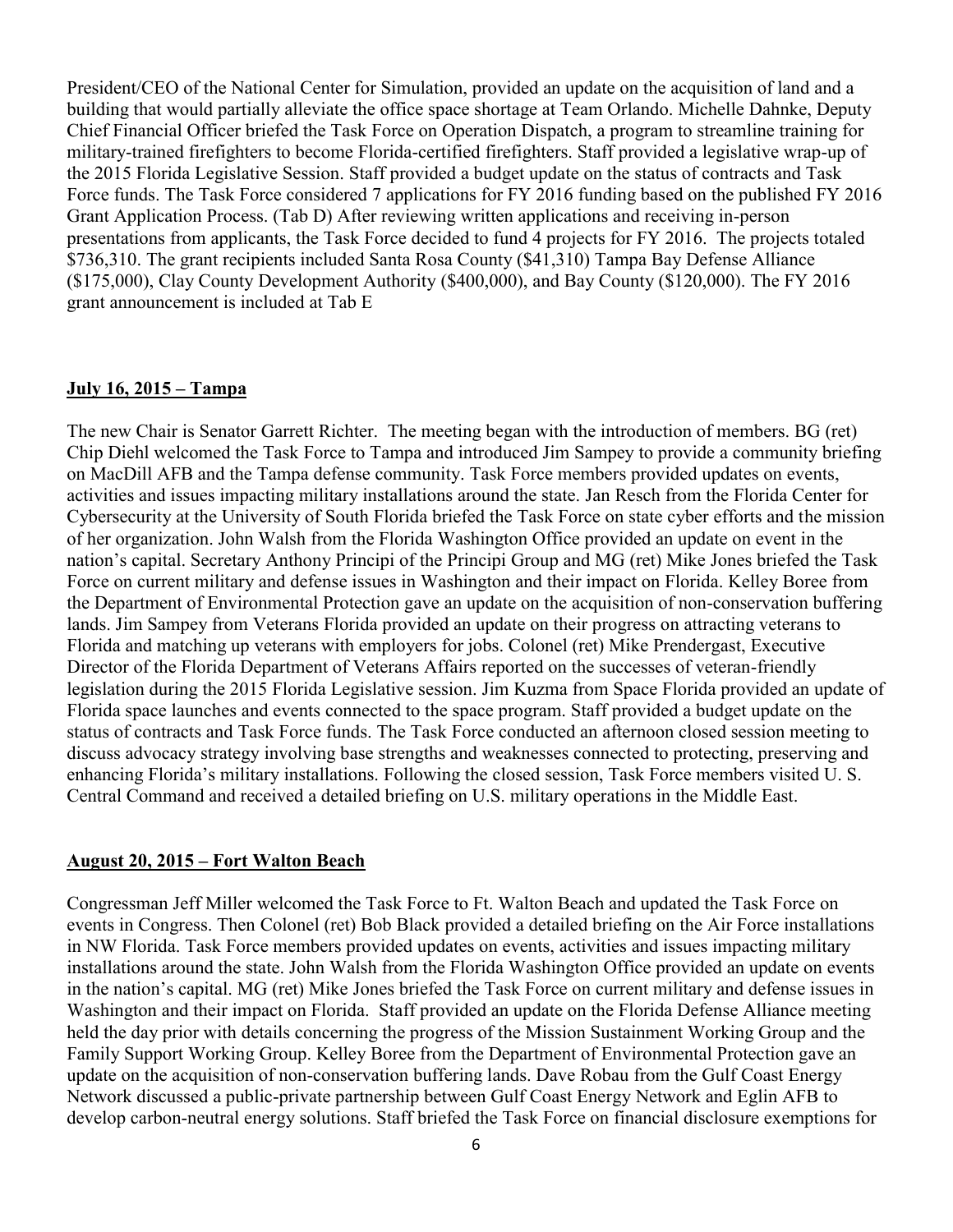base representatives. Staff also distributed copies of the Attorney General's Military Consumer Protection Guide, a booklet to help military members and their families avoid predatory business practices and other deceptive practices. Staff provided a budget update on the status of contracts and Task Force funds. The Task Force conducted an afternoon closed session meeting to discuss advocacy strategy involving base strengths and weaknesses connected to protecting, preserving and enhancing Florida's military installations. Following the closed session, Task Force members visited Eglin AFB.

#### **September 17, 2015 – St. Augustine**

In the absence of Chairman Richter, Vice Chair Tom Neubauer conducted the meeting. Major General Michael A. Calhoun, Florida's Adjutant General welcomed the Task Force to St. Augustine and provided the Task Force a detailed briefing on the Florida National Guard. Task Force members provided updates on events, activities and issues impacting military installations around the state. John Walsh from the Florida Washington Office provided an update on event in the nation's capital. Secretary Tony Principi and MG (ret) Mike Jones briefed the Task Force on current military and defense issues in Washington and their impact on Florida. Kelley Boree from the Department of Environmental Protection gave an update on the acquisition of non-conservation buffering lands. Bob Buehn, Commissioner, Florida Military Compact, Interstate Compact Educational Opportunities for Military Children, briefed the Task Force on Florida's participation in the compact. Dr. Rod Lewis, CareerSource Florida, briefed on the draft Defense Economic Impact Study for 2015. The results of his study will be included in the 2015 Florida Defense Factbook to be published within the next month. Staff presented the 2015 Florida Military Friendly Guide – a compilation of Florida laws that benefit military members and their families in Florida. Staff provided a budget update on the status of contracts and Task Force funds. The Task Force conducted an afternoon closed session meeting to discuss advocacy strategy involving base strengths and weaknesses connected to protecting, preserving and enhancing Florida's military installations.

#### **October 14, 2015 – Conference Call**

The Task Force convened a public conference call for the purpose of discussing and voting on a request from Team Orlando for support in their acquisition of additional office space. Over the past two years, the Florida Legislature has appropriated \$28 million to Team Orlando and the National Center for Simulation for the acquisition of a building (Partnership IV building) and land to house both federal and UCF employees. With this purchase, the cost of leased commercial space for the military modeling, simulation and training activity will be greatly reduced. This helps reduce the risk of Team Orlando losing any of their military partners (Army, Air Force, Marines and 9 other federal entities) and subsequent realignment or closure actions under BRAC. Team Orlando generates annually almost \$5 Billion in business in Florida. Task Force support is needed because the Governor and Cabinet will be meeting to consider approval of this acquisition. After discussion, the Task Force voted to support the acquisition of additional office space.

#### **November 19, 2015 – Tallahassee.**

Task Force members provided updates on events, activities and issues impacting military installations around the state. Chris Hartline, Director of the Florida Washington Office provided an update on event in the nation's capital. MG (ret) Mike Jones briefed the Task Force on current military and defense issues in Washington and their impact on Florida. He was augmented by Secretary Tony Principi who was present on the telephone. Ana Richmond from the Department of Economic Opportunity briefed the Task Force on her department's role in identifying and prioritizing non-conservation buffering lands. David Clark from the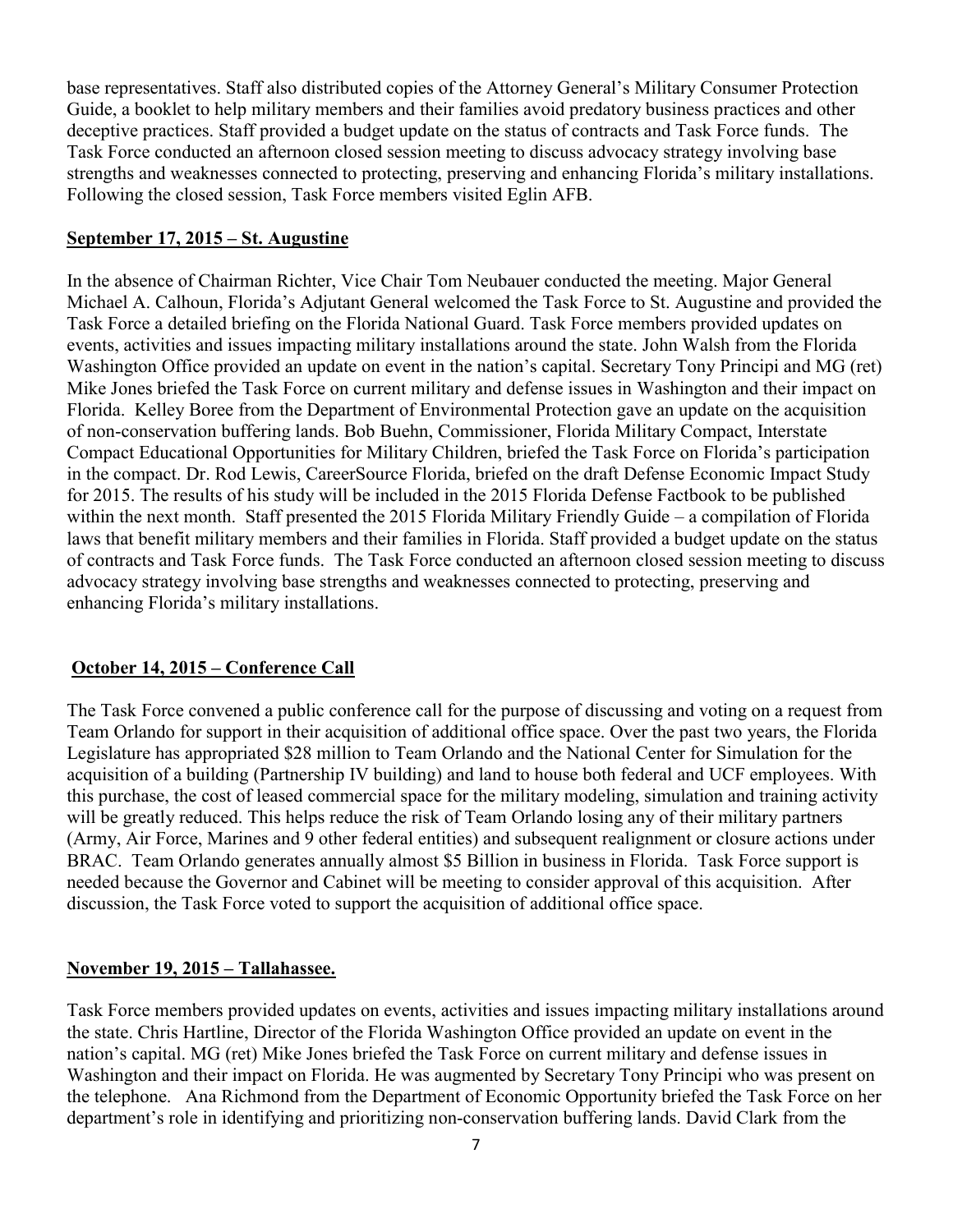Department of Environmental Protection gave an update on the acquisition of non-conservation buffering lands. LTG (ret) Tom Baptiste, President/CEO of the National Center for Simulation, updated the Task Force on the acquisition of additional office space for Team Orlando. Bill Rabena from the Military Child Education Program provided a briefing on Florida Support for the Military-Connected Children. Ryan Orndorff, Deputy Director, Readiness and Environmental Protection Integration (REPI) Program briefed the Task Force on the Sentinel Landscapes program. Joe Marino provided an update on the activities and progress of Veterans Florida. Staff provided a short summary of the recent OPPAGA report on the Task Force. (See Tab I) Staff provided a budget update on the status of contracts and Task Force funds. The Task Force voted to approve the proposed budget for FY 15-16 and gave guidance to prepare a budget for FY 16- 17. The Task Force conducted an afternoon closed session meeting to discuss advocacy strategy involving base strengths and weaknesses connected to protecting, preserving and enhancing Florida's military installations.

#### **Activities/Achievements**

Task Force's activities and achievements for 2015 include:

- 1. New Task Force members and reappointed members assuming duties in July 2015. New Task Force Chair, Senator Garrett Richter assumed duties in July 2015.
- 2. The Task Force awarded 4 grants for FY 2016 grants totaling \$736,310.
- 3. The Florida Defense Support Task Force maintains an updated web site: [www.enterpriseflorida.com/fdstf](http://www.enterpriseflorida.com/fdstf)
- 4. The Principi Group conducted visits to military installations in conjunction with Task Force meetings. They visited NSA Orlando, MacDill AFB, Homestead ARB, Eglin AFB, Patrick AFB, Cape Canaveral AFS, Camp Blanding, Corry Station, NAS Pensacola, Avon Park Air Force Range, Tyndall AFB and US SOUTHCOM during 2015. The purpose of the visits was to update the assessments made in 2012 and remain current on issues faced by each installation commander. During these visits, the installation commanders met with members of the Principi Group and Task Force staff. Installation commanders were able to provide information concerning issues directly to those advocating for Florida at the national level. Additionally, the Principi Group members met with local defense leaders to receive their community input.
- 5. The Principi Group continued their advocacy efforts on behalf of Florida's military installations throughout 2015. In November, the Task Force unanimously voted to sustain the effort and continue the advocacy contract in 2016. The Principi Group provided monthly reports to the Task Force on their activities on behalf of Florida. Additionally, they participated in a weekly conference call that included Task Force staff, the state of Florida Washington office, and the Department of Military Affairs.
- 6. The Task Force published and distributed the 2015 Florida Military Friendly Guide summarizing programs and benefits for active duty, National Guard and Reserve service members and families in October. An electronic, searchable version of the guide is available for downloading on the Task Force web site at [http://www.enterpriseflorida.com/wp-content/uploads/Florida-Military-Friendly-](http://www.enterpriseflorida.com/wp-content/uploads/Florida-Military-Friendly-Guide.pdf)[Guide.pdf](http://www.enterpriseflorida.com/wp-content/uploads/Florida-Military-Friendly-Guide.pdf) See Tab K.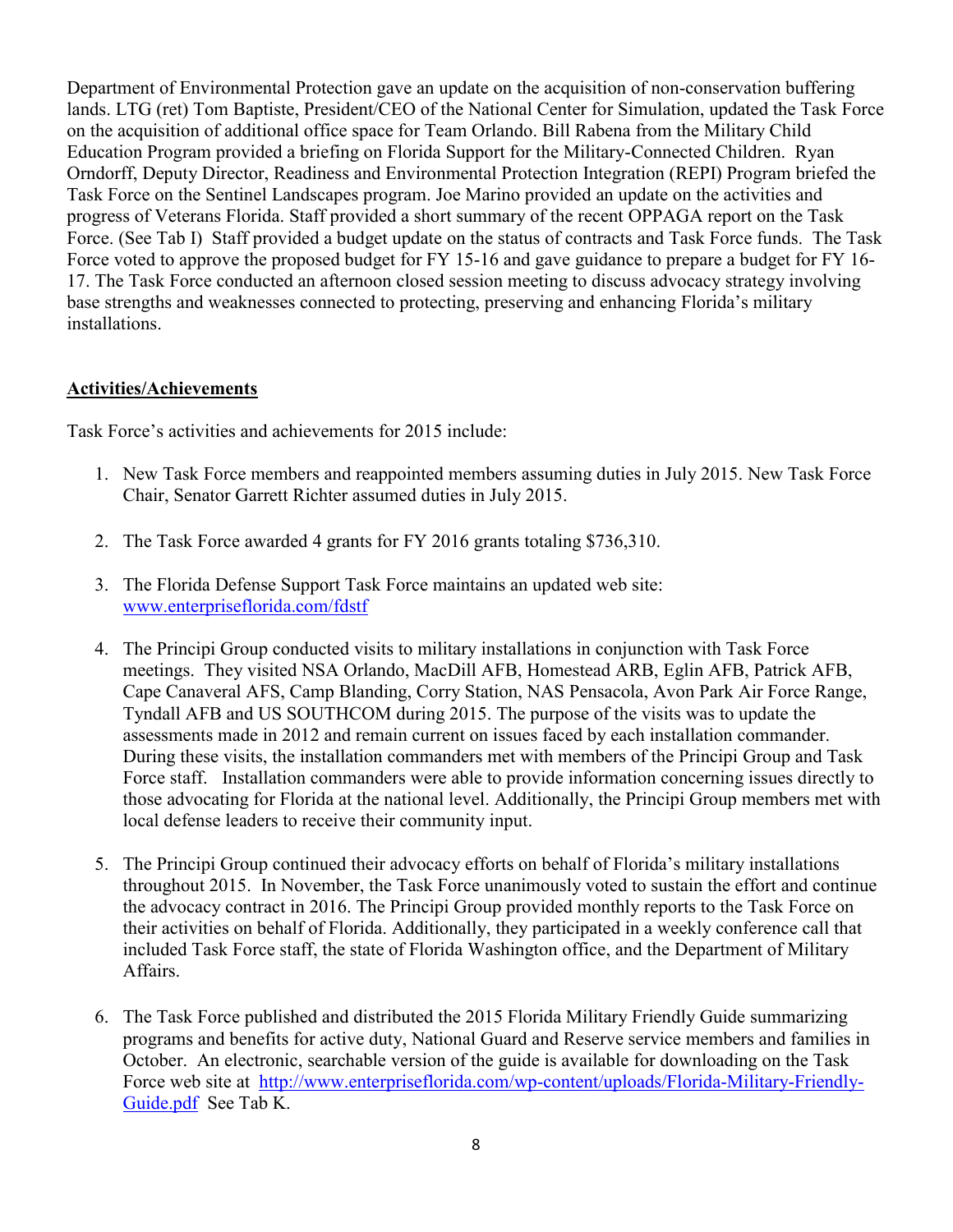- 7. The Task Force published and distributed the 2015 Florida Defense Factbook based on the extensive new Economic Impact Study conducted by CareerSource Florida. See Tab J.
- 8. The Task Force conducted the August 2015 meeting in coordination with the Florida Defense Alliance (FDA) to ensure the voice of local defense communities are considered and included in Task Force decisions.
- 9. The Task Force continued to work all military issues closely with the state of Florida Washington Office and the Florida Congressional delegation.
- 10. The Task Force updated the Florida Defense Support Task Force Strategic Plan for 2015. See Tab C.
- 11. The Task Force approved the budget for FY 2015-2016.
- 12. The Task Force supported the military friendly legislation.

#### **State Legislative Issues**

The 2015 Florida legislative session initiated several actions which affected the statutory mission of the Task Force. Below is a listing of budget issues and legislation initiated or supported by the Florida Defense Support Task Force that passed the Florida Legislature and was signed into law by Governor Scott:

#### **Budget: Florida Defense Support Task Force Budget for FY 2015 - 2016 -- \$2,000,000.**

#### **Legislation:**

#### **HB 27 --Relating to Driver Licenses & Identification Cards**

The bill provides for the Department of Highway Safety and Motor Vehicles (DHSMV) to accept a military personnel identification card as proof of a social security card number

during the application process to acquire a driver license or identification card. The bill further authorizes DHSMV to replace the veteran designation  $\vec{v}$ " with the word -Veteran" exhibited on the driver license or identification card of a veteran who qualifies and chooses to have such designation. The replacement of the  $-\mathcal{V}$  with the word —Veteran" will apply upon implementation of new designs for the driver license and identification card by DHSMV. Effective Date: July 1, 2015

#### **SB 184 -- Relating to Federal Write-in Absentee Ballot**

Authorizes absent uniformed services voters and overseas voters to use the federal write-in absentee ballot in any state or local election; prohibiting the supervisor of elections from canvassing federal write-in absentee ballots from overseas voters in certain elections until 10 days after the date of the election. This allows absent uniformed services and overseas voters to use a FWAB as a -back-up" ballot for all federal, state, and local elections. The bill also delays the canvassing of a FWAB until 10 days after the presidential preference primary or general election. This will allow the voter's official absentee ballot to be canvassed (in lieu of a FWAB) if it is received during that 10-day window. Effective Date: July 1, 2015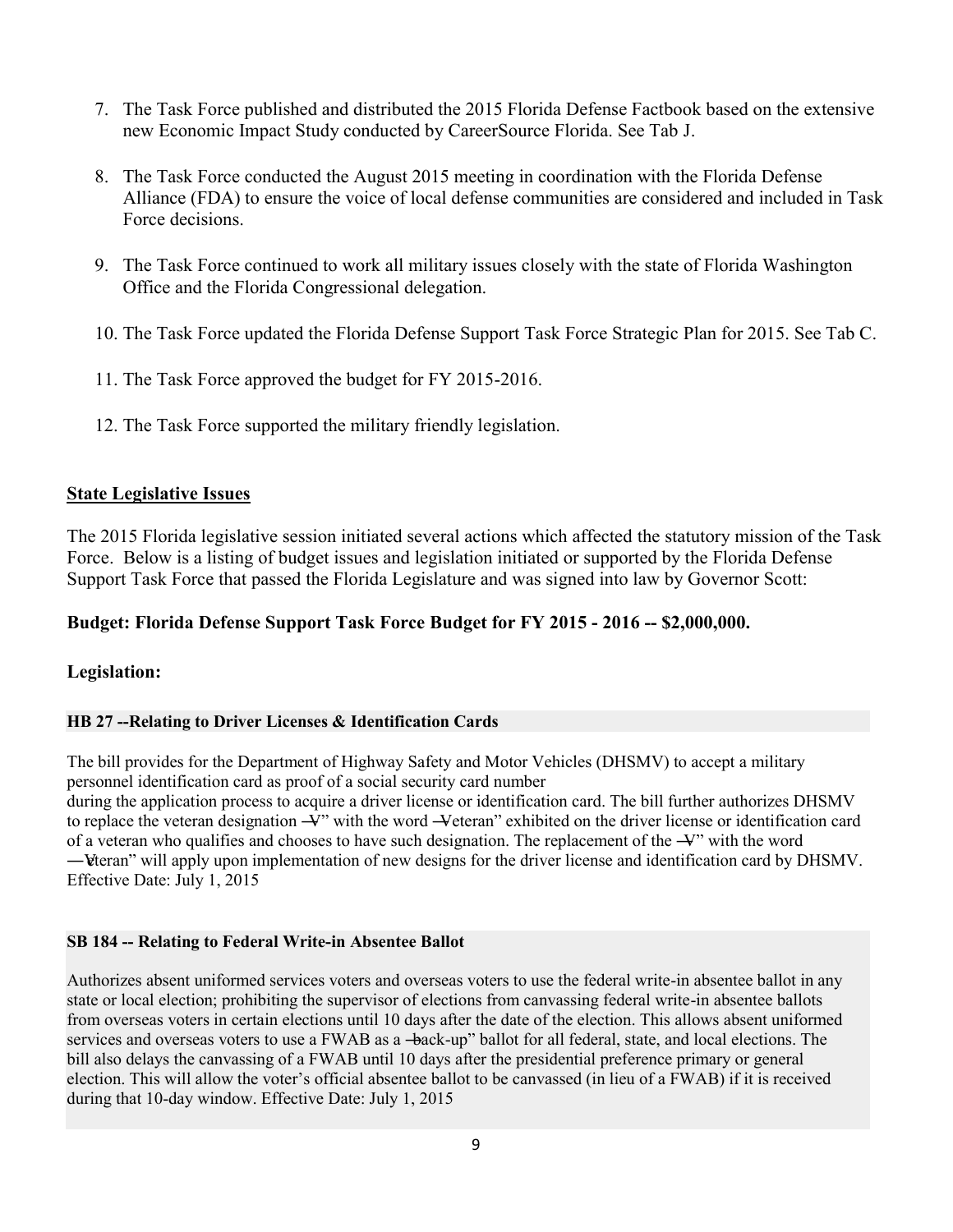#### **HB 185 -- Relating to Public Records/Active Duty Servicemembers and Families**

The bill provides a public records exemption for military servicemembers and veterans, and their family members. Specifically, the bill creates a public records exemption for the identification and location information of current or former active duty servicemembers of the United States (U.S.)Armed Forces, their reserve components, or the National Guard who served after September 11, 2001, and their spouses and dependents. In order for the exemption to apply, the current or former servicemember must submit to the custodial agency a written request and a written statement that reasonable efforts had been made to protect the identification and location information from being accessible through other means available to the public. Effective Date: Upon becoming law.

#### **HB 277 -- Relating to Public Lodging Establishments**

The bill provides that a public lodging establishment classified as a hotel, motel, or bed and breakfast inn is required to waive any minimum age policy it may have that restricts accommodations to individuals based on age for individuals who are currently on active duty as a member of the United States Armed Forces, the National Guard, Reserve Forces, or Coast Guard and who present a valid military identification card. Effective date: July 1, 2015

#### **HB 361 -- Relating to Military Housing Ad Valorem Tax Exemptions**

The bill recognizes in statute that leaseholds and improvements constructed and used to provide housing pursuant to the federal Military Housing Privatization Initiative (Housing Initiative) on land owned by the federal government are exempt from ad valorem taxation. Florida law provides an exemption from ad valorem taxation for property owned by the United States. This exemption specifically applies to leasehold interests in property owned by the United States government when the lessee serves or performs a governmental, municipal or public purpose or function. Federal law also recognizes the immunity of property of the United States from ad valorem taxation. Effective Date: July 1, 2015

#### **SB 7028 -- Relating to Educational Opportunities for Veterans**

This bill amends the Congressman C.W. —BI" Young Veteran Tuition Waiver Program to allow additional persons to be eligible for the out-of-state tuition fee waiver currently afforded to honorably discharged veterans residing in Florida and enrolled in a state university, Florida College System institution, career center operated by a school district, or charter technical career center. The bill requires a state university, Florida College System institution, career center operated by a school district, or charter technical career center to waive out-of-state fees for any person who is receiving educational assistance through the U.S. Department of Veterans Affairs and who physically resides in Florida while enrolled in the institution. **This addition allows individuals, such as a spouse or child of a veteran or servicemember using GI Bill benefits, to qualify for in-state tuition rates.** Effective Date: Upon becoming a law

**Defense Grants Budget:** 

**Military Base Protection -- \$150,000. Defense Infrastructure -- \$1,600,000. Defense Reinvestment --- \$850,000.**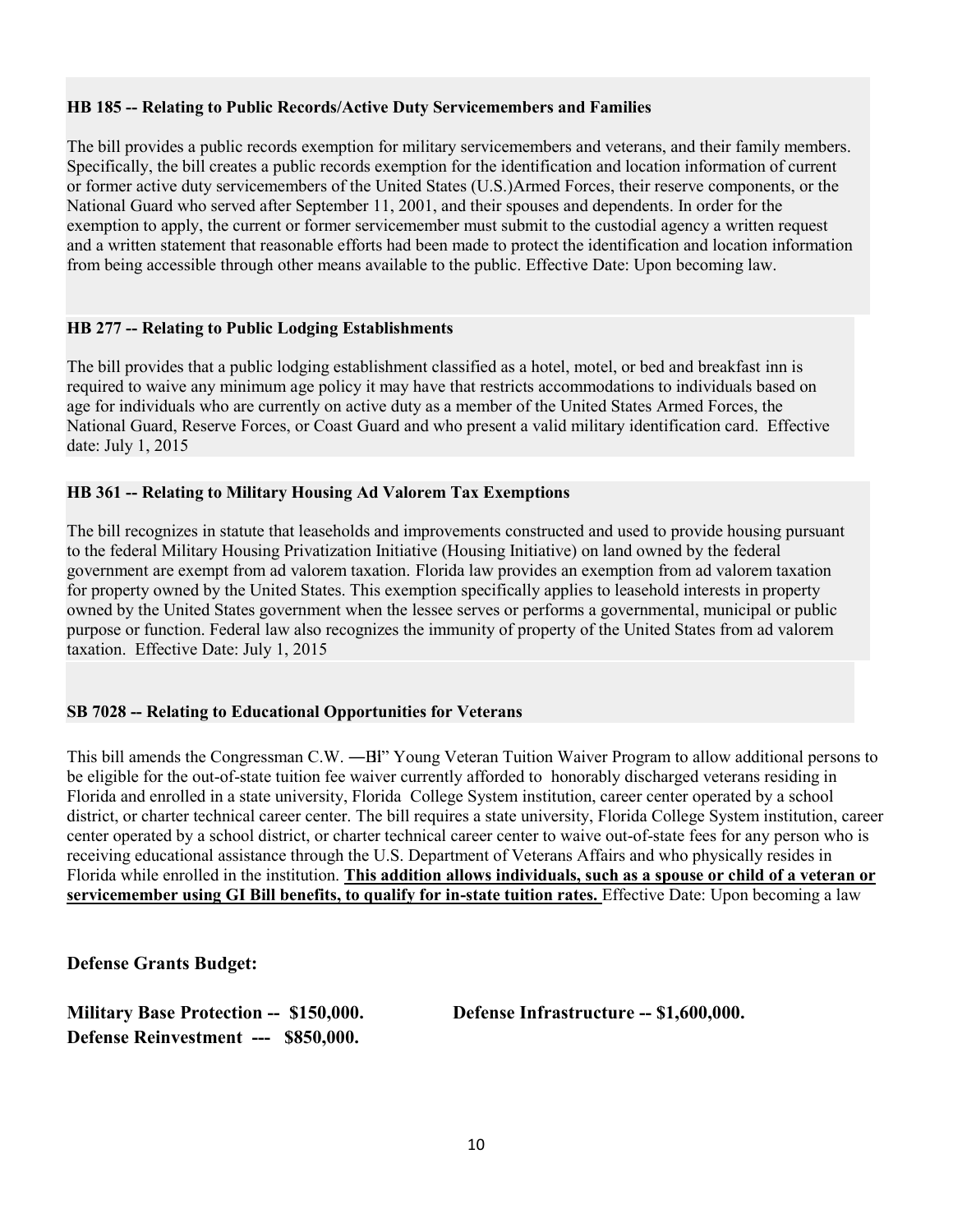#### **FDSTF Community Grants -- Funding Application Process**

The Task Force decided that within budget constraints, they may fund local initiatives that can be leveraged to promote, preserve, or enhance military missions and installations in Florida. The funding process will be a simplified one based on two criteria: The mission of the FDSTF as described in F.S. 288.987, and the FDSTF goals as stated in the FDSTF Strategic Plan.

In order to be eligible to receive funding, applicants for FDSTF project consideration must first obtain the support of a Task Force member as a project sponsor. The applicant must submit a FDSTF Project Application along with a budget and plan of action. When scheduled, the applicant will present the project proposal to the full Task Force for review and consideration. Approval requires a majority vote of eligible FDSTF members. State legislators are not eligible to vote on such matters. This entire process is posted on the Task Force web site.

In May, the Task Force considered 6 applications for FY 2015 funding. After reviewing written applications and receiving in-person presentations from applicants, the Task Force decided to fund 4 projects for FY 2016. The projects totaled \$736,310. The grant recipients included Bay County, Santa Rosa County, Clay County and the Tampa Bay Defense Alliance. The FY 2016 grant announcement is included at Tab E.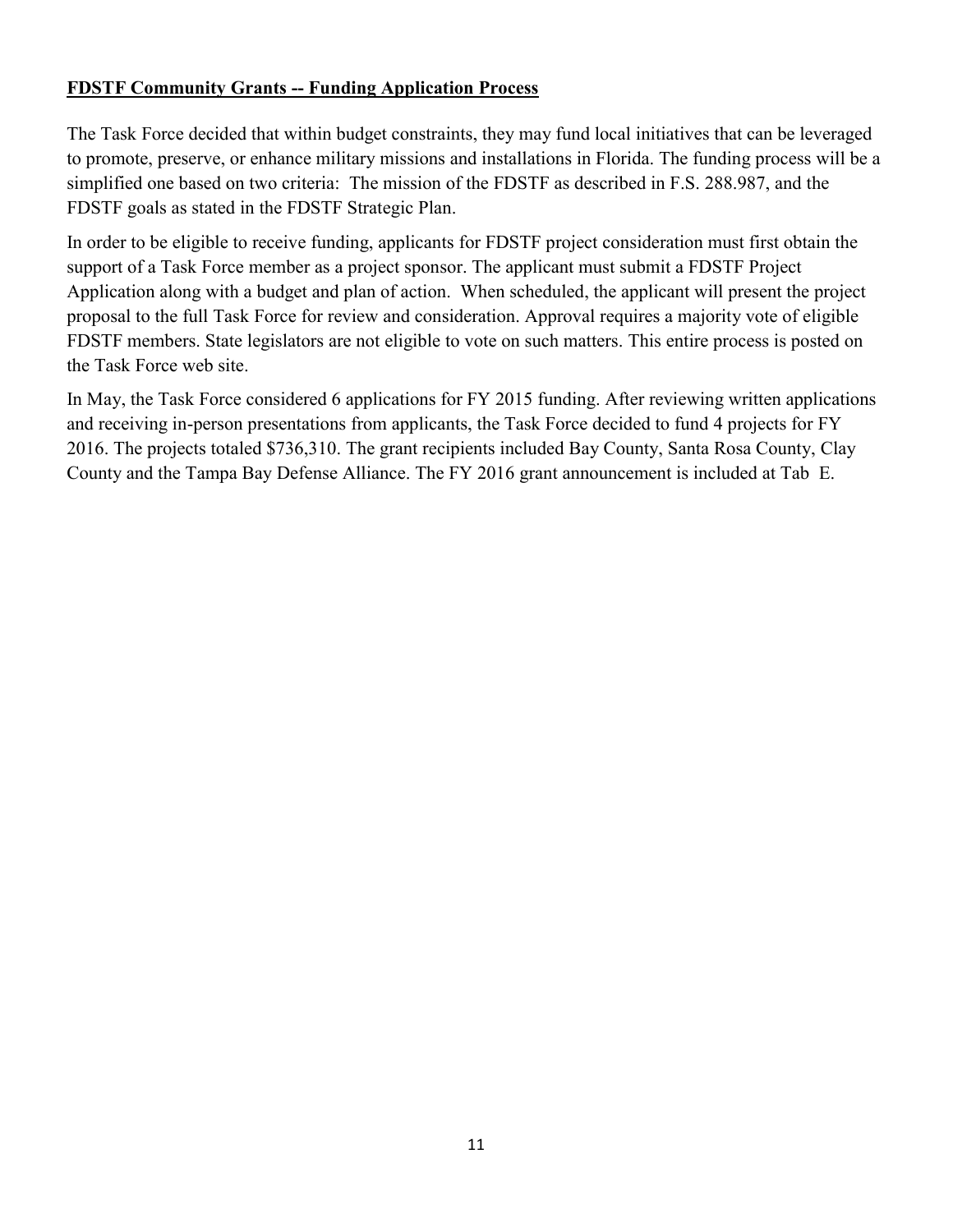# **FDSTF 2016 Work Plan**

Florida Statute 288.987 requires the Task Force to submit a work plan (along with the annual progress report) to the Governor, the President of the Senate, and the Speaker of the House of Representatives each February 1<sup>st</sup>.

#### **Work Plan for 2016**

During 2016, the Task Force will work with The Principi Group, the Florida Congressional delegation, state government and local defense communities to aggressively advocate promoting and growing Florida's military installations based on the Task Force Strategic Plan. This plan was developed based on the results and recommendations from the comprehensive analysis and risk assessment conducted by The Spectrum Group of every military installation in Florida. Additionally, the Task Force will consider another round of funding initiatives that assist in supporting and protecting military installations.

The Task Force will meet in person on the third Thursday of every other month throughout 2016. The Task Force will meet via conference call and webinar during the off months. When possible, meetings will be held in various locations around the state and may include base visitations.

#### **First Quarter**

January – March 2016

- The Task Force will review and approve the Annual Report for submission to the Governor and Legislature.
- Task Force will monitor progress on legislative initiatives that support the Task Force mission. Legislative session runs from January – March 2016.
- Task Force will monitor state agency activities to prevent installation encroachment, improve transportation access, and enhance energy efficiency on military installations to meet DOD energy efficiency requirements.

#### **Second Quarter**

April – June 2016

- The Task Force will review and consider annual grant requests for financial resource support to enhance local efforts to protect military installations.
- The Task Force will announce annual grant awards.
- Task Force will review and monitor progress on federal, state and local military and defense issues, and make recommendations to the Governor and Legislature.
- The Task Force will update the Florida Military Friendly Guide to include successful military-related legislation passed during the 2016 session.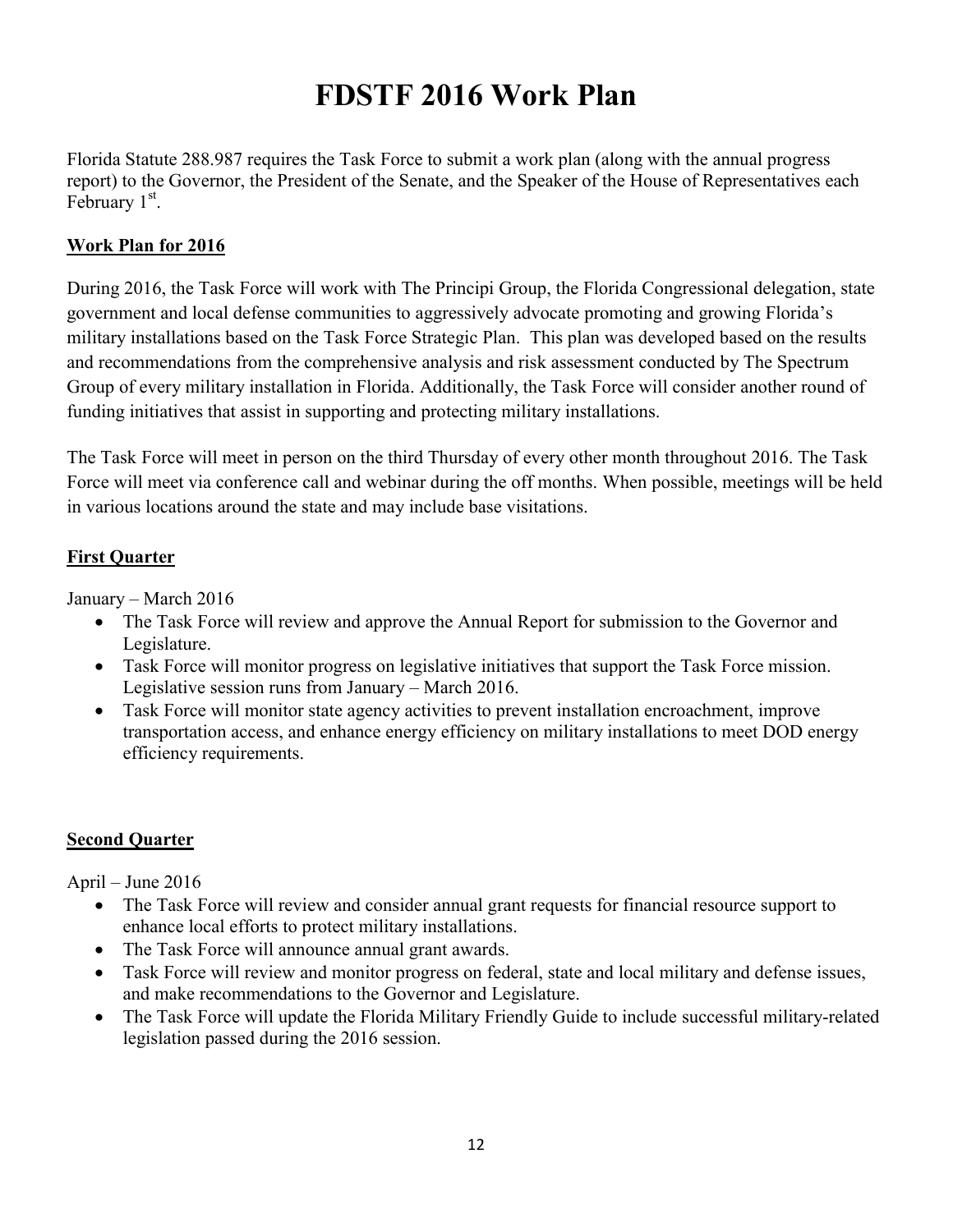#### **Third Quarter**

July – September 2016

- $\bullet$  The Task Force will prepare a budget and legislative slate for 2017. They will identify the fiscal resources needed to support and implement FDSTF recommendations to further prepare for any future realignment or closures, or budget initiatives.
- The Task Force will publish a new version of the Florida Military-Friendly Guide and distribute it statewide.

#### **Fourth Quarter**

October – December 2016

- The Task Force will refine evolving budget and legislative issues.
- The Task Force will evaluate the impacts of the 2016 federal and state elections regarding Florida's military installations and missions.

#### APPENDIX – TABS

- A Governing Statutes -- Florida Statute 288.987/ 288.985
- B Membership of the Task Force and Support Staff
- C Current Task Force Strategic Plan
- D FY 2016 Task Force Grant Funding Application Process
- E Announcement of FY 2015- 2016 Grant Awards
- F 2012 2015 Task Force Successes
- G Financial Report
- H Summary of Progress of Task Force Grant Award Contracts
- I 2015 OPPAGA Report
- J 2015 Florida Military Friendly Guide
- K 2015 Florida Defense Factbook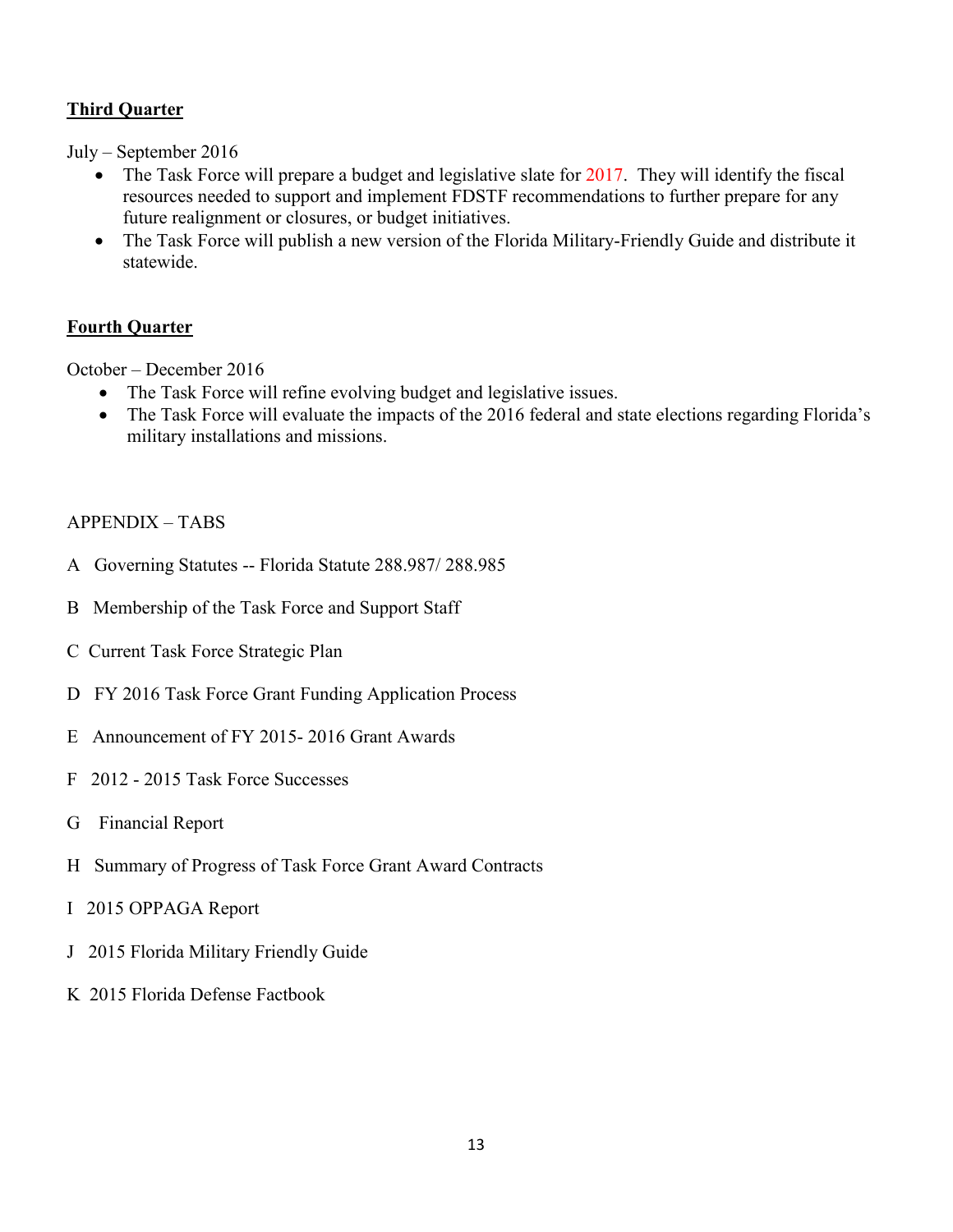#### **TAB A Florida Statute 288.987 & 288.985**

#### 288.987 **Florida Defense Support Task Force.—**

(1) The Florida Defense Support Task Force is created.

(2) The mission of the task force is to make recommendations to preserve and protect military installations to support the state's position in research and development related to or arising out of military missions and contracting, and to improve the state's military-friendly environment for service members, military dependents, military retirees, and businesses that bring military and base-related jobs to the state.

(3) The task force shall be comprised of the Governor or his or her designee, and 12 members appointed as follows:

- (a) Four members appointed by the Governor.
- (b) Four members appointed by the President of the Senate.
- (c) Four members appointed by the Speaker of the House of Representatives.

(d) Appointed members must represent defense-related industries or communities that host military bases and installations. All appointments must be made by August 1, 2011. Members shall serve for a term of 4 years, with the first term ending July 1, 2015. However, if members of the Legislature are appointed to the task force, those members shall serve until the expiration of their legislative term and may be reappointed once. A vacancy shall be filled for the remainder of the unexpired term in the same manner as the initial appointment. All members of the council are eligible for reappointment. A member who serves in the Legislature may participate in all task force activities but may only vote on matters that are advisory.

(4) The President of the Senate and the Speaker of the House of Representatives shall each designate one of their appointees to serve as chair of the task force. The chair shall rotate each July 1. The appointee designated by the President of the Senate shall serve as initial chair. If the Governor, instead of his or her designee, participates in the activities of the task force, then the Governor shall serve as chair.

(5) The executive director of the Department of Economic Opportunity, or his or her designee, shall serve as the ex officio, nonvoting executive director of the task force.

(6) The task force shall submit an annual progress report and work plan to the Governor, the President of the Senate, and the Speaker of the House of Representatives each February 1.

(7) The department shall contract with the task force for expenditure of appropriated funds, which may be used by the task force for economic and product research and development, joint planning with host communities to accommodate military missions and prevent base encroachment, advocacy on the state's behalf with federal civilian and military officials, assistance to school districts in providing a smooth transition for large numbers of additional military-related students, job training and placement for military spouses in communities with high proportions of active duty military personnel, and promotion of the state to military and related contractors and employers. The task force may annually spend up to \$200,000 of funds appropriated to the department for the task force for staffing and administrative expenses of the task force, including travel and per diem costs incurred by task force members who are not otherwise eligible for state reimbursement.

History.—s. 38, ch. 2011-76; s. 47, ch. 2012-96; s. 7, ch. 2012-98; s. 11, ch. 2012-159.  $\mathrm{Note.}$ 

A. Section 35, ch. 2011-76, provides that:  $\leftarrow$  The executive director of the Department of Revenue is authorized, and all conditions are deemed met, to adopt emergency rules under ss. 120.536(1) and 120.54(4), Florida Statutes, for the purpose of implementing this act.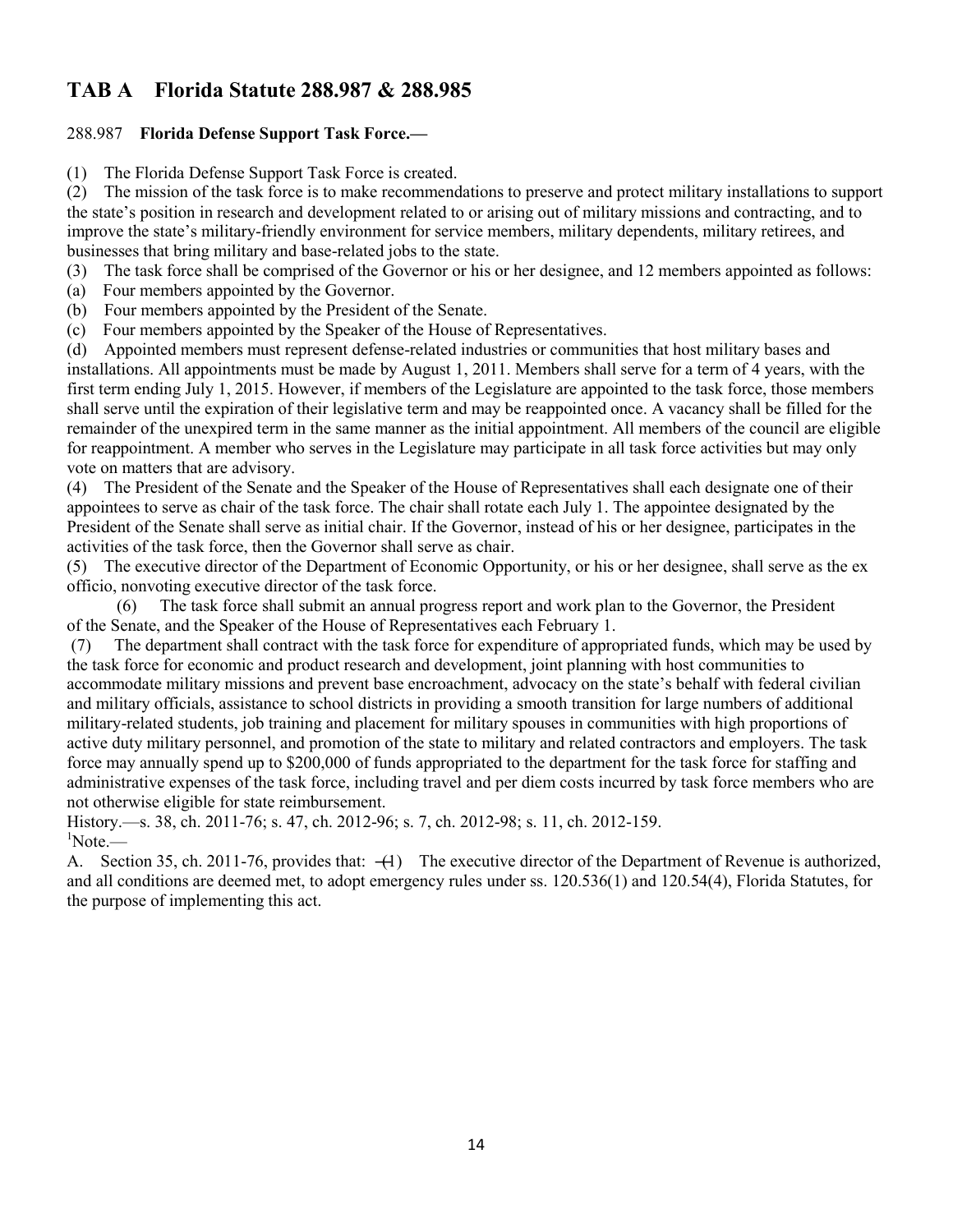#### 288.985 **Exemptions from public records and public meetings requirements.—**

(1) The following records held by the Florida Defense Support Task Force are exempt from s. [119.07\(](http://www.leg.state.fl.us/Statutes/index.cfm?App_mode=Display_Statute&Search_String=&URL=0100-0199/0119/Sections/0119.07.html)1) and s. 24(a), Art. I of the State Constitution:

(a) That portion of a record which relates to strengths and weaknesses of military installations or military missions in this state relative to the selection criteria for the realignment and closure of military bases and missions under any United States Department of Defense base realignment and closure process.

(b) That portion of a record which relates to strengths and weaknesses of military installations or military missions in other states or territories and the vulnerability of such installations or missions to base realignment or closure under the United States Department of Defense base realignment and closure process, and any agreements or proposals to relocate or realign military units and missions from other states or territories.

(c) That portion of a record which relates to the state's strategy to retain its military bases during any United States Department of Defense base realignment and closure process and any agreements or proposals to relocate or realign military units and missions.

(2) Meetings or portions of meetings of the Florida Defense Support Task Force, or a workgroup of the task force, at which records are presented or discussed which are exempt under subsection (1) are exempt from s. [286.011](http://www.leg.state.fl.us/Statutes/index.cfm?App_mode=Display_Statute&Search_String=&URL=0200-0299/0286/Sections/0286.011.html) and s. 24(b), Art. I of the State Constitution.

(3) Any records generated during those portions of meetings which are closed to the public under subsection (2), including, but not limited to, minutes, tape recordings, videotapes, digital recordings, transcriptions, or notes, are exempt from s. [119.07\(](http://www.leg.state.fl.us/Statutes/index.cfm?App_mode=Display_Statute&Search_String=&URL=0100-0199/0119/Sections/0119.07.html)1) and s. 24(a), Art. I of the State Constitution.

(4) Any person who willfully and knowingly violates this section commits a misdemeanor of the first degree, punishable as provided in s. [775.082](http://www.leg.state.fl.us/Statutes/index.cfm?App_mode=Display_Statute&Search_String=&URL=0700-0799/0775/Sections/0775.082.html) or s. [775.083.](http://www.leg.state.fl.us/Statutes/index.cfm?App_mode=Display_Statute&Search_String=&URL=0700-0799/0775/Sections/0775.083.html)

(5) This section is subject to the Open Government Sunset Review Act in accordance with s. [119.15](http://www.leg.state.fl.us/Statutes/index.cfm?App_mode=Display_Statute&Search_String=&URL=0100-0199/0119/Sections/0119.15.html) and shall stand repealed on October 2, 2014, unless reviewed and saved from repeal through reenactment by the Legislature. History.—s. 1, ch. 2009-156; s. 6, ch. 2012-98; s. 10, ch. 2012-159.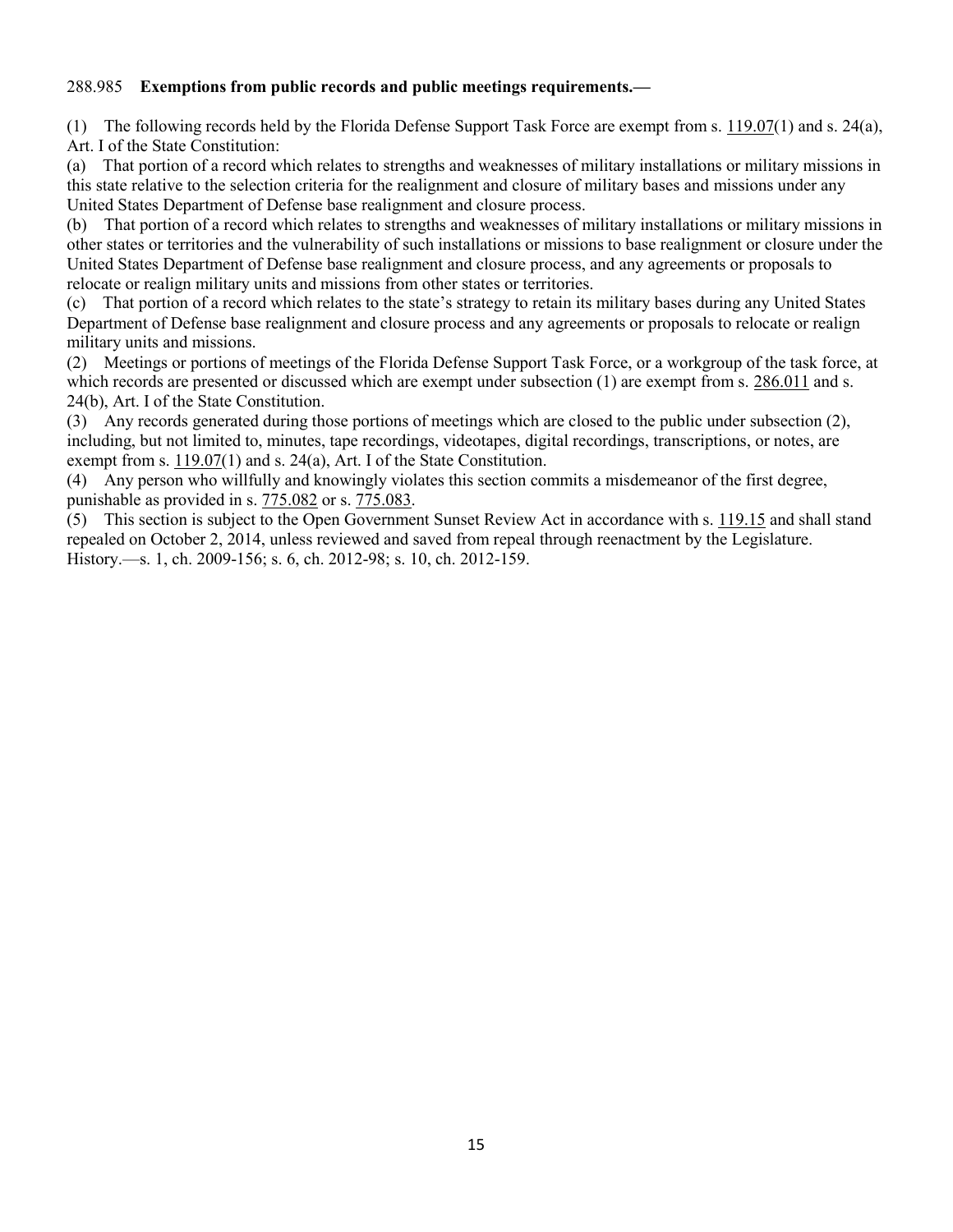#### **TAB B Membership of the Task Force and Support Staff (January – June 2015)**

#### *Governor Appointees*

Rear Admiral Kevin Delaney, U.S. Navy, Retired Major General Joseph Taluto, U.S. Army, Retired Major General Emmett Titshaw, Jr., U.S. Air Force, The Adjutant General (through March) Major General Michael A. Calhoun, U.S. Army, The Adjutant General of Florida Commissioner Barbara Stewart

*Senate President Appointees* 

James Montgomerie Brigadier General Thomas Patterson Maney, U.S. Army Reserve, Retired J.R. McDonald Tom Neubauer

*House Speaker Appointees* 

Representative Ritch Workman – Chairman: December 2014 – June 2015. Brigadier General Arthur F. Diehl, III, U.S Air Force, Retired Representative Clay Ingram Ed Naggiar

Governor Scott appointed Representative Dana Young as his personal designated representative. The total number of appointees for the Task Force is 13.

The support staff for the Florida Defense Support Task Force:

Rocky McPherson, Vice President, Military and Defense Programs, Enterprise Florida Bruce Grant, Task Force Executive Director, Enterprise Florida Camila Hornung, Grants Coordinator, Enterprise Florida Marcy Sanders, Administrative Assistant, Enterprise Florida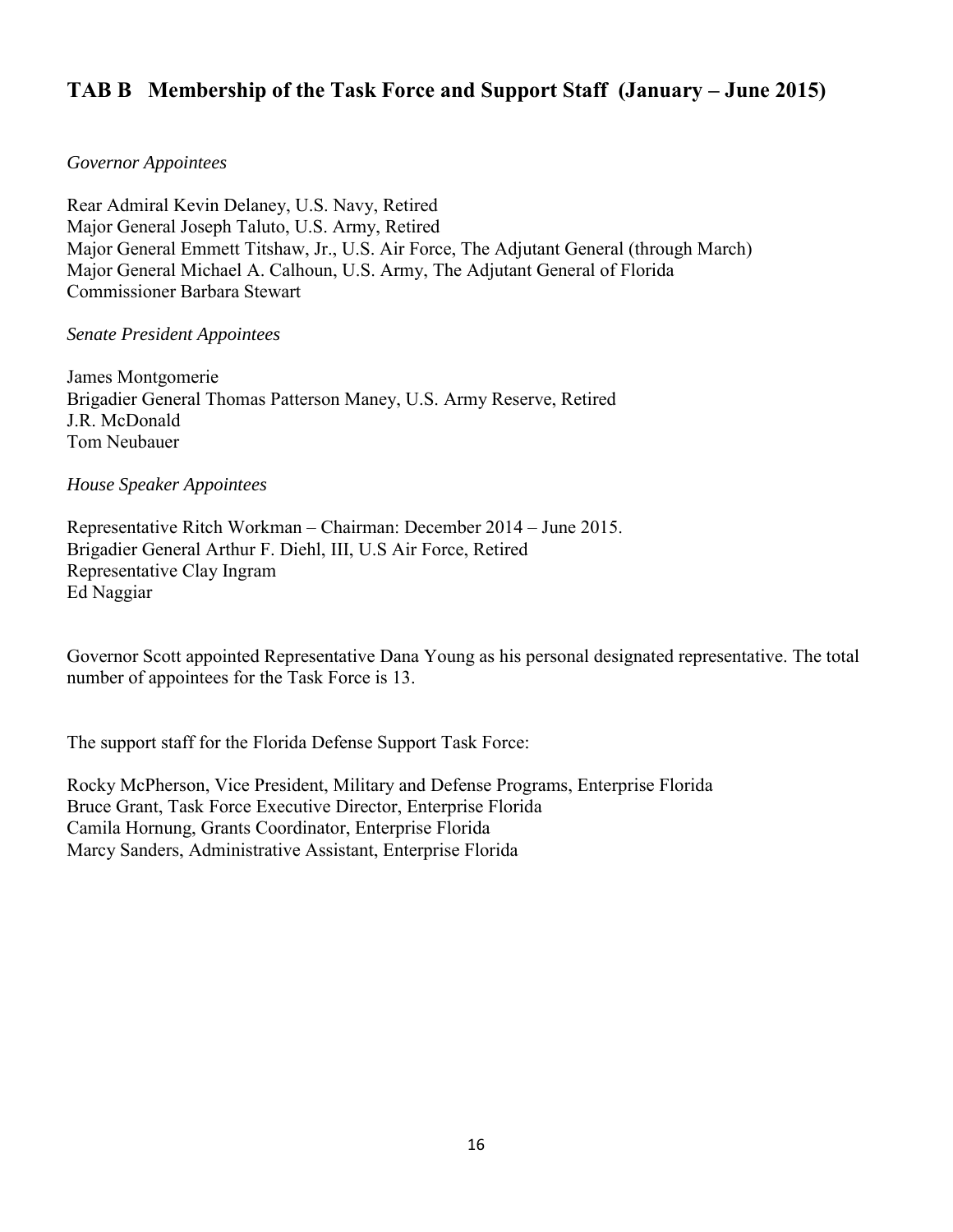#### **Membership of the Task Force and Support Staff (July – December 2015)**

(Note: Task Force member terms of non-legislative members run from July 1, 2015 – June 30, 2019. Legislative Task Force members will serve until the end of their elected terms and may be reappointed once.)

#### *Governor Appointees*

Admiral Mark Fitzgerald, U.S. Navy, Retired Major General Joseph Taluto, U.S. Army, Retired Major General Michael A. Calhoun, U.S. Army, The Adjutant General of Florida Commissioner Barbara Stewart

#### *Senate President Appointees*

Senator Garrett Richter – Chairman: July 2015 -- Present Former Senator Mike Bennett J.R. McDonald Tom Neubauer

#### *House Speaker Appointees*

Representative Ritch Workman – Chairman: December 2014 – July 2015. Brigadier General Arthur F. Diehl, III, U.S Air Force, Retired Representative Clay Ingram CW5 Derrick Fritts

Governor Scott appointed Representative Dana Young as his personal designated representative. The total number of appointees for the Task Force is 13.

The support staff for the Florida Defense Support Task Force:

Rocky McPherson, Vice President, Military and Defense Programs, Enterprise Florida Bruce Grant, Task Force Executive Director, Enterprise Florida Camila Hornung, Grants Coordinator, Enterprise Florida Marcy Sanders, Administrative Assistant, Enterprise Florida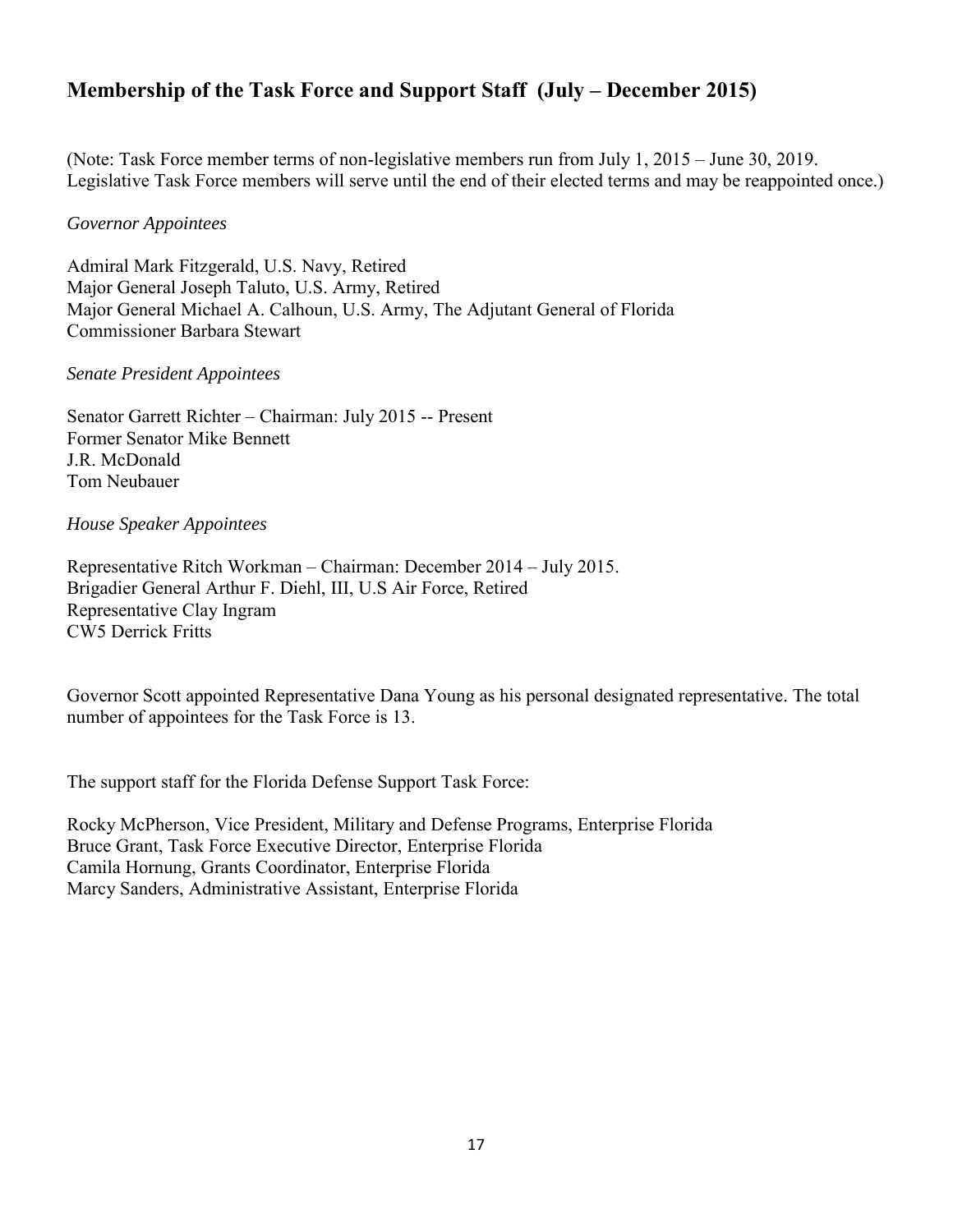**TAB C Updated Task Force Strategic Plan – March 2015** 



# **Florida Defense Support Task Force Strategic Plan 2012 – 2016**

**Updated as of: March 19, 2015**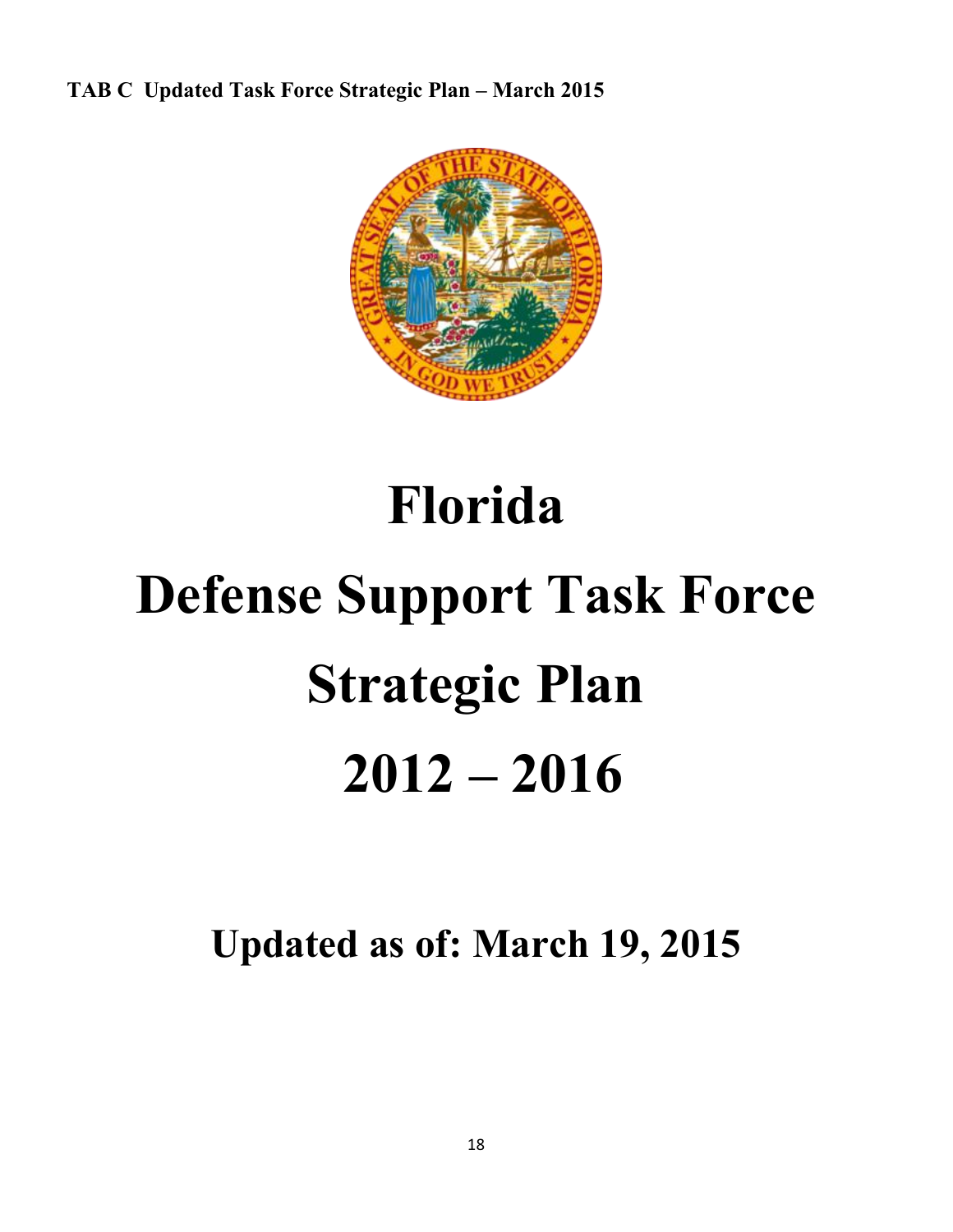# Florida Defense Support Task Force Strategic Plan 2012-2016

#### March 19, 2015

#### **The Florida Defense Support Task Force (FDSTF) was created in 2011 by Florida Statute 288.987 with a defined mission:**

- To make recommendations to preserve and protect military installations.
- To support the state's position in research and development related to or arising out of military missions and contracting.
- To improve the state's military friendly environment for service members, military dependents, military retirees and businesses that bring military and base-related jobs to the state.

#### **Vision**

The Florida Defense Support Task Force will be an aggressive and effective advocate to promote, preserve, protect and expand military missions and installations across the state of Florida.

#### **Guiding Principles**

- Champion Florida as the -Most Military-Friendly State" in the nation.
- Advocate for favorable resolution of military and defense issues from a statewide perspective and unify Florida's defense communities with one voice. Provide a plan for active and effective advocacy for military and homeland defense missions and facilities located in Florida including the United States Coast Guard.
- Promote Florida's military friendly atmosphere and optimum training environment and locations as the best and most cost-effective alternative for the Department of Defense.
- Coordinate a unified consistent message of Task Force members, executive and legislative branches of Florida government, congressional members and defense communities.
- Maintain a proactive posture, assisting the Department of Defense in its effort to find efficiencies and develop synergies in the face of necessary military mission consolidations or realignment actions.
- Help Florida communities become better prepared to present the Department of Defense with viable options and opportunities where realignment or consolidation actions are being considered.
- Identify, prioritize and address all current or potential base and range encroachment issues including, but not limited to airspace, environmental, energy, frequency spectrum and land use compatibility.
- Foster mutually beneficial communication and strengthen relationships between the state of Florida, installation leadership and community leaders.
- Enhance the Florida Congressional Delegation efforts in working defense and security issues at the federal level.
- Focus on advocacy efforts to obtain results which are mutually beneficial to Florida and the defense community.
- Identify the military value of Florida installations using core Department of Defense criteria and the results of previous data calls.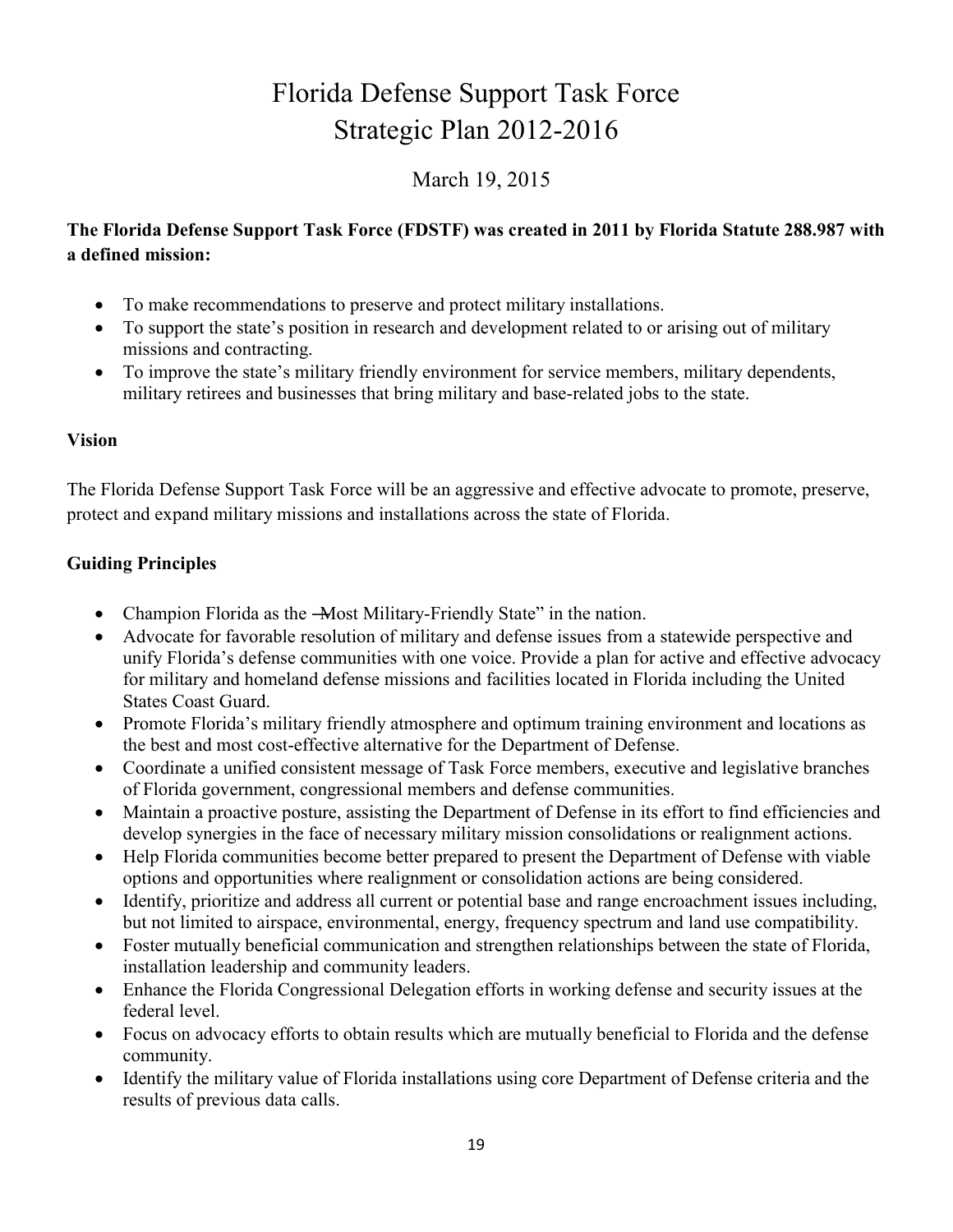- Assist the Governor's office and state agencies in addressing and supporting the needs of Florida's installations identified as the result of base commander's meetings.
- Champion and continue legacy of Florida's warmth, embrace and respect for military family quality of life.

#### **General Definitions**

Defense is a multi-dimensional environment defined broadly to include the active service members, National Guard and Reserve forces, military dependents, military retirees and military-related businesses in the state of Florida.

Military installations include all bases, ranges and airspace within Florida and in waters adjacent to Florida.

#### **Time Frame Definitions**

Short term – The period in which the military services budget-driven realignments occur outside of a formal Base Realignment and Closure (BRAC) process.

Long term – The period in which the state is responding to a congressionally created formal BRAC process and beyond.

#### **Task Force Members**

Representative Ritch Workman – Chairman Vice Chairman -- Tom Neubauer Representative Dana Young Representative Clay Ingram Major General Emmett Titshaw, U.S. Air Force, The Adjutant General of Florida Rear Admiral Kevin Delaney, U.S. Navy, Retired Brigadier General Arthur Diehl III, U.S. Air Force, Retired Major General Joseph J. Taluto, U.S. Army, Retired Judge Patt Maney, Brigadier General, U.S. Army, Retired J. R. McDonald Dr. Ed Naggiar James Montgomerie Commissioner Barbara Stewart

#### **Enterprise Florida Defense Support Task Force Staff**

Colonel Rocky McPherson, U.S. Marine Corps, Retired Colonel Bruce Grant, U.S. Army, Retired Heather Cave Marcy Sanders, U.S. Navy, Retired Camila Hornung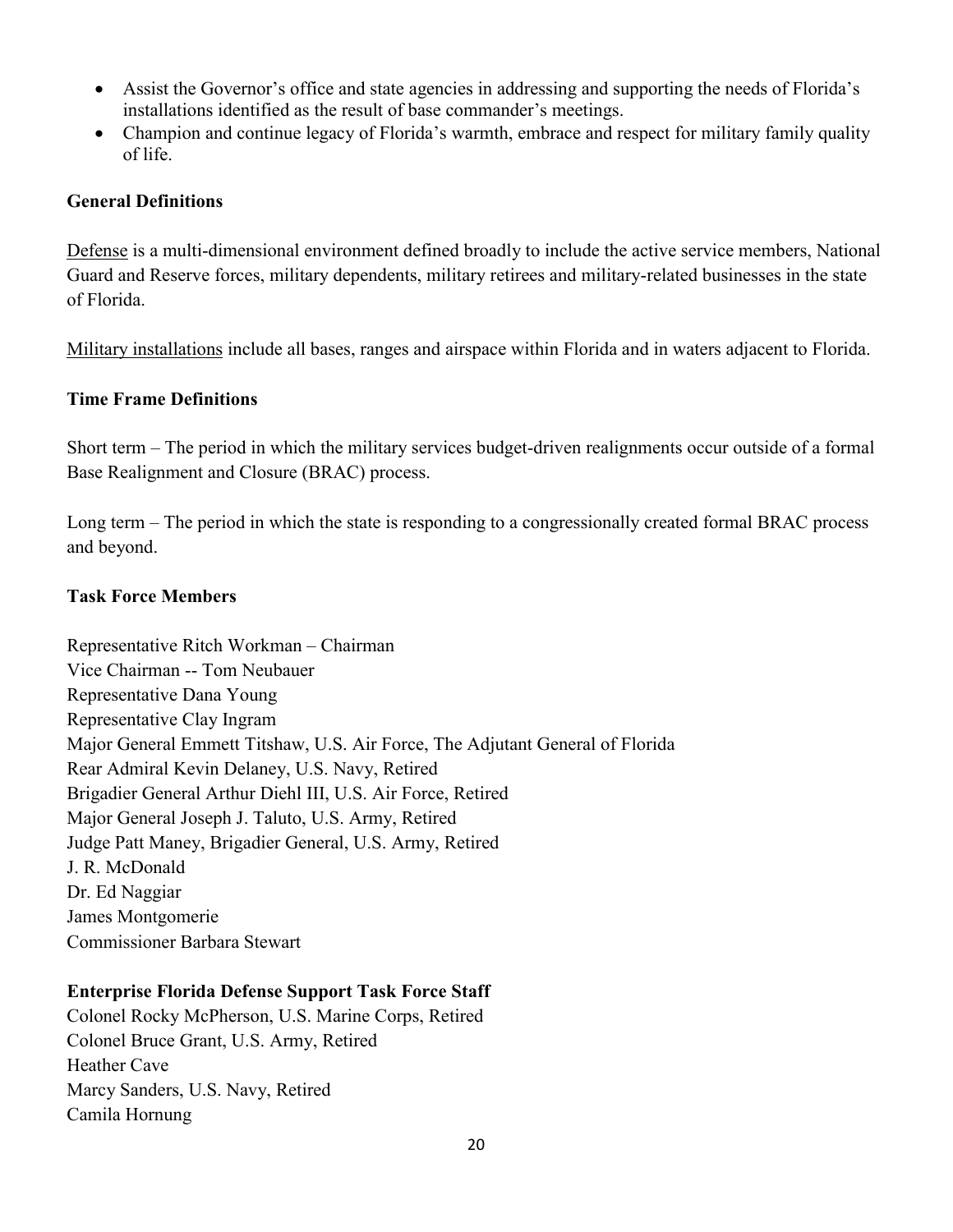#### **Short-Term Strategic Goals**

Implement an aggressive advocacy and action plan based on the recommendations in the 2012 Spectrum Group analysis and updates based on recent installation visits. Plan will pursue installation specific strategic goals at national and state levels as shown below.

#### **National Level -- (Alphabetical Order by Installation):**

- **Avon Park Range --**
	- $\triangleright$  Champion certification of the main runway.
	- $\triangleright$  Pursue increased missions.
	- $\triangleright$  Expand use to additional range customers.
	- $\triangleright$  Delegate authority to operate the range's uncontrolled airfield to lower level ideally to Wing Commander Level.
	- $\triangleright$  Advocate for smart range infrastructure investment including adding electronic warfare training capability, increasing ability to support  $5<sup>th</sup>/6<sup>th</sup>$  generation aircraft training, and enhancing ability to host deployed units with shower facilities and munitions storage**.**
	- $\triangleright$  Encourage establishing a liaison with the US Navy to facilitate increased use.
	- $\triangleright$  Encourage the Air Force to include Avon Park Range in the -Southeast Range" concept.

#### **Camp Blanding Joint Training Center –**

- Support establishment of a Regional Reserve Component Joint Training Center as a Center of Excellence for Disaster Response.
- $\triangleright$  Support preserving force structure in the Florida National Guard.
- Promote the value of the Joint Training Center to national level entities (NGB, DOD, DHS NORTHCOM, SOUTHCOM, SOCOM, and CENTCOM).
- Corry Station -- Advocate bringing additional mission/workload to the Center for Information Dominance.
- **Eglin Air Force Base –**
	- $\triangleright$  Maintain Air Force Weapon Research, Acquisition, Development, Test and Evaluation functions, synergies and capabilities.
	- $\triangleright$  Support federal legislation to manage/control structures being built in the coastal waters to protect the Gulf Range Complex.
	- $\triangleright$  Encourage DOD to achieve 59 F-35 aircraft at Eglin.
	- $\triangleright$  Encourage the Air Force to include Eglin AFB range space in the -Southeast Range" concept.
	- Strengthen support for DOD and USAF Community Partnership Programs and provide communities adequate support and funding to fully support partnerships.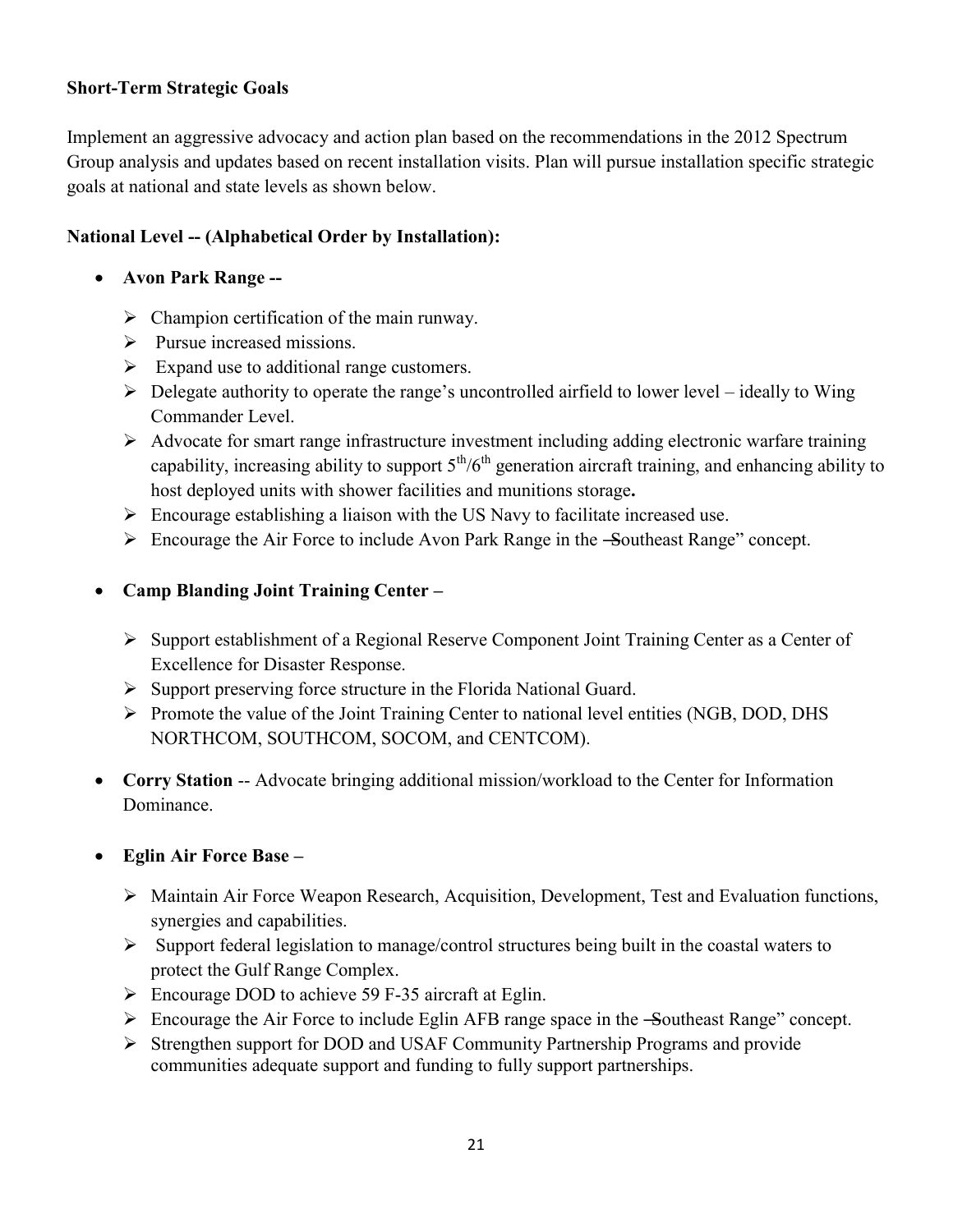- Support elements of the January 2014 USAF Report to Congressional Committees, 2025 Air Test and Training Range Enhancement Plan that support regional and state installations and test ranges.
- Advocate for dedicated test F-35's for 96th TW at Eglin AFB.
- Advocate for transformation of the Eglin Test & Training Complex (ETTC) into a  $5<sup>th</sup>$  Generation Range that provides operationally realistic environments for full scale test and training for  $5<sup>th</sup>$ Generation Aircraft and Air Armament to include Integrated Air Defense Systems (IADS) capabilities.
- $\triangleright$  Enable expanded utilization of the Eastern Gulf of Mexico (NW Florida down to Keys) test and training mission profiles.
- $\triangleright$  Advocate for the establishment of a hypersonic weapons corridor.
- Advocate for federal implementation of the Gulf Regional Airspace Strategic Initiative (GRASI) Landscape Initiative.
- Support the current Military Mission Line.

#### **Homestead Air Reserve Base** –

- $\triangleright$  Advocate restoring the hydrant system from the tank farm to the ramp; making the system useful and developing a means to keep the base —warm" for contingency operations.
- Support inclusion of Homestead ARB into DOD/SOUTHCOM, NORTHCOM and TRANSCOM contingency planning.

#### **Hurlburt Field** –

- Resolve pavement condition issues, especially the asphalt portion of Taxiway G and a portion of the C-130 transport aircraft apron.
- Encourage a strategy to insure the SOW has ample access to Range Facilities.
- Advocate for upgrades and recapitalization of aircraft at Hurlburt Field.
- **125th Fighter Wing at Jacksonville International Airport**
	- ▶ Establish an -Active-Associate" unit at the Jacksonville Air National Guard Base.
	- $\triangleright$  Build a new Base fire station.
	- $\triangleright$  Support F-35 joint strike fighter basing at this site.
	- Advocate for sustainment of Air National Guard units and resourcing levels at the base.
- **MacDill Air Force Base –**
	- Champion readiness, capacity, capability of MacDill AFB to increase Air Refueling Mission force structure to include bed down of new KC-46 tanker
	- $\triangleright$  Support expansion of Tinker School to K-8 (add Middle School) advocating to DOD the building of Middle School campus.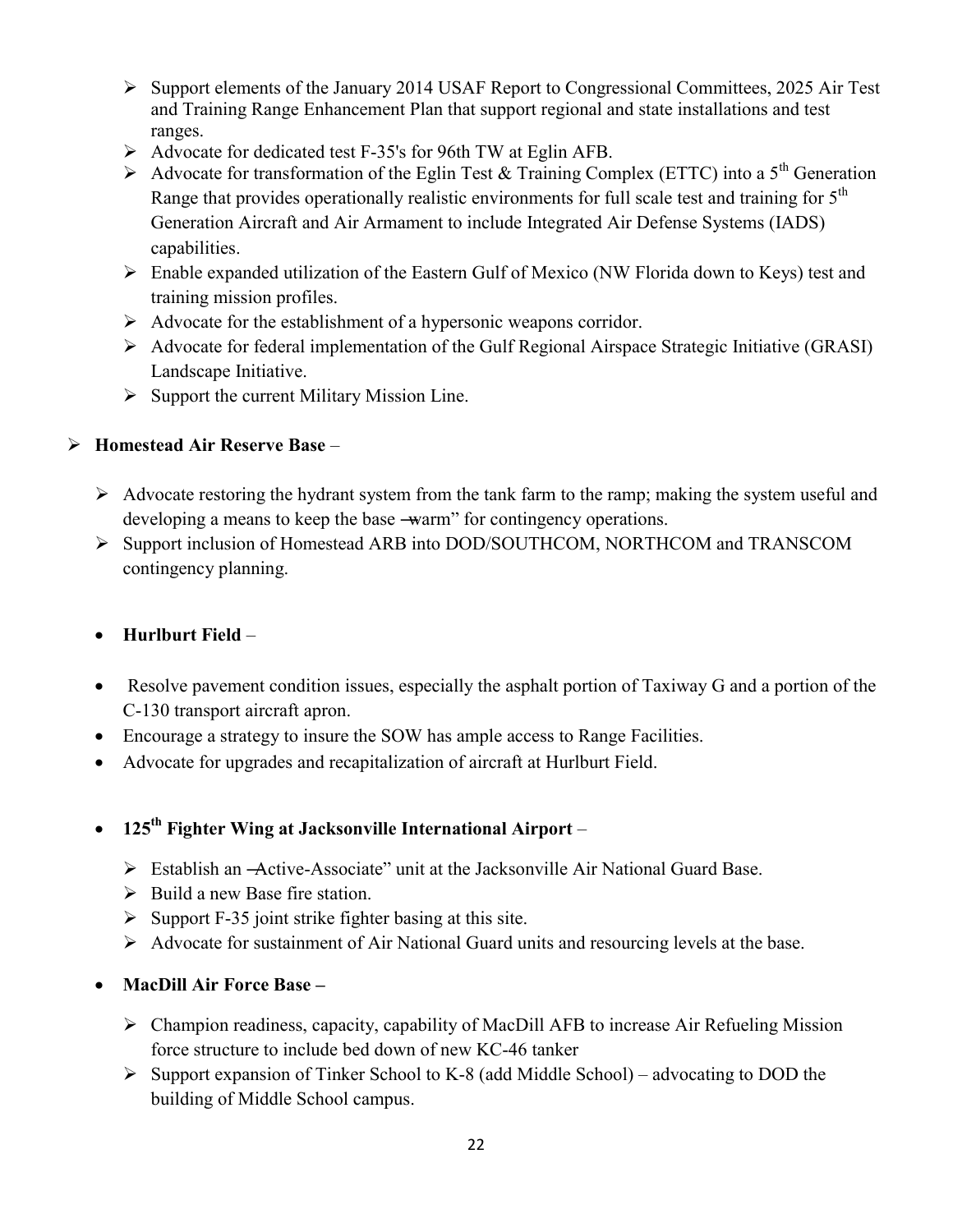- $\triangleright$  Advocate for infrastructure improvements in support of US Central Command, US Special Operations Command, and the Air Refueling Wings.
- $\triangleright$  Monitor construction of facilities for bed down of helicopters from US Army Reserve 159<sup>th</sup> Aviation Regiment.

#### **Naval Air Station Jacksonville** –

- $\triangleright$  Increase awareness by Naval Aviation leadership of the importance and efficiencies of the Fleet Readiness Center, Jacksonville.
- $\triangleright$  Advocate for sustained workload for the Fleet Readiness Center Southeast.
- Monitor the P-8A Poseidon aircraft squadrons and the Triton UAS and encourage the Navy to stay the course in both programs.

#### **Naval Air Station Key West** –

- $\triangleright$  Improve the outreach effort regarding Naval Air Station Key West's important security role and unique capabilities.
- $\triangleright$  Support transfer of Truman Annex land parcel to NAS Key West to improve base access and security.
- $\triangleright$  Raise visibility and encourage a solution to the enlisted housing problem.

#### **Naval Station Mayport –**

- Continue to advocate for nuclear aircraft carrier homeport.
- $\triangleright$  Seek US Coast Guard ship basing.
- $\triangleright$  Increase the perception of strategic value of NS Mayport; monitor the number of ships home ported at Mayport and to ensure future stationing plans stay on track.

#### **Naval Support Activity Panama City** –

- Assist NSA Panama City in seeking renewable energy project to reduce energy costs.
- $\triangleright$  Advocate for expanded berthing capability at NSA-PC suitable for Littoral Combat Ships (LCS).
- $\triangleright$  Support federal legislation to prevent potential encroachment in the Gulf Range.
- $\triangleright$  Advocate for continued Navy emphasis on mine and littoral warfare, and Littoral Combat Ship development.

#### **Patrick Air Force Base –**

- Pursue programs to develop sites suitable for mission expansion.
- Advocate for increased commercial space launch efforts.
- Monitor proposed XY Building funding and advocate for its inclusion in the Appropriations Bill, and encourage the Air Force to fund the equipment for the XY building on an aggressive time line.
- Advocate for aircraft recapitalization for CSAR unit based at Patrick AFB.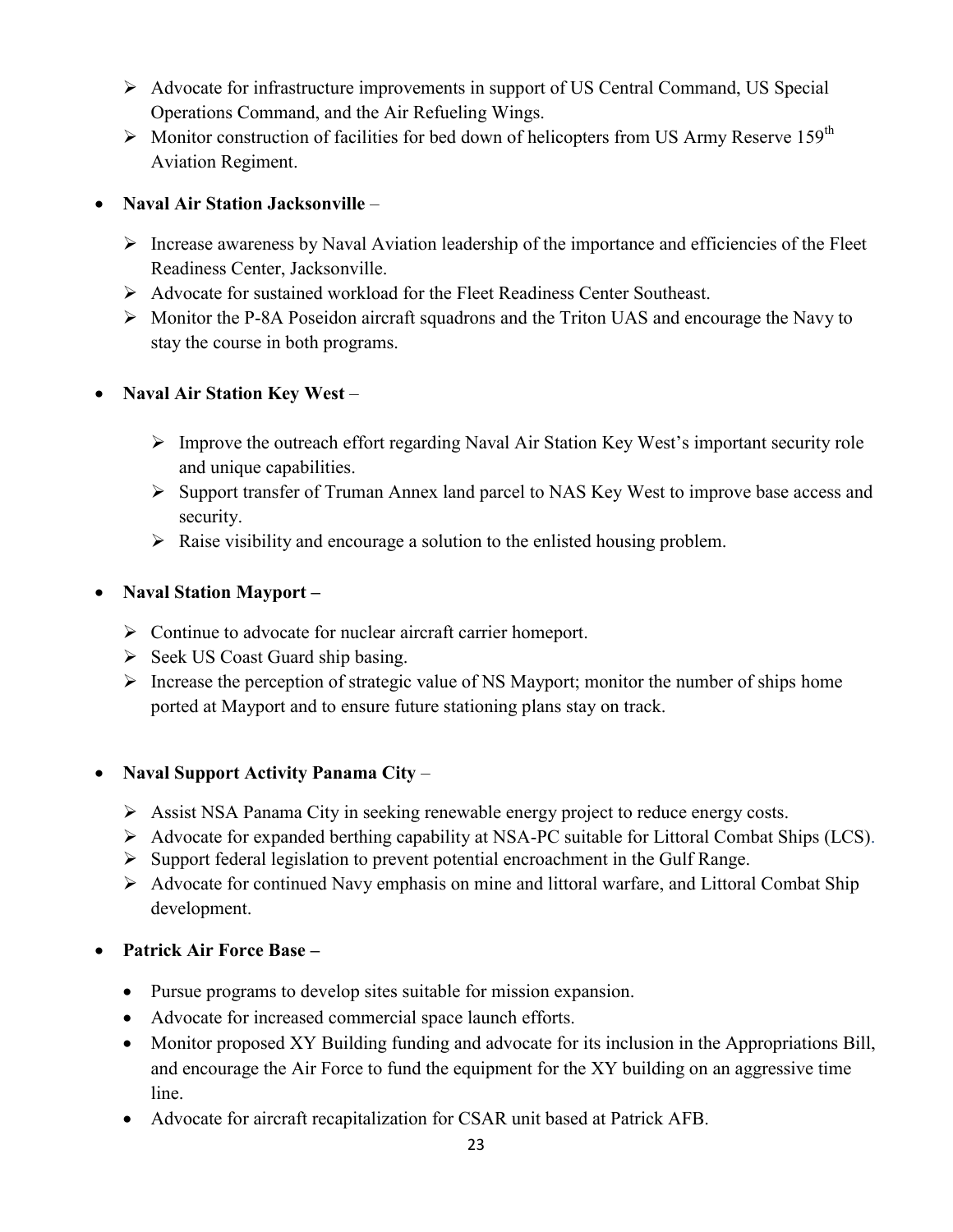- **Saufley Field** Advocate implementing Enhanced Use Lease (EUL) or other agreement where the community can use portions of Saufley Field for commercial activities.
- **Space Florida –** Assist Space Florida in identifying DoD transition mechanisms that might be useful to NASA.

#### **Team Orlando** –

- ▶ Retain Team Orlando.
- $\triangleright$  Assist Metro Orlando Defense Task Force (MODTF) in further development and execution of the strategic plan and communications plan to retain Team Orlando.
- Advocate informing senior Service and Joint leadership on Team Orlando's capabilities and solidifying support for modeling and simulation synergy.
- $\triangleright$  Continue to publicize the Florida efforts to secure the expansion and reduce the lease costs to Team Orlando and the Research Park with DoD, principally Army, leaders.

#### **Tyndall Air Force Base –**

- $\triangleright$  Advocate for Tyndall's tenant commands including the Air and Space Operations Center.
- Advocate for increased missions/aircraft.
- Everage Tyndall's  $5<sup>th</sup>$  generation facilities, culture and airspace to efficiently bed down additional operational F-22 aircraft.
- $\triangleright$  Raise awareness of the multi-faceted role of 1<sup>st</sup> Air Force & the 601<sup>st</sup> Air and Space Operations Center in US National Security and Civil Authorities missions.
- $\triangleright$  Advocate for growth in the core missions of AFCEC TAFB as AFIMSC evolves in 2015.
- $\triangleright$  Support federal legislation to prevent potential encroachment in the Gulf Range.
- $\triangleright$  Ensure successful completion of AF property disposition and support application of the funds for base buffering initiatives.

#### **State Level -- (Alphabetical Order by Installation):**

- **Camp Blanding Joint Training Center** 
	- $\triangleright$  Prioritize construction of additional training unit facilities.
	- $\triangleright$  Develop separate marketing/information campaigns to:
		- Encourage transfer or standup of remotely piloted vehicle training
		- Encourage transfer or standup of emergency operations center training
		- Encourage transfer or standup of all-service combat skills weather training
		- Encourage transfer or standup of all-service water survival training
		- Encourage transfer or standup of military vehicle overhaul or recapitalization.
- **Eglin Air Force Base** 
	- $\triangleright$  Support road improvements to facilitate ingress/egress.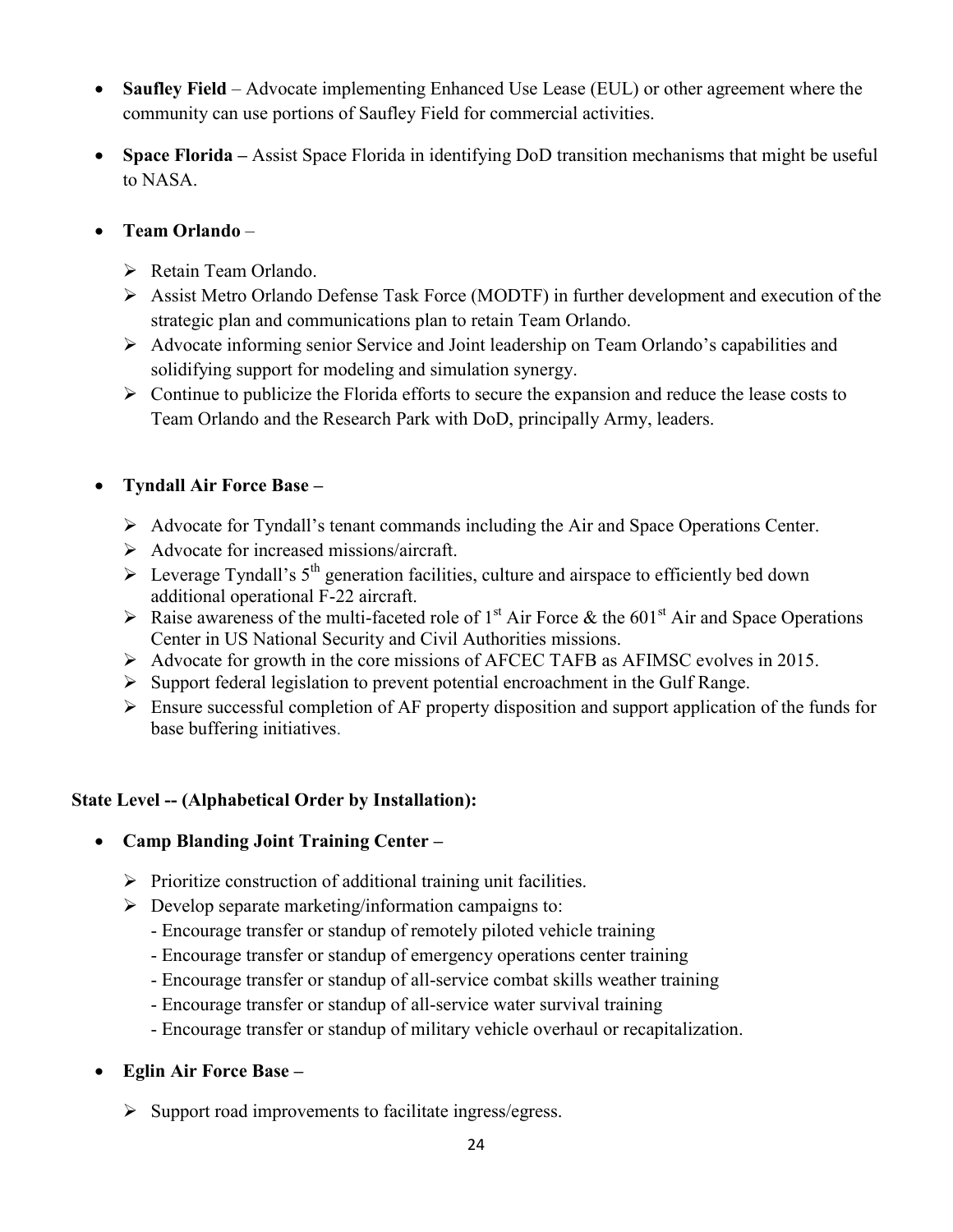- Prevent encroachment that could impact the Gulf Range Complex east of the Military Mission Line.
- Hurlburt Field -- Support proposed -West Gate" construction and off base auxiliary roads.
- **125th Fighter Wing at Jacksonville International Airport**  Support facility improvements and taxiway upgrades.

#### **MacDill Air Force Base –**

- $\triangleright$  Support the purchase of a parcel of land immediately adjacent to MacDill Air Force Base to prevent future encroachment issues.
- Promote and support engagement campaign to raise senior DOD, Service and Joint leadership of MacDill's operational readiness and capacity in support of national security interests.

#### **Naval Air Station Pensacola –**

- Establish a system to enhance air space management in Northwest Florida with guidance aimed at future growth in flight activity.
- $\triangleright$  Consider development of a more structured and robust cooperative mechanism involving the hospital, the Veterans Administration facility, and the three local hospitals, with a focus on disaster response.
- $\triangleright$  Seek new initiatives for shared functions (commercial, medical, recreation, etc.) with the communities and State through mechanisms such as enhanced-use leasing.
- **Naval Air Station Whiting Field –** Continue efforts to buffer training airfields from encroachment, especially at the outlying fields.
- **Naval Station Mayport –**
	- $\triangleright$  Support acquisition of land or development rights adjacent to NS Mayport to prevent encroachment.
	- $\triangleright$  Support stationing of Littoral Combat Ships (LCS) at NS Mayport.

#### **Naval Support Activity Panama City –**

- Protect Navy ranges used for Research, Development, Test, Evaluation and training in Florida's littoral waters.
- $\triangleright$  Advocate for continued Navy emphasis on mine and littoral warfare and Littoral Combat Ship development.
- $\triangleright$  Complete implementation of the Joint Land Use Study and adjacent land acquisition project to ensure merging commercial and military activities can each meet their objectives.
- $\triangleright$  Support local activities to enable berthing capability of Littoral Combat Ships (LCS) at NSA Panama City.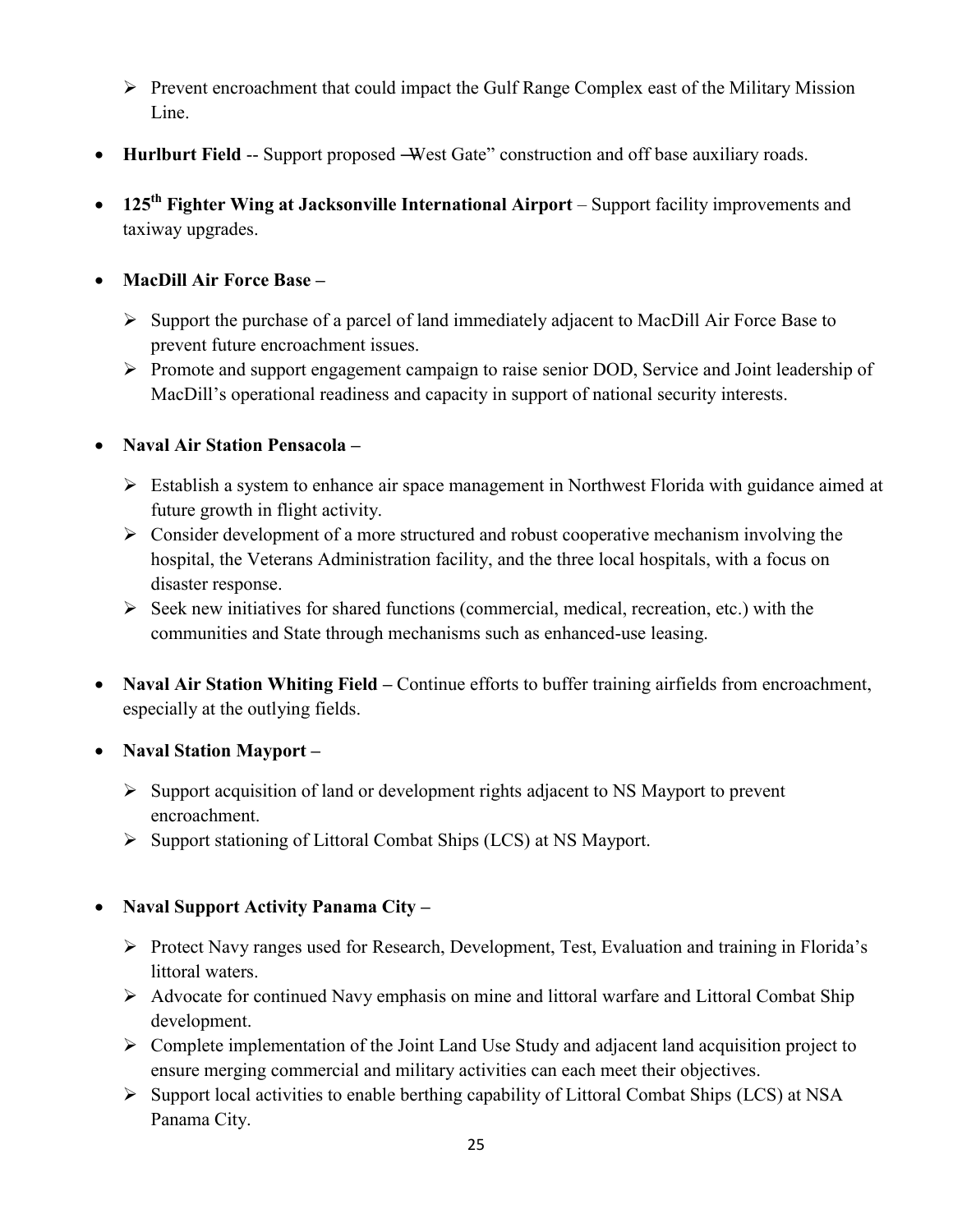#### **Overall Long-Term Strategic Goals for All Military Installations**

- 1. Promote Florida as a trusted, defense-friendly partner, advocating solutions of mutual benefit to the Department of Defense and Florida communities.
- 2. Promote and grow Florida military missions and installations. . Monitor actions and potential actions within the DOD and in Congress that could affect Florida's military presence, and adapt the strategic plan to take appropriate action to encourage maintenance and growth of the military presence in Florida.
- 3. Continue to identify areas where the state's presence and actions have sustainable impacts on Florida's military installations and missions including, but not limited to:
	- $\triangleright$  Protect all Florida ranges.
	- $\triangleright$  Providing support for acquisition of land or development rights to prevent encroachment.
	- $\triangleright$  Providing support and incentives for defense missions to remain or relocate to Florida.
	- $\triangleright$  Increase existing missions and add compatible missions that fit with the capacity and infrastructure of the installation.
	- $\triangleright$  Prevent exploration, drilling and other activities that could limit military use of the Gulf of Mexico Range Complex.
	- $\triangleright$  Lowering installations' costs of doing business through public-private partnerships.
	- Expand ranges and bases in Florida in cooperation with Space Florida for Department of Defense Unmanned Aerial Vehicle (UAV) testing and training.
	- Preventing and mitigating encroachment affecting installations, ranges and flight corridors.
	- $\triangleright$  Transportation access.
	- $\triangleright$  Department of Defense renewable energy goals.
	- $\triangleright$  Environmental issues.
	- $\triangleright$  Improvement of education programs in public schools.
	- $\triangleright$  Complete implementation of the Joint Land Use Studies at all Florida military installations that have conducted them.
	- $\triangleright$  Strengthen and enhance quality of life of our military families/retirees statewide and within local communities.
	- $\triangleright$  Continue to champion Florida's support to our wounded and veterans.
	- Continue to strengthen state support for military families and veterans with a focus on education, health care, employment and family programs. Coordinate with and support Florida Is For Veterans, Inc. to help Florida veterans decide to settle in Florida.
	- Continue to strengthen defense-related working relationships with the following state agencies:
		- $\triangleright$  The Department of Veterans Affairs
		- $\triangleright$  The Department of Economic Opportunity
		- $\triangleright$  The Department of Environmental Protection
		- The Department of Agriculture and Consumer Affairs Energy Office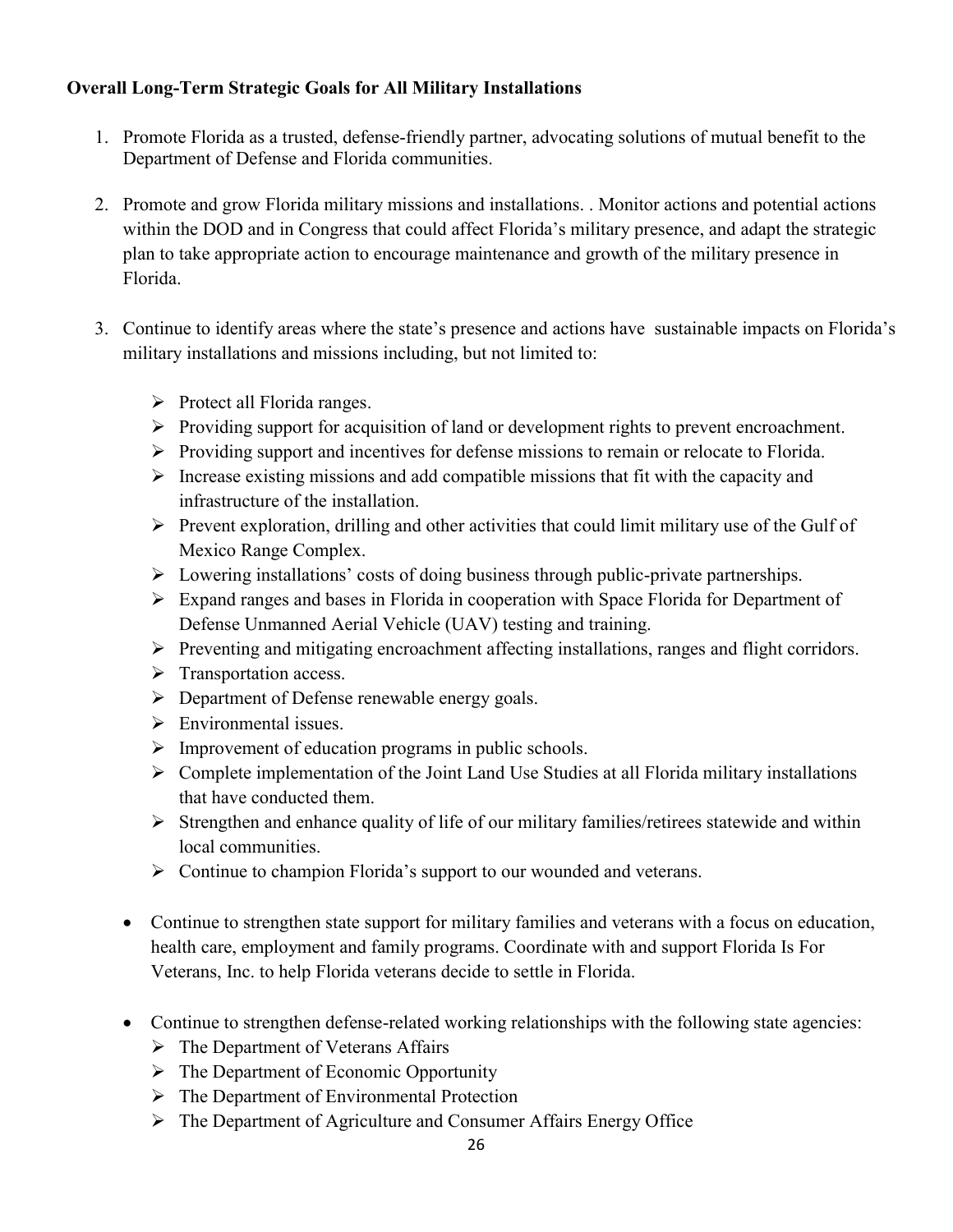- $\triangleright$  The Department of Military Affairs
- $\triangleright$  The Department of Business and Professional Regulation
- $\triangleright$  The Department of Education
- CareerSource Florida

#### **What Does Success Look Like?**

- Florida is fully prepared to assist the Department of Defense to maximize efficiencies in an era of defense downsizing.
- Florida increases or maintains same relative position in defense spending.
- Task Force is the state focal point with support mechanisms, processes, data, and resources to effectively conduct military advocacy actions with the Florida Congressional Delegation and is an integral part of success.
- Florida successfully procures emerging missions to offset jobs lost by realignments or consolidations.
- Florida will continue to earn its reputation as the nation's top-ranked military-friendly state as defined by base commanders and the Department of Defense. Raise the bar within Department of Defense family support areas rated green.
- Florida will be the leader in veterans' employment opportunities.
- Florida creates, coordinates, and maintains an effective installation encroachment prevention program.
- Develop a communications plan and an FDSTF web site to promote the military value of Florida installations. Ensure this plan is linked to all local Florida defense support organizations to allow insight to and inclusion of regional and community partnerships.
- Florida has strengthened, mutually beneficial community relationships with installation leadership, the Florida Defense Alliance, community leaders along with, city and county officials to capitalize on local resources; efforts are integrated with at all levels.
- Florida has increased defense business relocation through tax and other state incentives
- Create greater public awareness of Florida's military-friendly environment including support for veterans, retirees and military dependents.
- Expand Florida's role in space launches and mission support, and expanded military space opportunities.
- Conduct effective national-level advocacy plan for military and homeland defense missions and facilities located in Florida including the United States Coast Guard; support the Florida Congressional Delegation in plan implementation.
- Continue to improve working relationships with defense planners, defense contractors and leadership to better anticipate changing needs and proposed actions to assist in developing solutions and strategies of mutual benefit to the Department of Defense and the state.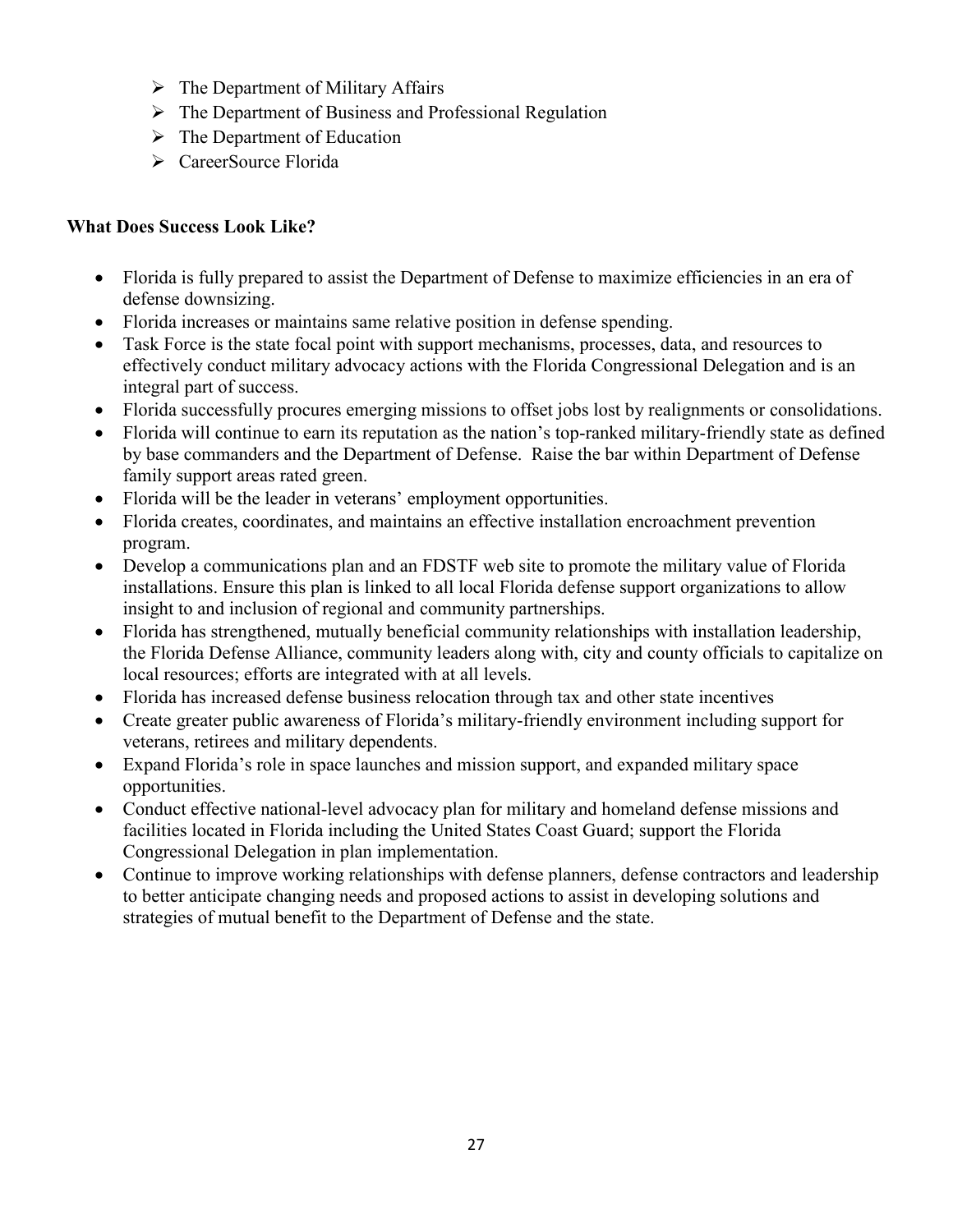# **Florida Defense Support Task Force FY 2016 Grant Funding Application Process – March 20, 2015**

#### **Background**

The Florida Defense Support Task Force (FDSTF) was established in 2011 under Florida Statute 288.987 with the mission to make recommendations to preserve, protect and enhance Florida's military installations, support the state's position in research and development related to or arising out of military missions and contracting, and to improve the state's military friendly environment for service members, military dependents, military retirees, and business that bring military and base-related jobs to the state.

#### **Purpose**

Within budget constraints, the FDSTF may fund projects that can be leveraged to promote, preserve, or enhance military missions and installations in Florida.

#### **Criteria**

- **A. The FDSTF will consider providing resources only for initiatives which directly support preserving, protecting and enhancing Florida's military installations. Projects must directly improve the military value of the installation.**
- B. Projects must have a clearly defined, measurable outcome in support of the Task Force mission of protecting military installations in Florida.
- C. Projects should be able to be accomplished within one year of contracting. If the project is expected to take longer than one year to complete, then the applicant should justify the longer time period.

#### **Process**

- A. Applicants for FDSTF project consideration must:
	- 1. Obtain support of a FDSTF member as a project sponsor.
	- 2. Submit a FDSTF Project Application (Attachment A), a Budget and Financial Report Form (Attachment B) and a Plan of Action Form (Attachment C) to the Task Force Executive Director with CC to Camila Hornung, Grants Coordinator, electronically no later than 4:00 PM EDT on April 24, 2015.
- B. When scheduled, the applicant must present the project proposal to the full FDSTF.
- C. Approval requires a majority vote of eligible FDSTF members.

#### **Previous Grant Recipients**

- **A.** Previous grant recipients are eligible to apply for FY 2016 grants.
- **B.** FY 2014 Task Force grant recipients are not eligible to apply for FY 2016 grants unless they have expended at least 50% of their funds from their FY 2014 grant.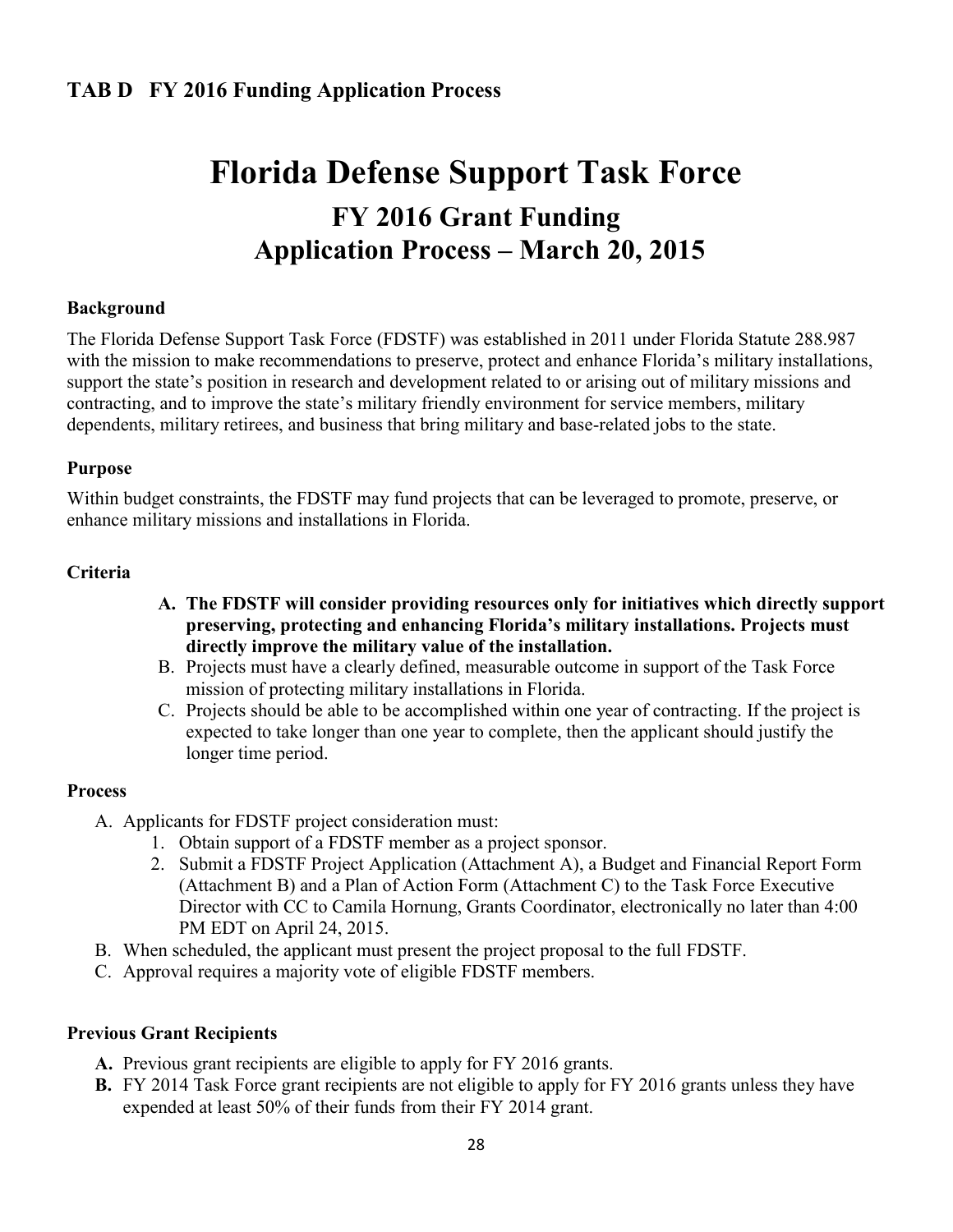#### **Ineligible use of funds**

- A. Staff salaries.
- B. Purchase of alcohol, equipment, furniture, or fixtures.
- C. Receptions, gifts, and membership dues.
- D. Lobbying any branch of state government.
- E. Administration of the project in excess of 10% of the award.
- F. Project operating costs incurred before the applicant and Enterprise Florida, Inc. execute the grant agreement.
- G. Business entertainment expenses, including meals or activity fees.

#### **Contracting**

- A. Enterprise Florida will be the contracting authority in support of the FDSTF.
- B. The contract manager will be Camila Hornung, Grants Coordinator.
- C. Payments will be made on a reimbursement basis, in accordance with the contracted performance and reporting timeline.
- D. Contracts will commence at the beginning of the state fiscal year  $-$  July  $1<sup>st</sup>$  or as soon thereafter as possible.

#### **Reporting Requirements**

- A. Reports will be required quarterly determined by the length of the contract in accordance with the Enterprise Florida reports schedule.
- B. Enterprise Florida will report each project's progress to the FDSTF at least quarterly during the FDSTF meeting.

#### **Guidance to Applicants**

- A. Applicants must obtain support of a FDSTF member as a project sponsor. Once support is obtained, the applicant may submit funding application directly to FDSTF Executive Director via email with CC to the Task Force Grants Coordinator.
- B. Applicants must submit a quote to be used in a possible press release announcing the grant award.
- C. No later than May 7, 2015, the Task Force Executive Director will notify the applicant to appear at the May 21, 2015 FDSTF meeting to make an in-person presentation.
- D. Presentations will include the proposal, clear support of the criteria listed above, details of the project, funding requested, expected return on investment and clearly defined, measurable outcomes in support of the Task Force mission.
- E. Presentations are limited to a maximum of 15 minutes.
- F. Upon conclusion of the presentations, the FDSTF members may render decisions concerning approval and grant amount. Approval requires a majority vote of eligible FDSTF members.
- G. Funding for 2016 Task Force grants will be contingent on the state of Florida budget.
- H. If you have applied for an Enterprise Florida Defense Grant, either Defense Infrastructure Grant (DIG) or Defense Reinvestment Grant (DRG), then you must indicate that on your application and clearly differentiate it from the Task Force grant application.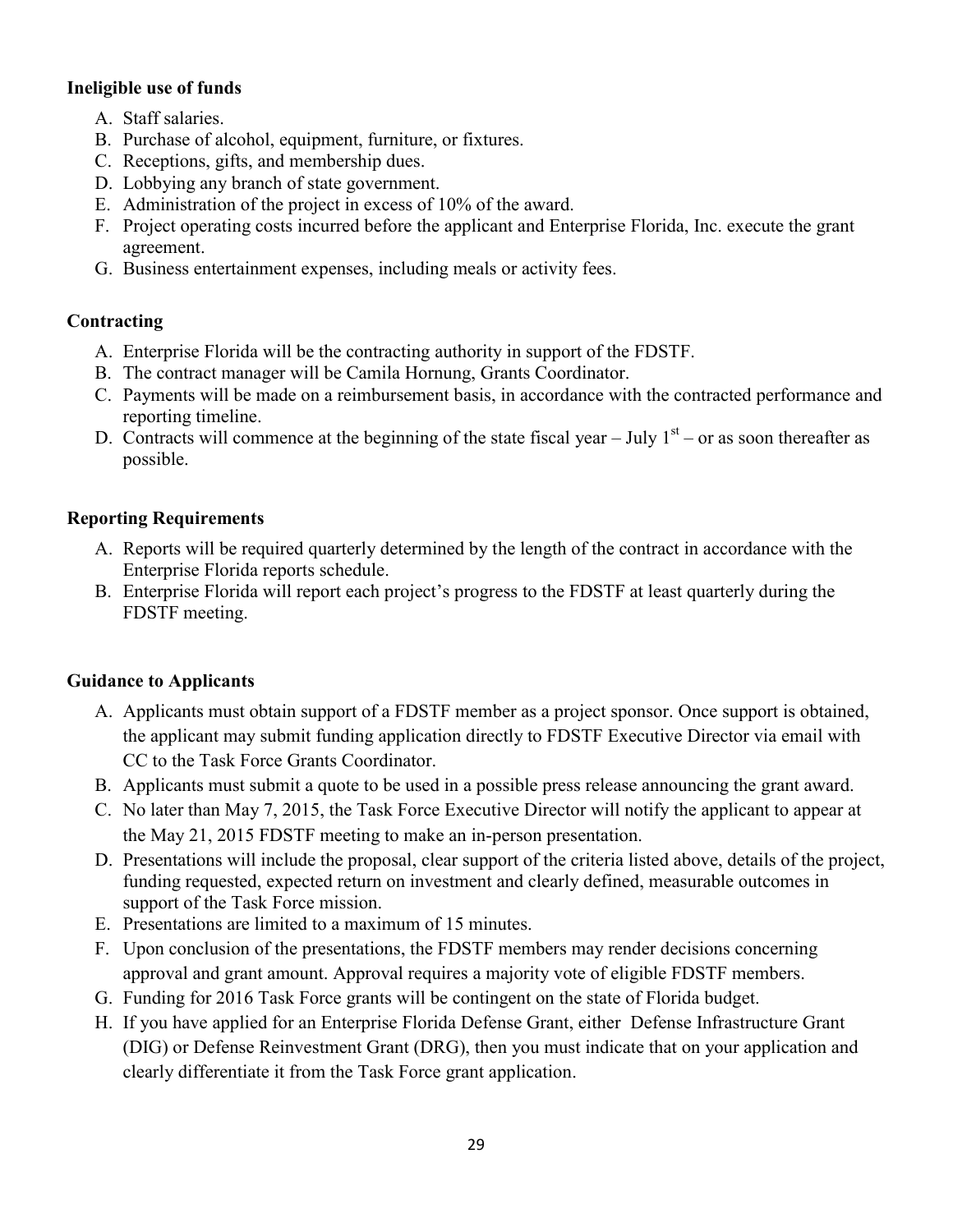#### **Florida Defense Support Task Force FY 2016 Grants Timeline**

| <b>March 20, 2015</b> | Release of FY 2016 Grant Funding Application.                                                                                      |
|-----------------------|------------------------------------------------------------------------------------------------------------------------------------|
| <b>April 24, 2015</b> | Deadline for Task Force grant application submissions.                                                                             |
| April 27-30, 2015     | Staff reviews all applications for eligibility.                                                                                    |
| May 7, 2015           | Staff provides TF Members all applications for review                                                                              |
| May 7 - 21, 2015      | Task Force members review applications.                                                                                            |
| May 21, 2015          | Eligible grant applicant oral presentations in Tallahassee. TF votes<br>to decide final recipients and amounts for FY 2016 grants. |
| <b>TBD</b>            | Task Force FY 2016 grants announced.                                                                                               |

#### **Points of Contact:**

Bruce Grant, Executive Director, Florida Defense Support Task Force, Telephone (850) 878-0826 Email: [bgrant@eflorida.com](mailto:bgrant@eflorida.com) Camila Hornung, Grants Coordinator, Florida Defense Support Task Force, Telephone (850) 878-4578 Email: [chornung@eflorida.com](mailto:chornung@eflorida.com)

#### **Florida Defense Support Task Force Web Site:<http://www.enterpriseflorida.com/fdstf/> Attachments:**

Attachment A: FDSTF Project Application Attachment B: Budget and Financial Reporting form Attachment C: Plan of Action form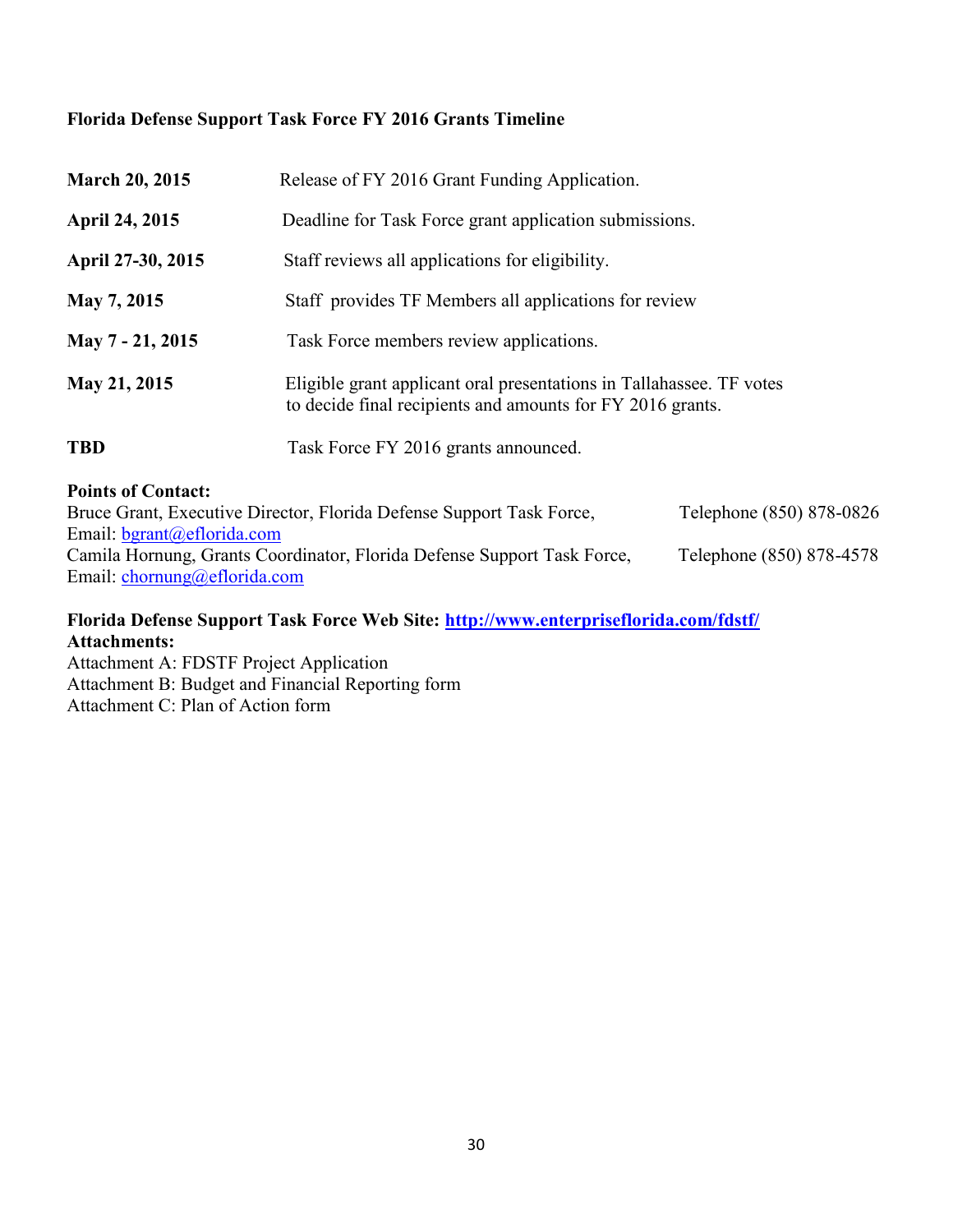#### **Attachment A: FDSTF Project Application**

All applications must contain the project information in the format below:

- **1. Project Title:**
- **2. Applicant:**

| $1 - p p$ $\rightarrow$ $1 - p p$ |          |      |
|-----------------------------------|----------|------|
| Organization name:                |          |      |
| Name of Primary Contact:          |          |      |
| Title:                            |          |      |
| Address:                          |          |      |
| City:                             | State:   | Zip: |
| Telephone:                        | Fax:     |      |
| Email:                            | Website: |      |
|                                   |          |      |

#### **3. Task Force Sponsor:**

**4. Enterprise Florida Defense Grant (DIG or DIG) Requested: Yes \_\_\_ No \_\_\_**  If yes, please explain how this grant request differs from DIG/DRG.

#### **5. Project Criteria (check all that apply):**

- The mission of the FDSTF as described in F.S. 288.987.
- \_\_ FDSTF goals as stated in the FDSTF Strategic Plan, dated 7/19/13.
- \_\_ Clearly defined, measurable outcome.

#### **6. Summary of Project:**

Must include the following:

- a. Project description
- b. Objectives
- c. Deliverables
- d. Direct correlation to FDSTF criteria and expected benefit to the state (ROI)
- e. Performance measures
- f. Budget and Financial Reporting form (Attachment B)
- g. Plan of Action form (Attachment C)
- **7. Funding requested from the Florida Defense Support Task Force:**  Total request:

#### **8. Project relation to other local/state/federal budgets:**

| Circle one: related / not related | If -related," explain how |
|-----------------------------------|---------------------------|
|-----------------------------------|---------------------------|

#### **9. Amounts of other leveraged funding/ contributions:**

| Federal | State   |
|---------|---------|
| Local   | Private |
| Other   |         |

#### **10. Estimated length of project:**

Start date **End** date **End** date

(Note: Projects should be able to be accomplished within one year of contracting. If the project is expected to take longer than one year to complete, then the applicant should justify the longer time period.)

**11. Suggested Quote to be Used in Press Release Announcing Grants:**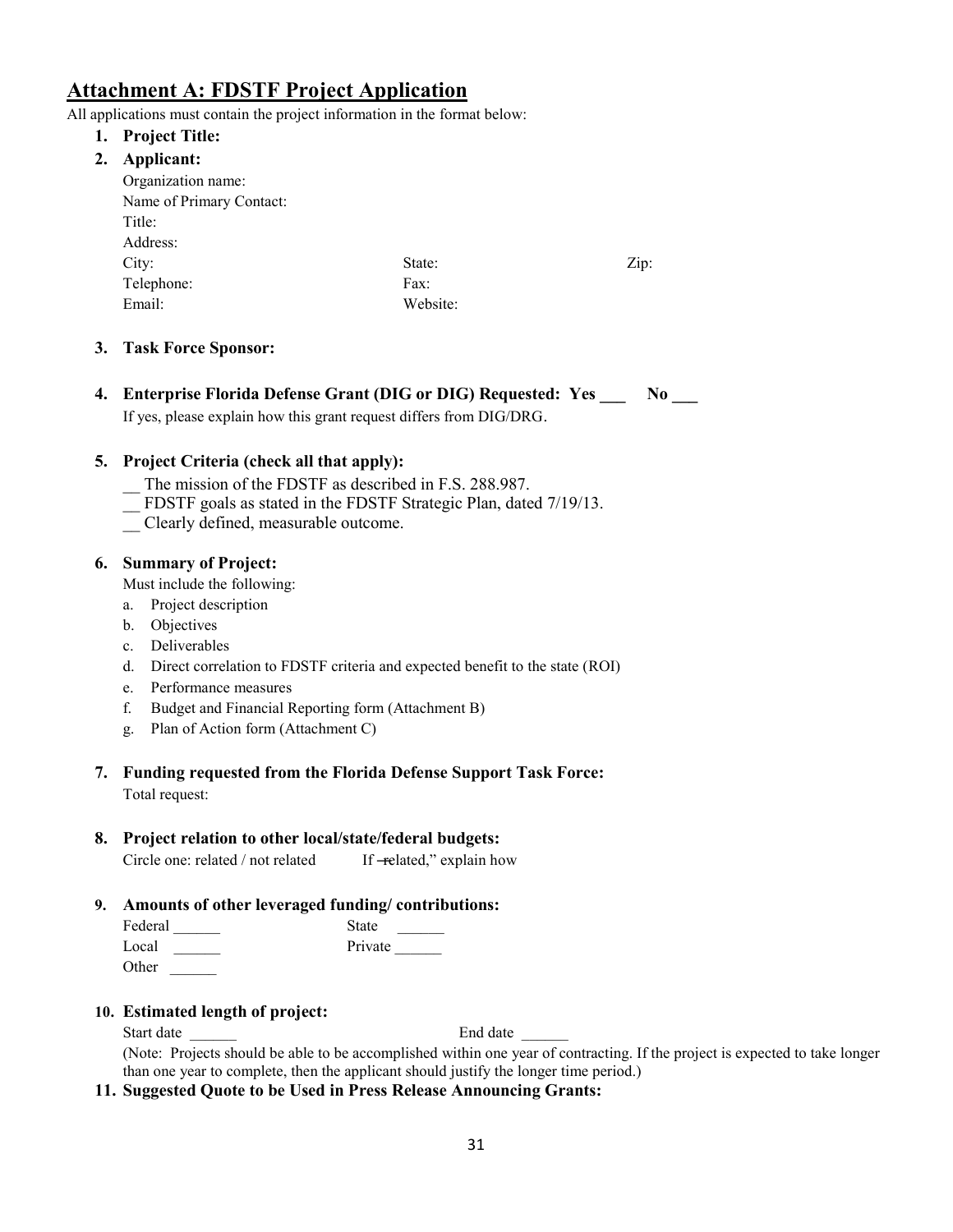#### **Attachment B: Budget and Financial Report Form**

FY 2015-2016 Florida Defense Support Task Force Grant Funding

Date\_\_\_\_\_\_\_\_\_\_\_\_\_\_\_

| <b>Budget</b>                         | <b>Match</b>                            |                           | <b>FDSTF</b>                     |                                                   | <b>Total</b>              |                                  |               |                           |                               |
|---------------------------------------|-----------------------------------------|---------------------------|----------------------------------|---------------------------------------------------|---------------------------|----------------------------------|---------------|---------------------------|-------------------------------|
| Category                              | <b>Program Expenditures</b>             |                           | <b>Program Expenditures</b>      |                                                   |                           | <b>Program Expenditures</b>      |               |                           |                               |
|                                       | <b>Applic</b><br>ation<br><b>Budget</b> | <b>Actual</b>             |                                  | Applicat<br><b>Actual</b><br>ion<br><b>Budget</b> |                           | Applica<br>tion<br><b>Budget</b> | <b>Actual</b> |                           |                               |
|                                       |                                         | <b>Current</b><br>Quarter | Prog<br>ram<br>to<br><b>Date</b> |                                                   | <b>Current</b><br>Quarter | Program<br>to Date               |               | <b>Current</b><br>Quarter | Progr<br>am to<br><b>Date</b> |
| <b>Task/Purchase</b>                  |                                         |                           |                                  |                                                   |                           |                                  |               |                           |                               |
| Activity 1:                           |                                         |                           |                                  |                                                   |                           |                                  |               |                           |                               |
| Activity 2:                           |                                         |                           |                                  | $\overline{\phantom{a}}$                          |                           |                                  |               |                           |                               |
| <b>Task/Purchase</b>                  |                                         |                           |                                  |                                                   |                           |                                  |               |                           |                               |
| Activity 3:                           |                                         |                           |                                  |                                                   |                           |                                  |               |                           |                               |
| Activity 4:                           |                                         |                           |                                  |                                                   |                           |                                  |               |                           |                               |
| <b>Task/Purchase</b>                  |                                         |                           |                                  |                                                   |                           |                                  |               |                           |                               |
| Activity 5:                           |                                         |                           |                                  |                                                   |                           |                                  |               |                           |                               |
| Activity 6:                           |                                         |                           |                                  |                                                   |                           |                                  |               |                           |                               |
| <b>TOTAL ALL</b><br><b>CATEGORIES</b> |                                         |                           |                                  |                                                   |                           |                                  |               |                           |                               |

#### **Attachment C: Plan of Action Form**

FY 2015-2016 Florida Defense Support Task Force Grant Funding

| <b>Planned</b><br><b>Activity</b> | <b>Budget</b><br>Cost | Objective | <b>Outcomes</b> | <b>Performance Measures</b> |
|-----------------------------------|-----------------------|-----------|-----------------|-----------------------------|
| <b>Task</b>                       |                       |           |                 |                             |
| Activity 1:                       |                       |           |                 |                             |
| Activity 2:                       |                       |           |                 |                             |
| <b>Task</b>                       |                       |           |                 |                             |
| Activity 3:                       |                       |           |                 |                             |
| Activity 4:                       |                       |           |                 |                             |
| <b>Task</b>                       |                       |           |                 |                             |
| Activity 5:                       |                       |           |                 |                             |
| Activity 6:                       |                       |           |                 |                             |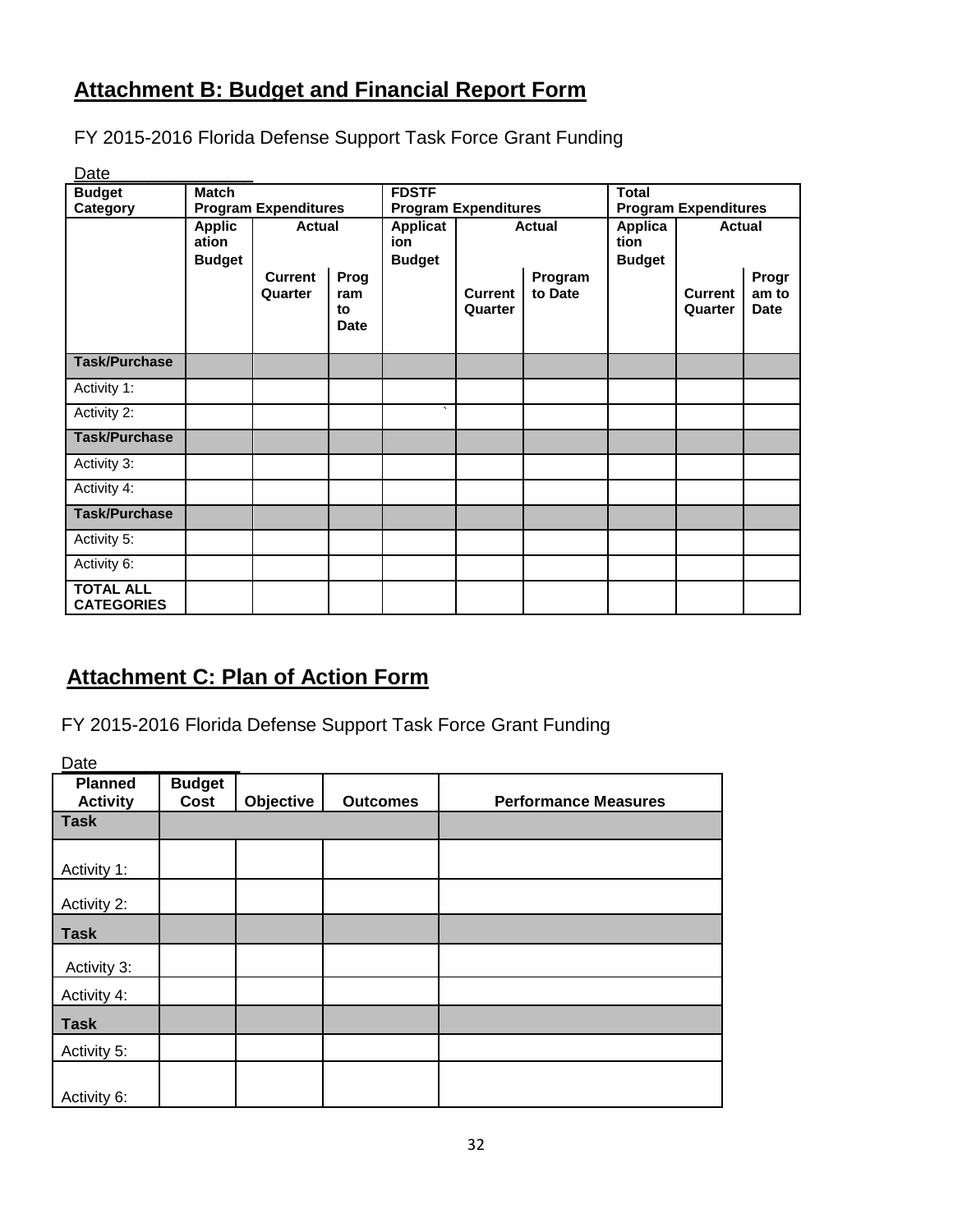#### **TAB E Announcement of FY 2016 Task Force Grant Awards**



June 10, 2015

SUBJECT: Announcement of FY 2015- 2016 Florida Defense Support Task Force Grant Awards

The Florida Defense Support Task Force met on May 21, 2015 to consider funding applications for projects that would accomplish the mission of the Task Force and support the goals outlined in the Task Force Strategic Plan. After careful review of the seven applications submitted for funding from the Florida Defense Support Task Force for FY 2015- 2016, the Task Force approves the 4 applicants listed below to receive grant awards.

| Applicant               | Project                                                               | Award     |
|-------------------------|-----------------------------------------------------------------------|-----------|
| <b>Bay County</b>       | Conduct feasibility study of                                          | \$120,000 |
|                         | dredging at Naval Support                                             |           |
|                         | Activity(NSA) Panama City to                                          |           |
|                         | facilitate berthing of Littoral                                       |           |
|                         | Combat Ships (LCS)                                                    |           |
| Santa Rosa County       | Prepare updated land acquisition<br>study and complete phased plan to | \$41,310  |
|                         | limit encroachment at Naval Air                                       |           |
|                         | Station Whiting Field.                                                |           |
| Clay County Development | Acquire 420 acres adjacent to Camp                                    | \$400,000 |
| Authority               | Blanding to prevent encroachment                                      |           |
| Tampa Bay Defense       | Execute plan to champion MacDill                                      | \$175,000 |
| Alliance                | AFB and build strong community                                        |           |
|                         | relationships with the base to protect                                |           |
|                         | it from closure                                                       |           |
|                         | <b>TOTAL</b>                                                          | \$736,310 |

Representative Ritch Workman Chairman, Florida Defense Support Task Force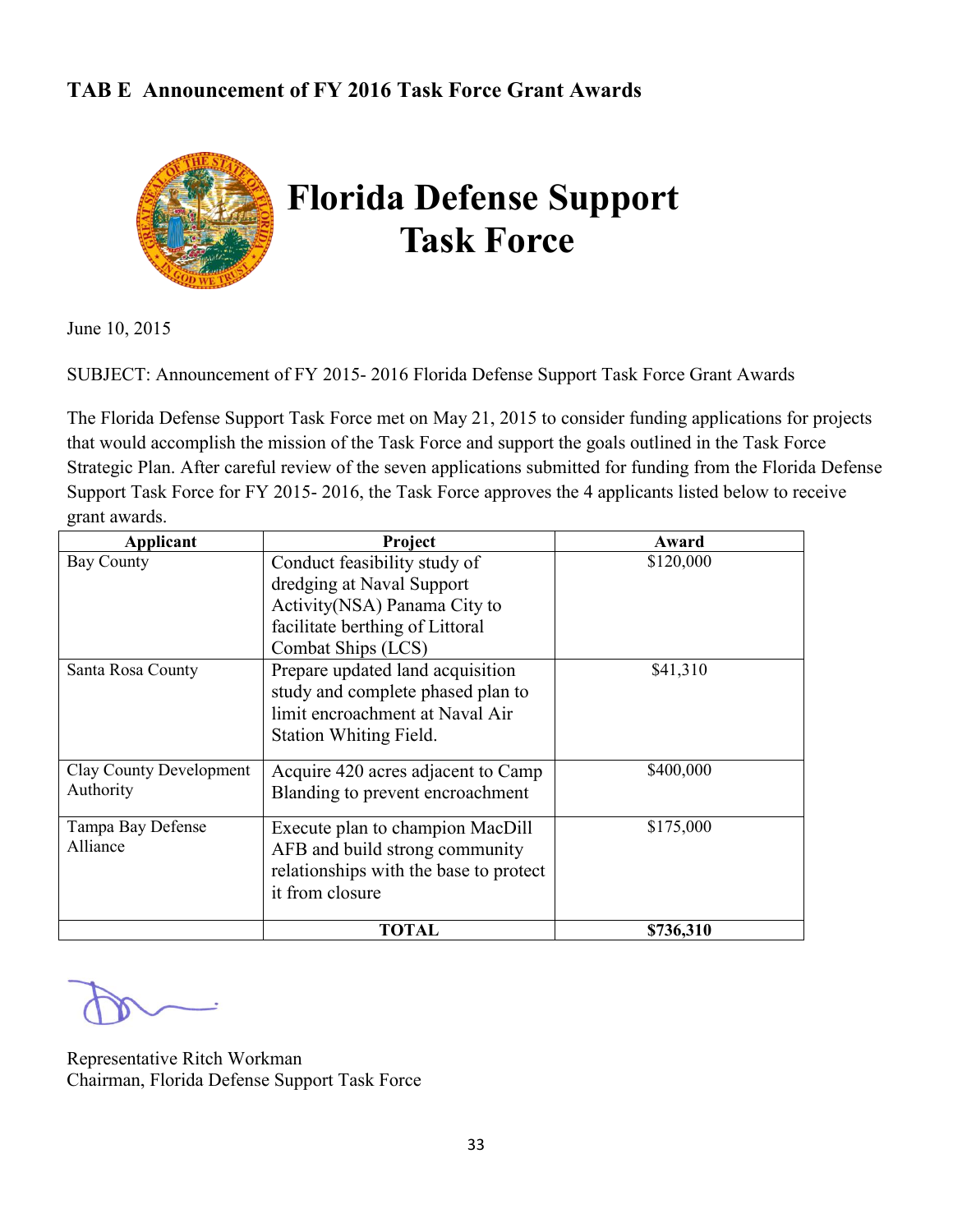

# **Florida Defense Support Task Force: Successes 2012 - 2015**

December 2, 2015

Created under Florida Statute 288.987, the thirteen-member Florida Defense Support Task Force (FDSTF) has the mission to make recommendations to preserve and protect military installations, support the state's position in research and development related to or arising out of military missions and contracting, and improve the state's military-friendly environment for service members, military dependents, military retirees, and businesses that bring military and base-related jobs to the state.

Successes 2012 – 2015:

- 1. Organized as a Task Force, conducted monthly meetings and visited military bases around the state.
- 2. Developed and implemented a long range strategic plan to guide Task Force actions to protect, preserve and enhance Florida's military installations. This plan updated annually.
- 3. Completed comprehensive evaluation of the military value of all military installations. The Spectrum Group conducted this assessment and simultaneously conducted risk assessment of all bases in regard to possible realignment or closure.
- 4. Established a web site to disseminate military and defense-related information and established a system of weekly updates to keep members current on events and activities impacting Florida's military installations.
- 5. Contracted with The Principi Group to advocate in Washington, DC on behalf of Florida's military installations in conjunction with the Florida Congressional delegation and the Governor's Washington office. The Principi Group has been effective in the Pentagon and on Capitol Hill in gaining visibility on Florida's military and defense issues as well as providing tremendous assistance to Florida's local defense communities during their annual visits to Washington.
- 6. The Principi Group continues to conduct a series of follow up visits to Florida's military installations to update the original Spectrum Group assessment and remain current on issues faced by the installation commanders. Additionally, The Principi Group met with local defense leaders to receive community input on issues impacting the installations.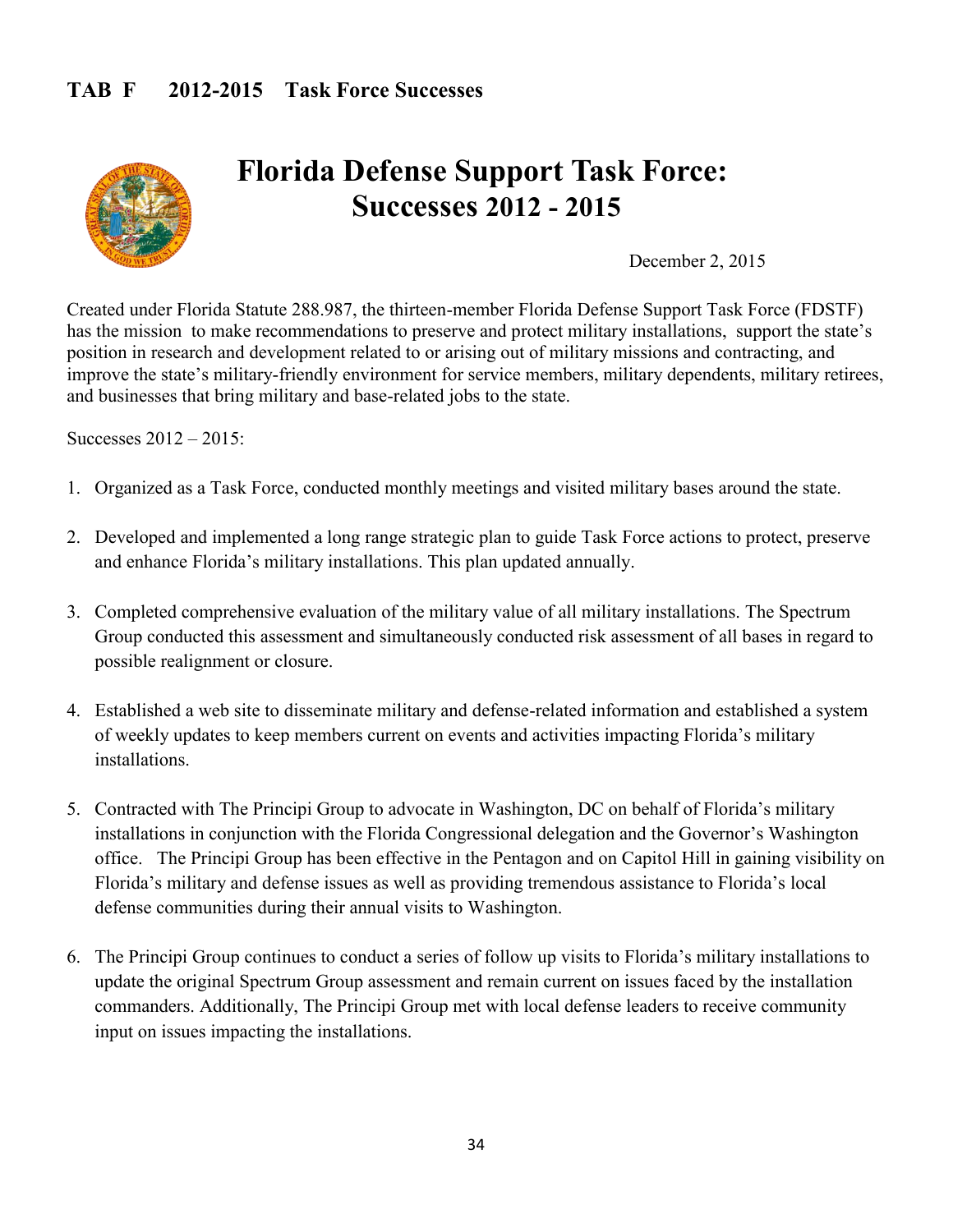- 7. Published 2015 Florida Defense Industry Economic Impact Analysis" and the resultant 2015 Florida Defense Factbook and other marketing materials to educate and raise awareness of the economic impact of the military and defense industry to Florida's economy.
- 8. Published the 2015 Florida Military Friendly Guide, a handbook of state programs and laws that benefit military members and their families stationed in Florida.
- 9. Awarded 36 Task Force grants totaling \$8.05 million to local defense communities across the state to enhance the military value of Florida bases.
- 10. Supported military-friendly state legislation including:
	- Establishing a funded program to acquire non-conservation buffering lands adjacent to military installations.
	- Extending voter registration for deployed military members.
	- **Providing continued Florida participation in the Interstate Compact for Military Children.**
	- **Providing write in absentee ballots for all state and local elections for deployed service members.**
	- Allowing military spouses/dependents to keep their state of residence driver licenses while stationed in Florida.
	- Allowing automatic extensions for military spouse/dependent driver licenses while stationed outside of Florida.
	- **Providing a waiver of minimum age requirements for service members at hotels.**
	- Allowing out-of-state college tuition rates for the spouse and children of service members.
	- Allowing certain persons with disabilities to receive Medicaid home and community-based services if parent or legal guardian is an active duty military service member.
- 11. The Florida Defense Support Task Force has received tremendous support and significant funding from the Governor and Legislature since its inception in 2011.

Point of Contact: Bruce Grant, Executive Staff Director **December 2, 2015** Tel (850) 878-0826 Email: bgrant@eflorida.com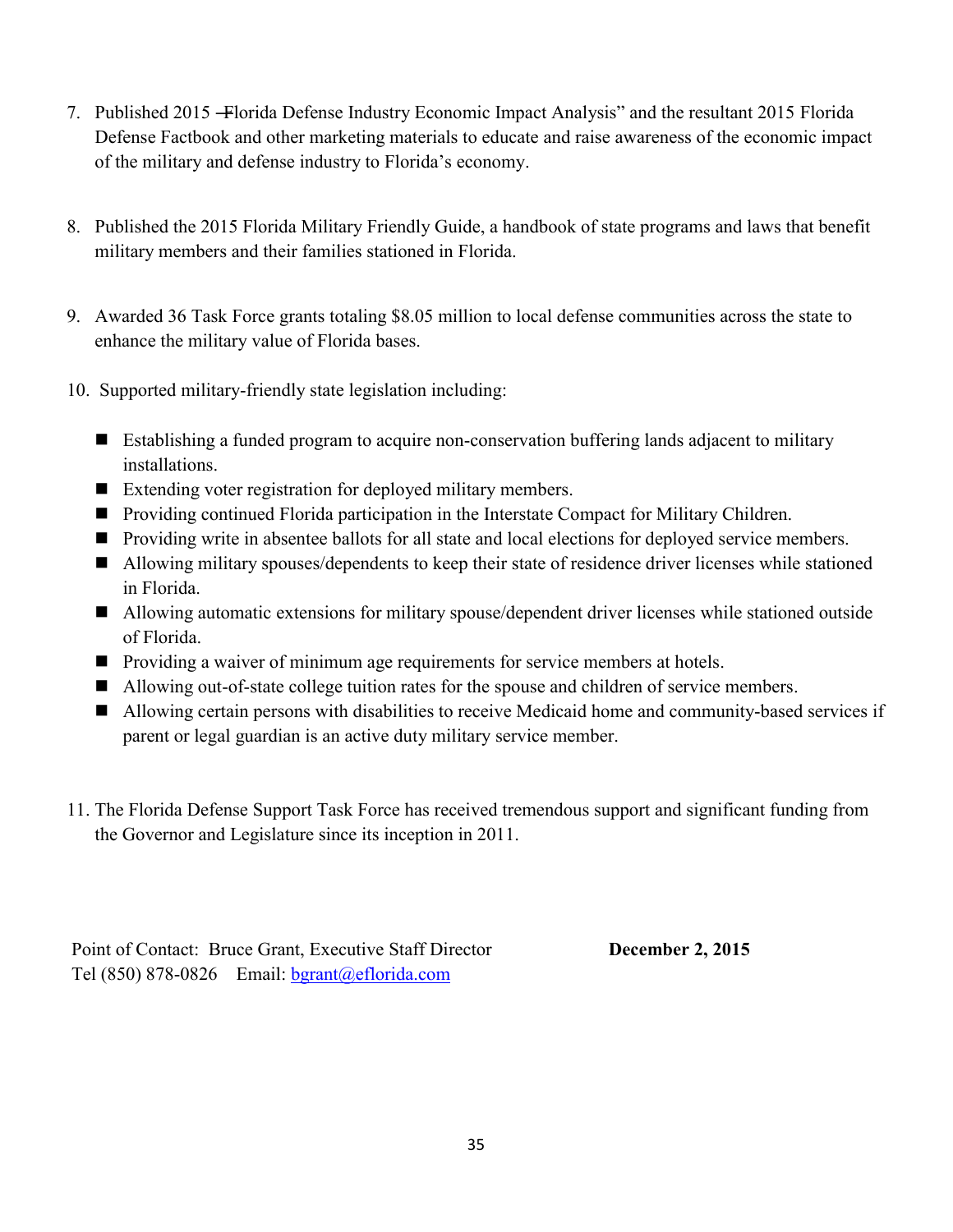## **TAB G Financial Report**

#### **Florida Defense Support Task Force**

#### **Budget Summary -- As of December 31, 2015**

| FY 2015/2016 Total Program |  |
|----------------------------|--|
|----------------------------|--|

| Year           | <b>Carried Fwd</b><br>from<br><b>Previous Yrs</b> | <b>Appropriated</b> | <b>Total Funds</b><br>for FY 15/16 | Spent as of:<br>12/31/2015 | <b>Available</b><br><b>Balance</b> |
|----------------|---------------------------------------------------|---------------------|------------------------------------|----------------------------|------------------------------------|
| FY 2015/2016   |                                                   | 2,000,000           |                                    |                            |                                    |
| Program        | 5,695,701                                         | 1,750,000           | 7,445,701                          | 1,194,735                  | 6,250,966                          |
| Administrative | 82,963                                            | 250,000             | 332,963                            | 131,937                    | 201,026                            |
| <b>Total</b>   | 5,778,664                                         | 2,000,000           | 7,778,664                          | 1,326,672                  | 6,451,992                          |

|                                           | FY 2014 Contract Expenditures    |                              |                                                      |                                                        | FY 11 - 12                              | \$5 million   |
|-------------------------------------------|----------------------------------|------------------------------|------------------------------------------------------|--------------------------------------------------------|-----------------------------------------|---------------|
| <b>Contractor</b>                         | <b>Contract</b><br><b>Amount</b> | <b>Reimbursed</b><br>to Date | <b>Obligated</b><br><b>Funds</b><br><b>Remaining</b> | <b>Unobligated</b><br><b>Funds</b><br><b>Remaining</b> | FY 12 - 13                              | \$2 million   |
| The Principi Group<br>(through Dec 2015)  | 1,800,000                        | 1,725,000                    | 75,000                                               |                                                        | FY 13 - 14                              | \$4 million   |
| The Principi Group:<br>2 projects         | 129,850                          | 129,850                      |                                                      |                                                        |                                         |               |
| <b>National Center for</b><br>Simulation  | 350,000                          | 101,579                      | 248,421                                              |                                                        | FY 14 - 15                              | \$3.5 million |
| Clay County (air<br>space)                | 474,000                          | 474,000                      | $\overline{\phantom{m}}$                             |                                                        | FY 15 - 16                              | \$2 million   |
| City of Niceville                         | 25,000                           | 25,000                       | ÷,                                                   |                                                        |                                         |               |
| Tampa Bay Defense<br>Alliance             | 225,000                          | 225,000                      | $\overline{\phantom{a}}$                             |                                                        | Available<br><b>Balance</b>             | 6,451,992     |
| <b>Bay County</b>                         | 500,000                          | ÷                            | 500,000                                              |                                                        | <b>FY 13 Obl</b><br><b>Funds Remain</b> | 71,470        |
| Clay County (mass<br>notification system) | 255,000                          | 255,000                      | ÷,                                                   |                                                        | <b>FY 14 Obl</b><br><b>Funds Remain</b> | 859,764       |
| Okaloosa County                           | 195,000                          | 172,708                      | $\overline{\phantom{a}}$                             |                                                        | <b>FY 15 Obl</b><br><b>Funds Remain</b> | 2,272,595     |
| Florida 8 (a) Alliance                    | 150,000                          | 113,658                      | 36,342                                               |                                                        | <b>FY 16 Obl</b><br><b>Funds Remain</b> | 736,310       |
| Florida Great NW                          | 50,000                           | 50,000                       | ÷,                                                   |                                                        | FY 16 Unobl<br><b>Funds Remain</b>      |               |
|                                           |                                  |                              |                                                      |                                                        | <b>TF Funds</b><br><b>Available</b>     | 2,511,853     |
| <b>Total</b>                              | 4,153,850                        | 3,271,794                    | 859,764                                              | -                                                      | <b>Admin</b>                            | 201,026       |
|                                           |                                  |                              |                                                      |                                                        | <b>Program</b>                          | 2310827       |

| <b>Appropriations</b>    |                        |
|--------------------------|------------------------|
|                          | FY 11 - 12 \$5 million |
| FY 12 - 13 \$2 million   |                        |
| FY 13 - 14 \$4 million   |                        |
| FY 14 - 15 \$3.5 million |                        |
| FY 15 - 16 \$2 million   |                        |
|                          |                        |
| Available                |                        |

| Available           |           |
|---------------------|-----------|
| <b>Balance</b>      | 6,451,992 |
| FY 13 Obl           |           |
| <b>Funds Remain</b> | 71,470    |
| FY 14 Obl           |           |
| <b>Funds Remain</b> | 859,764   |
| FY 15 Obl           |           |
| <b>Funds Remain</b> | 2,272,595 |
| <b>FY 16 Obl</b>    |           |
| <b>Funds Remain</b> | 736,310   |
| FY 16 Unobl         |           |
| <b>Funds Remain</b> |           |
| <b>TF Funds</b>     |           |
| <b>Available</b>    | 2,511,853 |
|                     |           |
| <b>Admin</b>        | 201,026   |
| Program             | 2,310,827 |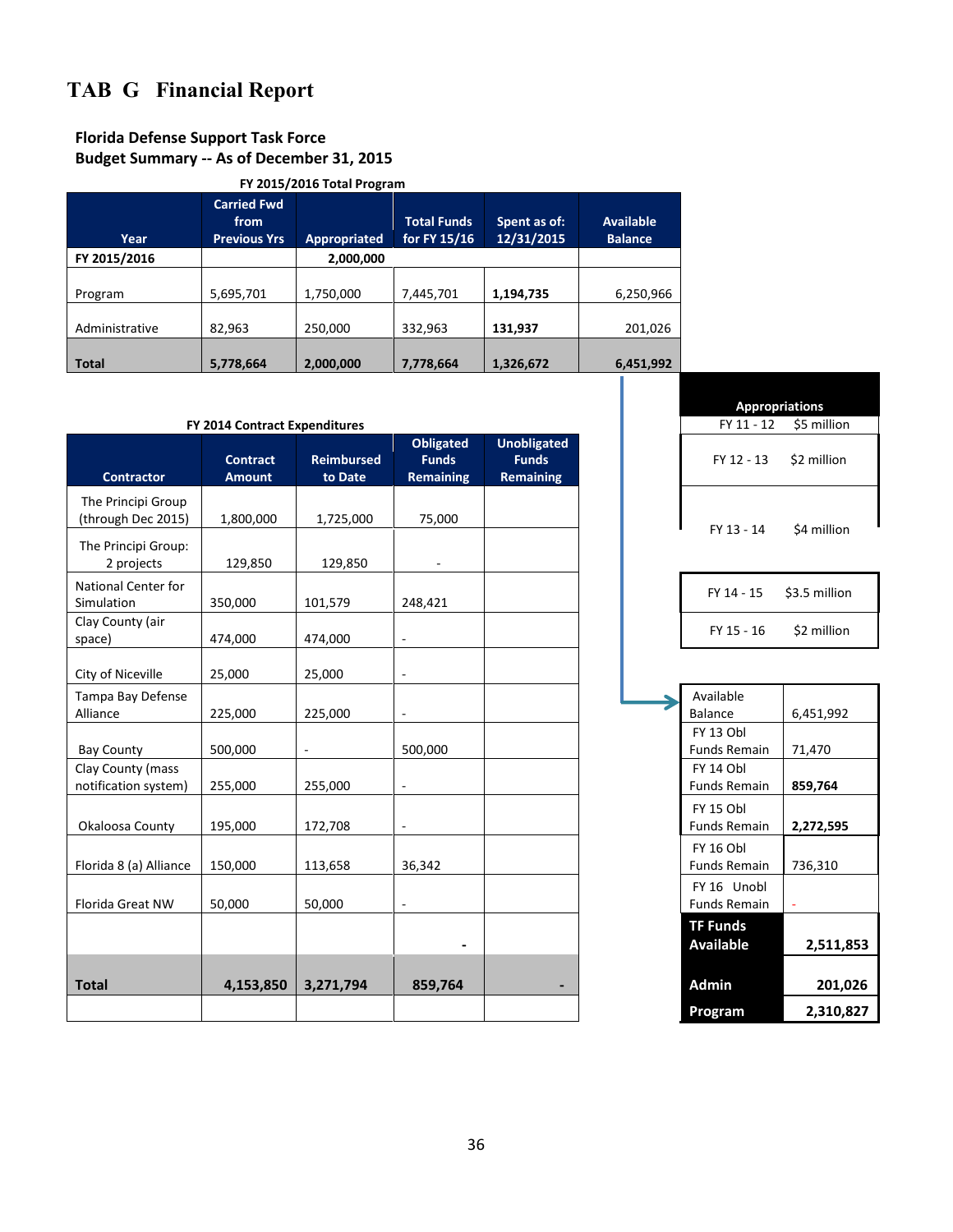#### **Florida Defense Support Task Force Budget Summary (cont.) --As of: December 31, 2015**

#### **FY 2015 Contract Expenditures**

| <b>Contractor</b>                                                    | <b>Contract</b><br><b>Amount</b> | <b>Reimburse</b><br>d to Date | <b>Obligated</b><br><b>Funds</b><br><b>Remaining</b> | <b>Unobliga</b><br>ted<br><b>Funds</b><br>Remainin<br>g |
|----------------------------------------------------------------------|----------------------------------|-------------------------------|------------------------------------------------------|---------------------------------------------------------|
| Santa Rosa<br>County                                                 | 20,654                           |                               | 20,654                                               |                                                         |
| Tampa Bay<br>Defense Alliance                                        | 150,000                          | 81,249                        | 68,751                                               |                                                         |
| Polk County                                                          | 500,000                          |                               | 500,000                                              |                                                         |
| Clay County<br>Development<br>Authority                              | 400,000                          |                               | 400,000                                              |                                                         |
| <b>National Center</b><br>for Simulation                             | 240,000                          |                               | 240,000                                              |                                                         |
| <b>EDC of Okaloosa</b><br>County                                     | 285,000                          | 144,996                       | 140,004                                              |                                                         |
| <b>Bay County</b>                                                    | 200,000                          | -                             | 200,000                                              |                                                         |
| Space Florida                                                        | 38,500                           |                               | 38,500                                               |                                                         |
| Florida 8 (a)<br>Alliance                                            | 100,000                          | 31,349                        | 68,651                                               |                                                         |
| Air Force Enlisted<br>Village                                        | 135,000                          | 135,000                       |                                                      |                                                         |
| Florida Great NW                                                     | 25,000                           | 25,000                        |                                                      |                                                         |
| <b>Career Source</b><br><b>Gulf Coast</b>                            | 150,000                          | 4,236                         | 145,764                                              |                                                         |
| University of<br>West Florida                                        | 350,000                          | 64,529                        | 285,471                                              |                                                         |
| City of Key West                                                     | 100,000                          |                               | 100,000                                              |                                                         |
| Workforce Florida<br>- Economic<br>Impact Study for<br>2016 Factbook | 81,000                           | 16,200                        | 64,800                                               |                                                         |
| <b>TOTAL</b>                                                         | 2,775,154                        | 502,559                       | 2,272,595                                            |                                                         |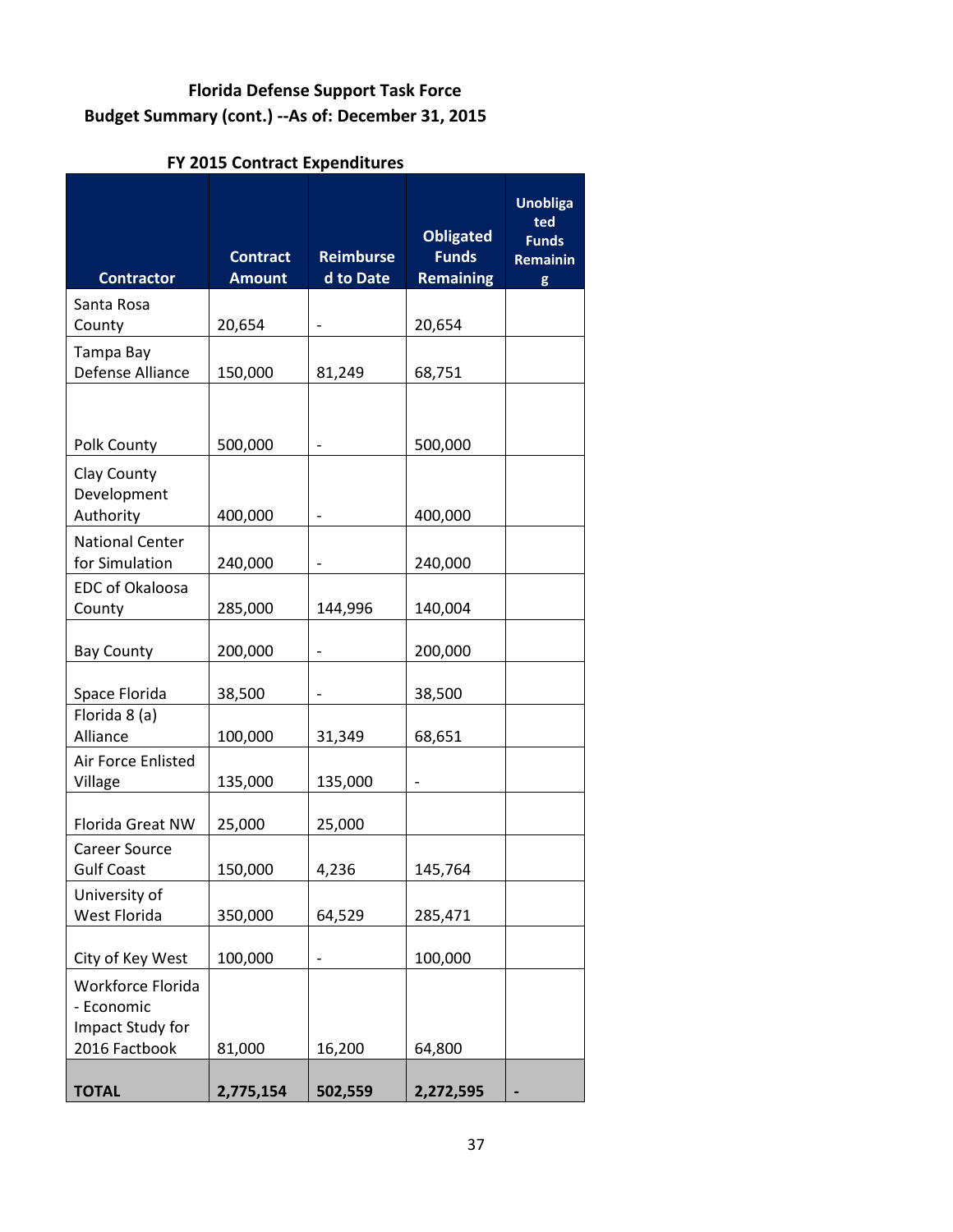#### **Florida Defense Support Task Force Budget Summary (cont.) -- As of: December 31, 2015**

#### **FY 2016 Contract Expenditures**

| <b>Contractor</b>                       | <b>Contract</b><br><b>Amount</b> | <b>Reimburse</b><br>d to Date | <b>Obligated</b><br><b>Funds</b><br><b>Remaining</b> | <b>Unobliga</b><br>ted<br><b>Funds</b><br><b>Remainin</b><br>g |
|-----------------------------------------|----------------------------------|-------------------------------|------------------------------------------------------|----------------------------------------------------------------|
|                                         |                                  |                               |                                                      |                                                                |
| <b>Bay County</b>                       | 120,000                          |                               | 120,000                                              |                                                                |
| Santa Rosa                              |                                  |                               |                                                      |                                                                |
| County                                  | 41,310                           |                               | 41,310                                               |                                                                |
| Clay County<br>Development<br>Authority | 400,000                          |                               | 400,000                                              |                                                                |
| Tampa Bay<br>Defense Alliance           | 175,000                          |                               | 175,000                                              |                                                                |
| Total                                   | 736,310                          |                               | 736,310                                              |                                                                |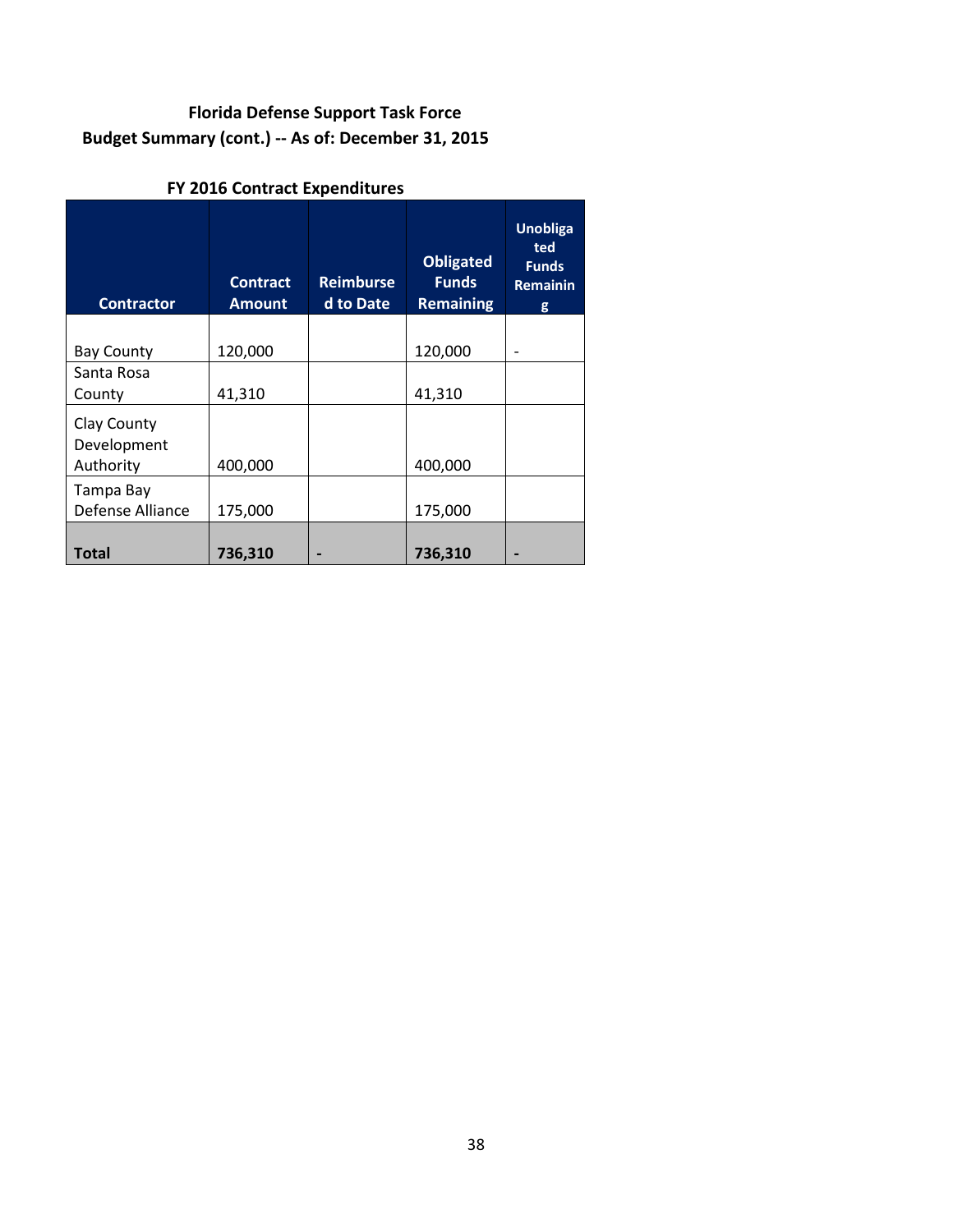#### **Approved Florida Defense Support Task Force FY 2015 – 2016 Budget**

|                                               | FY 2015/16   |
|-----------------------------------------------|--------------|
| Revenues                                      |              |
| Program                                       |              |
| <b>Revenues</b>                               |              |
| Program Appropriation                         | 1,750,000.00 |
| Carry-Forward Program                         | 555,846.00   |
| <b>Total Program Revenues</b>                 | 2,305,846.00 |
| <b>Administrative Revenues</b>                |              |
| Administrative Appropriation                  | 250,000.00   |
| Carry-Forward Administrative                  | 82,962.52    |
| <b>Total Administrative Revenues</b>          | 332,962.52   |
|                                               |              |
| <b>Expenses</b><br>Program<br><b>Expenses</b> |              |
| <sup>1</sup> Advocacy                         | 900,000.00   |
| <sup>2</sup> Defense Supply Chain Study       | 200,000.00   |
| Military-Friendly Guide 2016                  | 2,725.00     |
| Local Grant Program                           | 736,310.00   |
| <sup>3</sup> Reserve                          | 466,811.00   |
| <b>Total Program Expenses</b>                 | 2,305,846.00 |
|                                               |              |
| <b>Administrative Expenses</b>                |              |
| <b>Executive Director Contract</b>            | 84,000.00    |
| <sup>4</sup> Staff Salaries & Benefits        | 110,890.00   |
| <sup>5</sup> Task Force Meetings              | 55,110.00    |
| <b>Total Administrative Expenses</b>          | 250,000.00   |

Footnotes:

- 1 Existing 2-year advocacy contract with the Principi Group ends December 31, 2015. Budget is for 12 monthly payment of \$75,000.
- 2 Study requirement development underway.
- 3 Reserve is to ensure adequate funds available for out-of-cycle grants or other Base Realignment and Closure (BRAC) short-fused responses, or any adjustments directed at today's meeting. Staff will develop a reserve budget for future consideration.
- 4 Line for two salaried staff. (Grants Manager, Administrative Staff)
- 5 Line includes travel, venue expense, A/V contractor, and other meeting cost as required for approximately 8 meetings.
- 6 Approved by unanimous vote of the Florida Defense Support Task Force at a publicly-noticed meeting held on November 19, 2015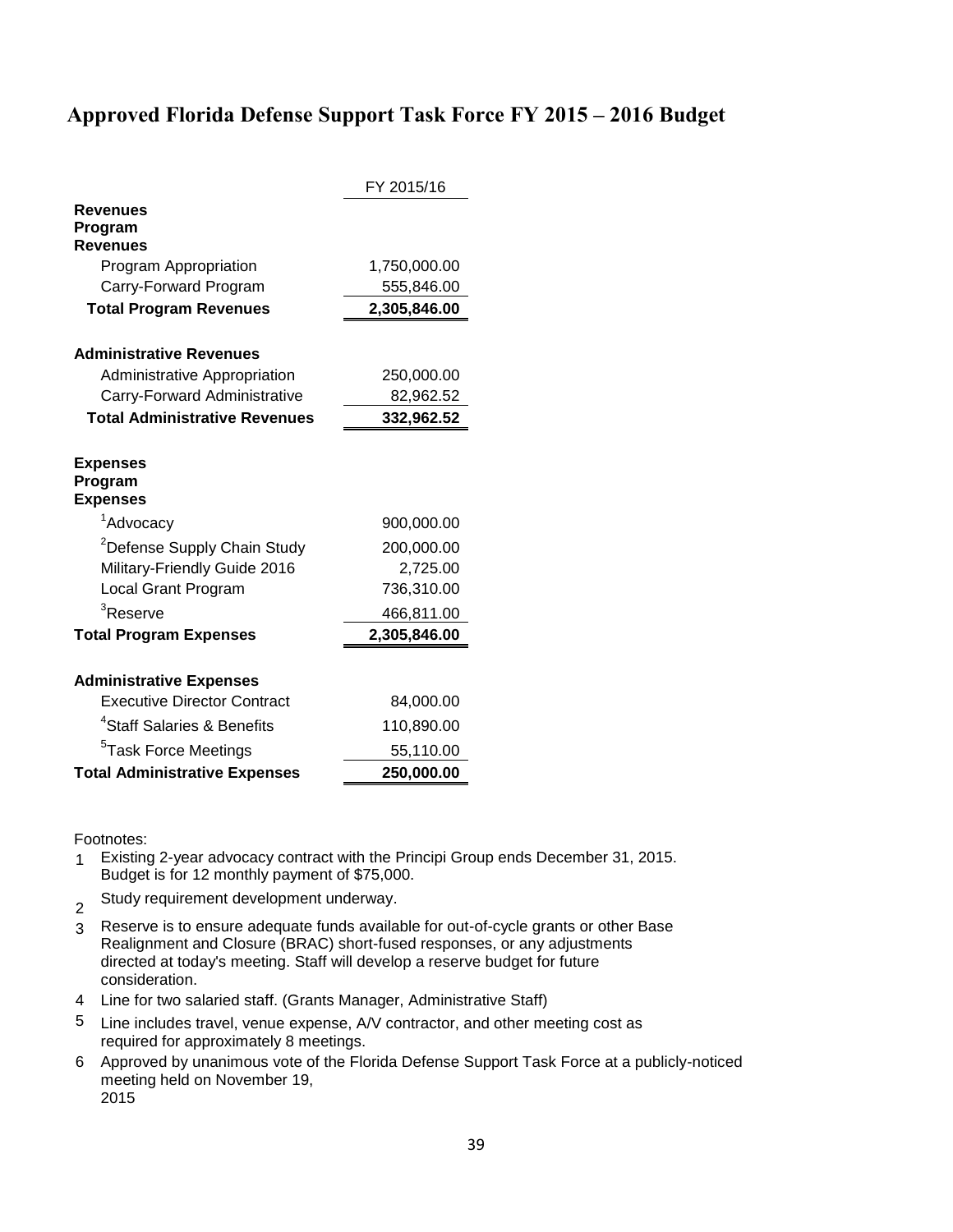#### **TAB H Summary of Progress of Task Force Grant Award Contracts**

## **Florida Defense Support Task Force Grant Program – Narrative Report**

Created in 2011 under Florida Statute 288.987, the Florida Defense Support Task Force (FDSTF) mission is to make recommendations to preserve and protect military installations, to support the state's position in research and development related to or arising out of military missions and contracting, and to improve the state's military-friendly environment for service members, military dependents, military retirees, and businesses that bring military and base-related jobs to the state.

Initiated in 2013, the Florida Defense Support Task force grant program provides grants to assist accomplishment of the mission of the Task Force. This narrative report provides quarterly updates on all open Task Force grants or contracts awarded in FY 12-13, FY 13-14, FY 14-15, and FY 15-16.

#### **Funding Request Summary -- As of: December 31, 2015 for Task Force Grant Activity**

Grant Closed Not **Fig. 2** Executed

#### **1. Florida Defense Support Task Force Grants FY 12-13**

| Grant#<br><b>End Date</b><br><b>Award Amount</b> | <b>Grantee</b>                                                                                                   | <b>Status/Progress</b>                                                                                 |
|--------------------------------------------------|------------------------------------------------------------------------------------------------------------------|--------------------------------------------------------------------------------------------------------|
| $13 - 02$<br>06/30/15<br>\$350,000               | (FY 12-13) National<br>Center for Simulation<br>(Orlando) - Threat<br>mitigation plan                            | Project completed as of 06/05/1.<br>\$0.15 reverted back to the Task Force control.<br>Grant closed.   |
| $13 - 03$<br>04/17/14<br>\$100,000               | (FY 12-13) Florida 8 A<br>Alliance - Support<br>veteran and defense small<br>businesses                          | Project completed as of 04/17/1.<br>\$300.56 reverted back to the Task Force control.<br>Grant closed. |
| $13 - 05$<br>03/31/15<br>\$500,000               | $(FY 12-13)$ Highlands<br>County - Acquire land or<br>easements to prevent<br>encroachment at Avon<br>Park Range | Project completed as of 04/14/15.<br>All grant funds expended.                                         |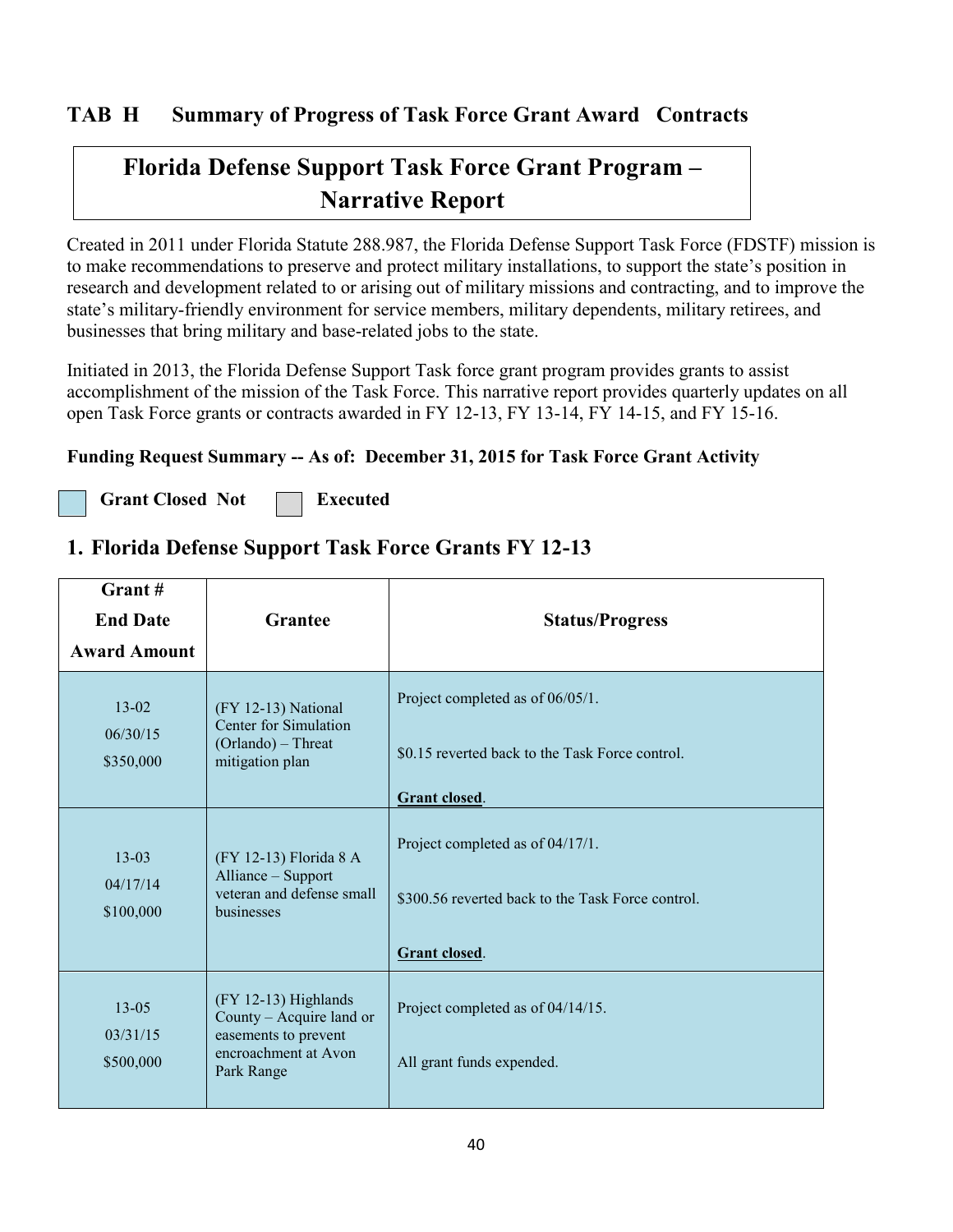|                       |                                                                                                  | <b>Grant closed.</b>                                                                                     |
|-----------------------|--------------------------------------------------------------------------------------------------|----------------------------------------------------------------------------------------------------------|
|                       |                                                                                                  |                                                                                                          |
|                       |                                                                                                  |                                                                                                          |
| $13 - 06$             | (FY 12-13) Santa Rosa<br>County - Build a fence to                                               | Project completed as of 04/07/14.                                                                        |
| 04/30/14<br>\$160,000 | separate NAS Whiting<br>Field from the Whiting<br><b>Aviation Park.</b>                          | \$30,600 reverted back to the Task Force control.                                                        |
|                       |                                                                                                  | Grant closed.                                                                                            |
| $13 - 07$             | (FY 12-13) Tampa Bay<br>Defense Alliance                                                         | Project completed as of 01/31/15.                                                                        |
| 01/31/15<br>\$130,000 | (TBDA)-Establish<br>cohesive organization                                                        | \$769.37 reverted back to the Task Force control.                                                        |
|                       |                                                                                                  | Grant closed.                                                                                            |
| $13 - 08$<br>06/23/14 | (FY 12-13) The Andrews<br>Institute - Provide<br>treatment for special<br>operations wounded     | Completed treatment for 50 wounded warriors for an average of 5<br>weeks per participant as of 12/31/13. |
| \$225,000             | warriors                                                                                         | All grant funds expended.                                                                                |
|                       |                                                                                                  | Grant closed.                                                                                            |
| $13 - 10$             | (FY 12-13) City of<br>Jacksonville Military<br>Affairs, Veterans and<br><b>Disabled Services</b> | Project completed as of 5/11/15.                                                                         |
| 05/11/15<br>\$200,000 | Department - Creation of<br>a support maritime<br>research and development                       | \$28,474.23 reverted back to the Task Force control.                                                     |
|                       | capability at NS Mayport                                                                         | Grant closed.                                                                                            |
| $13 - 11$             | (FY 12-13) City of<br>Jacksonville Military<br>Affairs, Veterans and<br><b>Disabled Services</b> | Project completed as of 11/07/14.                                                                        |
| 12/11/14              | Department - Creation of<br>new explosives disposal                                              | \$318.00 reverted back to the Task Force control.                                                        |
| \$250,000             | proficiency training range<br>bunker on Jacksonville<br>Air Guard Base                           | Grant closed.                                                                                            |
|                       |                                                                                                  |                                                                                                          |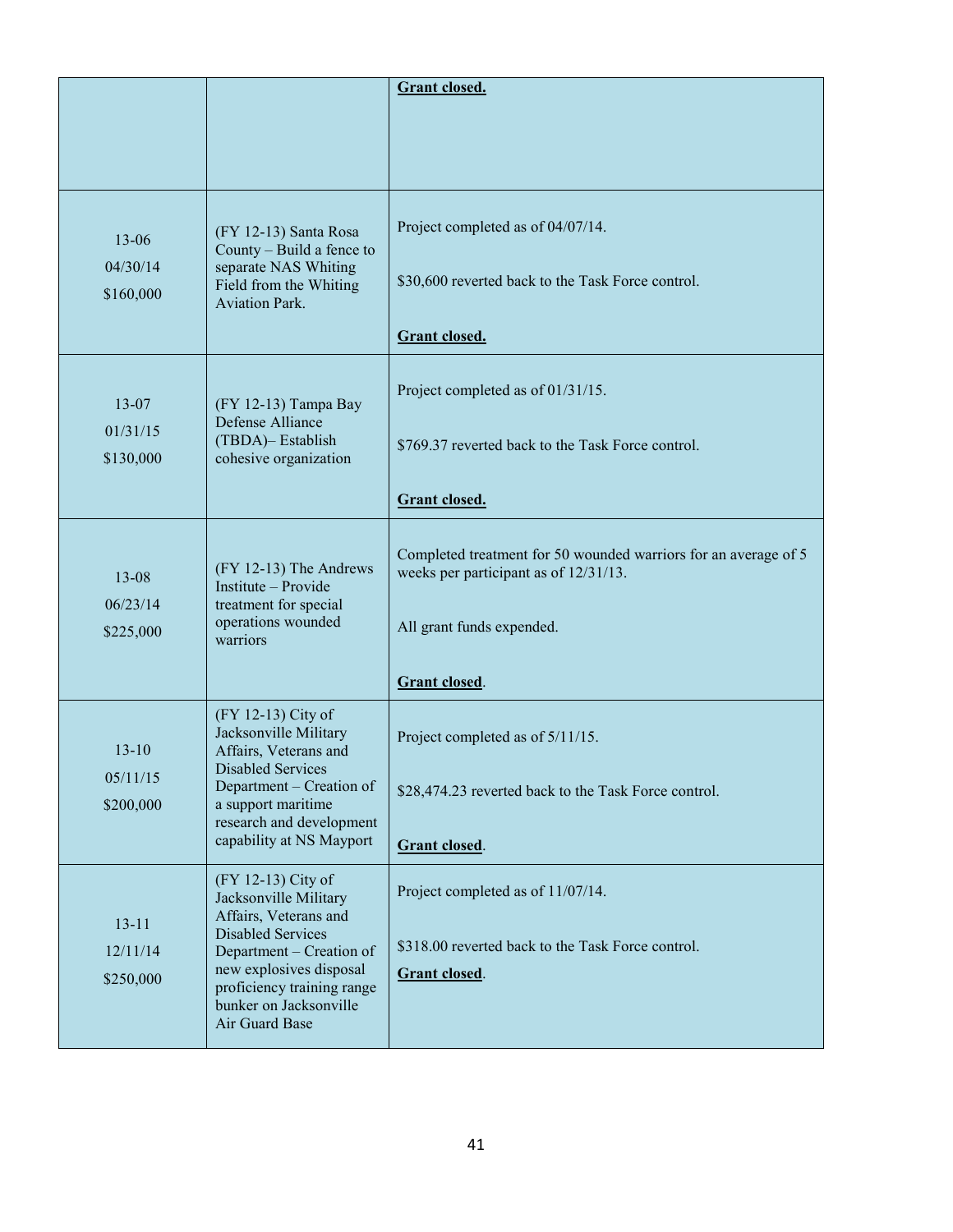| Grant#<br><b>End Date</b><br><b>Award Amount</b> | <b>Grantee</b>                                                                                                                                   | <b>Status/Progress</b>                                                                                                         |
|--------------------------------------------------|--------------------------------------------------------------------------------------------------------------------------------------------------|--------------------------------------------------------------------------------------------------------------------------------|
| $14 - 02$<br>7/31/15<br>\$474,000                | (FY 13-14) Clay County<br>Development Authority -<br>Camp Blanding Joint<br>Training Center (CBJTC)<br>- Airspace Control<br>System              | Project completed as of 7/31/15.<br>All grant funds expended.<br><b>Grant closed.</b>                                          |
| $14-03$<br>03/12/15<br>\$255,000                 | (FY 13-14) Clay County<br>Development Authority -<br>Camp Blanding Joint<br>Training Center (CBJTC)<br>- Mass Warning and<br>Notification System | The installation of mass notification system was completed on<br>07/08/14.<br>All grant funds expended.<br><b>Grant closed</b> |
| $14 - 04$<br>01/23/15<br>\$25,000                | (FY 13-14) City of<br>Niceville $-$<br>Implementation of 2009<br>Eglin AFB Joint Land<br>Use Study (JLUS)<br>Recommendations                     | Project completed as of 03/19/15.<br>All grant funds expended.<br>Grant closed.                                                |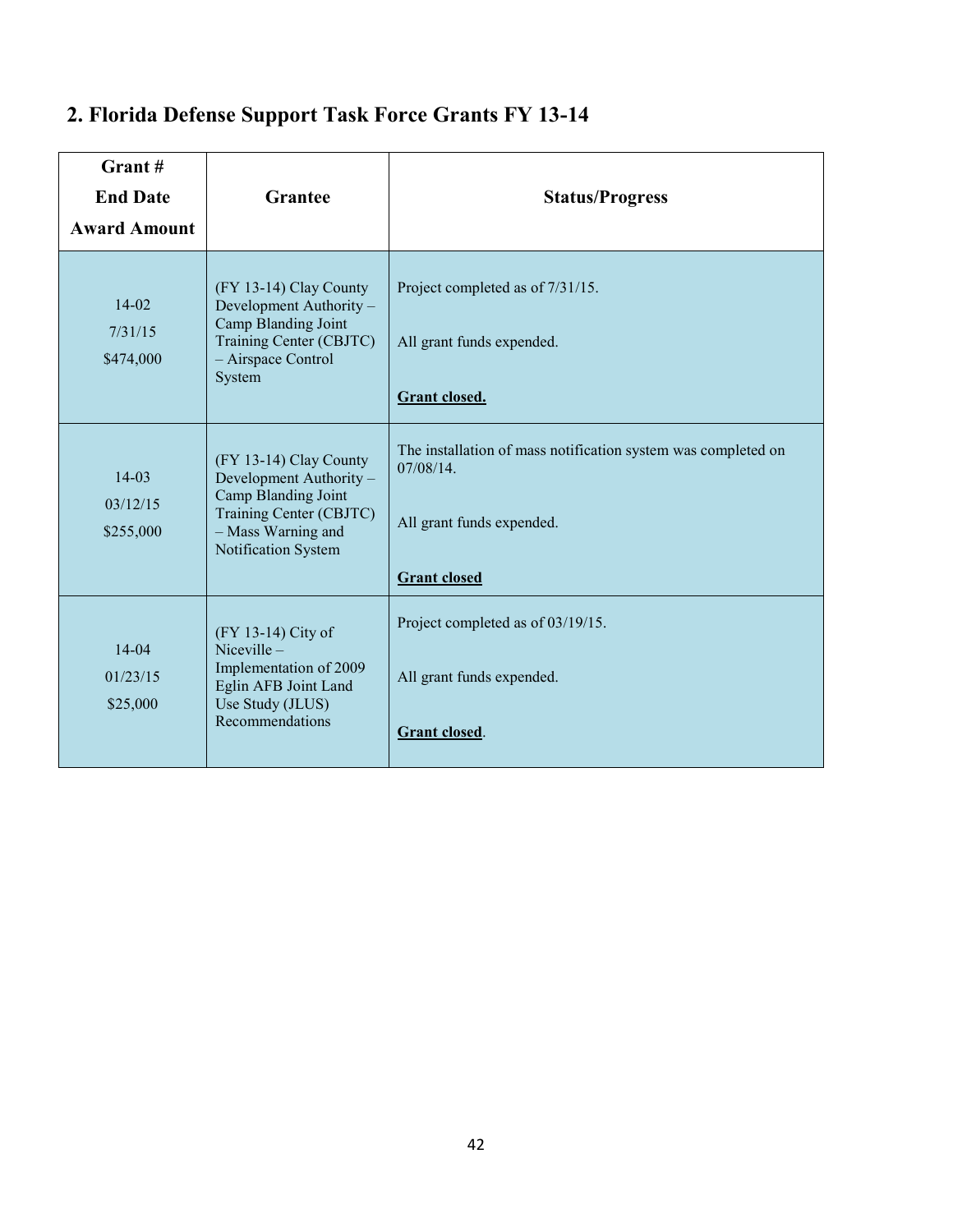| $14 - 05$<br>06/30/16<br>\$500,000 | $(FY 13-14)$ Economic<br>Development Alliance of<br>Bay County (BayEDA) -<br>LambdaRail Expansion<br>Project                             | Delay in expending funds because they are currently in the process<br>of identifying potential match funding sources required for the<br>implementation of the LambdaRail. The Bay Technology<br>Initiative (BTI) has applied for Bay County RESTORE Act<br>funding to request funding for implementation of the project, to<br>supplement the FDSTF funding. BTI stakeholders are encouraged<br>that this project was ranked first by the Bay County RESTORE<br>committee when presented to the Bay County Commission in<br>June.<br>The Bay County Commission is in the process of evaluating<br>project prioritization and seeking supplemental funding for<br>projects included in the list. Bay County is not planning to submit<br>the RESTORE grant application to the U.S. Treasury, which<br>administers RESTORE funding, until Fall 2015, therefore, BTI<br>may not hear the results of this until late 2015/early 2016. As a<br>result, Bay EDA will be requesting a second contract extension.<br>The Economic Development Alliance of Bay County's request to<br>extend the $01/13/14$ end date of this contract was approved with a<br>new end date of June 30, 2016. |
|------------------------------------|------------------------------------------------------------------------------------------------------------------------------------------|-------------------------------------------------------------------------------------------------------------------------------------------------------------------------------------------------------------------------------------------------------------------------------------------------------------------------------------------------------------------------------------------------------------------------------------------------------------------------------------------------------------------------------------------------------------------------------------------------------------------------------------------------------------------------------------------------------------------------------------------------------------------------------------------------------------------------------------------------------------------------------------------------------------------------------------------------------------------------------------------------------------------------------------------------------------------------------------------------------------------------------------------------------------------------------------|
| 14-06<br>12/31/15<br>\$350,000     | (FY 13-14) National<br>Center for Simulation -<br>Threat mitigation plan                                                                 | Negotiations are completed on the acquisition of the first office<br>building. The Metro Orlando Defense Task Force (MODTF)<br>anticipates once this property is acquired options for acquisition of<br>additional office space will become much clearer as land and<br>property owners in the Research Park see the community is<br>serious about moving their Federal Government tenants out of<br>high priced commercial office space.<br>The National Center for Simulation's request to extend the<br>04/01/14 end date of this contract was approved with a new end<br>date of December 31, 2015.                                                                                                                                                                                                                                                                                                                                                                                                                                                                                                                                                                             |
| 14-08<br>05/31/15<br>\$225,000     | (FY 13-14) Tampa Bay<br>Defense Alliance -<br>Develop a strategic<br>campaign championing<br>MacDill AFB                                 | Project completed as of 05/31/15.<br>\$1,357.95 reverted back to the Task Force control.<br>Grant closed.                                                                                                                                                                                                                                                                                                                                                                                                                                                                                                                                                                                                                                                                                                                                                                                                                                                                                                                                                                                                                                                                           |
| 14-09<br>5/31/15<br>\$150,000      | (FY 13-14) Florida 8 A<br>Alliance - Support<br>veteran and defense small<br>businesses                                                  | In the process of reviewing final report documents to close out<br>grant.                                                                                                                                                                                                                                                                                                                                                                                                                                                                                                                                                                                                                                                                                                                                                                                                                                                                                                                                                                                                                                                                                                           |
| $14 - 10$<br>05/30/15<br>\$195,000 | $(FY 13-14)$ Economic<br>Development Council of<br>Okaloosa County - Tri-<br><b>County Community</b><br>Partnership Initiative<br>(TCPI) | Project completed as of 05/30/15.<br>\$22,291.54 reverted back to the Task Force control.<br>Grant closed.                                                                                                                                                                                                                                                                                                                                                                                                                                                                                                                                                                                                                                                                                                                                                                                                                                                                                                                                                                                                                                                                          |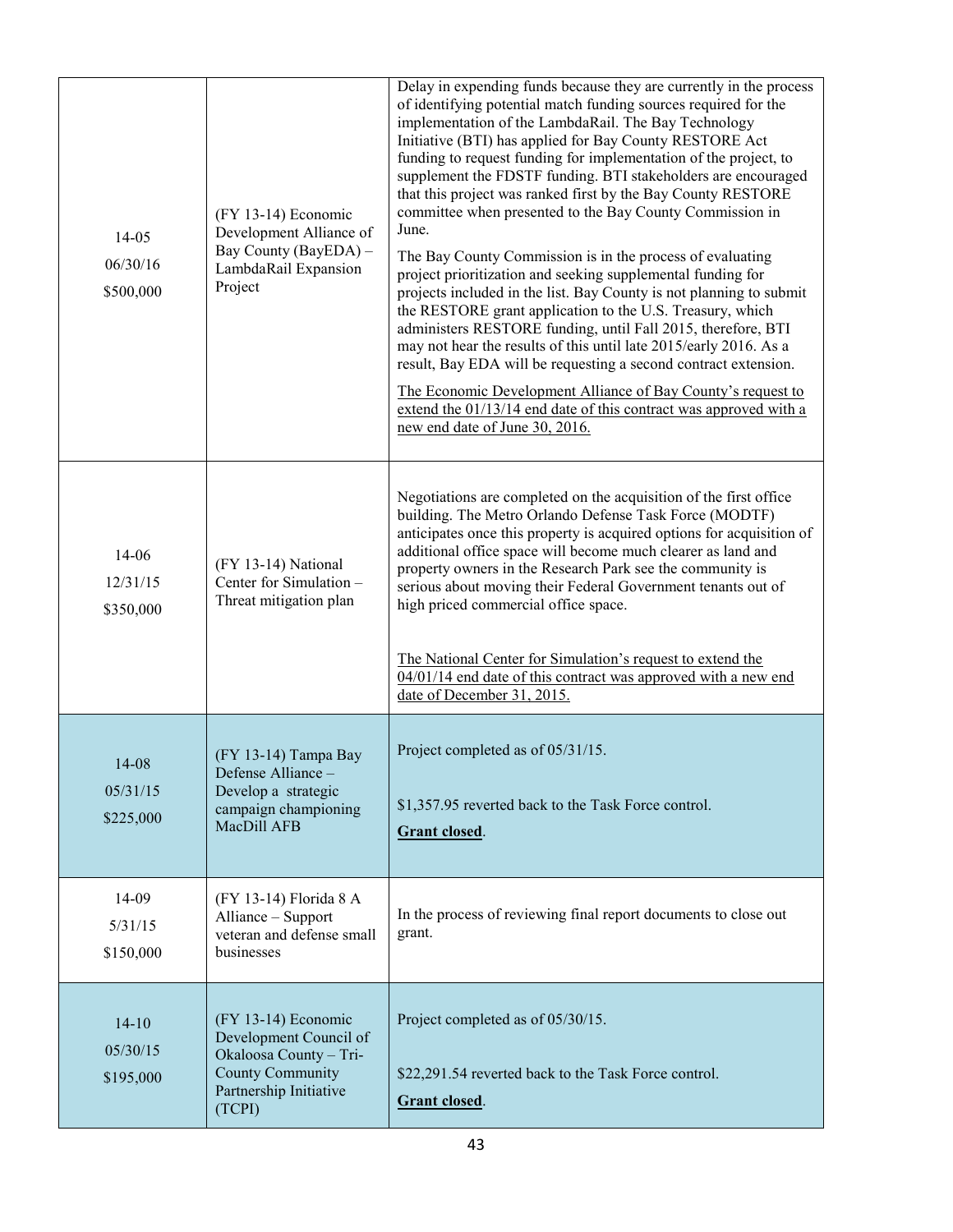| $14 - 11$<br>04/24/15<br>\$50,000 | (FY 13-14) Florida's<br>Great Northwest - Five<br><b>County Marketing</b><br>Diversification Plan | Project completed as of 03/19/15.<br>\$0.04 reverted back to the Task Force control.<br>Grant closed. |
|-----------------------------------|---------------------------------------------------------------------------------------------------|-------------------------------------------------------------------------------------------------------|

# **3. Florida Defense Support Task Force Grants FY 14-15**

| Grant#<br><b>End Date</b><br><b>Award Amount</b> | Grantee                                                                                                                                                                                   | <b>Status/Progress</b>                                                                                                                                                                                                                                                                                                                                                                                                                                                                                                                                                                                                                                                                                                                                                    |
|--------------------------------------------------|-------------------------------------------------------------------------------------------------------------------------------------------------------------------------------------------|---------------------------------------------------------------------------------------------------------------------------------------------------------------------------------------------------------------------------------------------------------------------------------------------------------------------------------------------------------------------------------------------------------------------------------------------------------------------------------------------------------------------------------------------------------------------------------------------------------------------------------------------------------------------------------------------------------------------------------------------------------------------------|
| $15 - 01$<br>04/06/16<br>\$400,000               | (FY 14-15) Clay County<br>Development Authority -<br>Purchase of 159 acres<br>adjacent to Camp<br>Blanding to provide<br>buffer from incompatible<br>land development and<br>encroachment | Land purchase negotiated and agreements have been reached. Due<br>to land purchase exceeding appraised value, the Suwanee River<br>Management District will not be taking ownership of the property;<br>however, they are conducting the purchase as planned. The Clay<br>County Board of County Commissioners will be taking ownership<br>of the property and the negotiated contract will be between the<br>Clay County BCC and the property owner. Environmental due<br>diligence is being conducted on the subject property. The contract<br>is pending signature. A closing date has not yet been set.<br>The Clay County Development Authority's request to extend the<br>$01/7/16$ end date of this contract was approved with a new end<br>date of April 6, 2016. |
| $15-02$<br>01/23/16<br>\$150,000                 | (FY 14-15) Tampa Bay<br>Defense Alliance -<br>Execute strategic plan<br>(MacDill 2025) to<br>champion MacDill AFB                                                                         | Held Board of Directors meeting during this period. Held two<br>follow-up meetings regarding the engagement strategy to build<br>awareness and familiarity with influencers of MacDill capabilities.<br>The My MacDill Community Pride Campaign is now averaging<br>over 3.1 million impressions per month through the efforts of the<br>Tampa International Airport.                                                                                                                                                                                                                                                                                                                                                                                                     |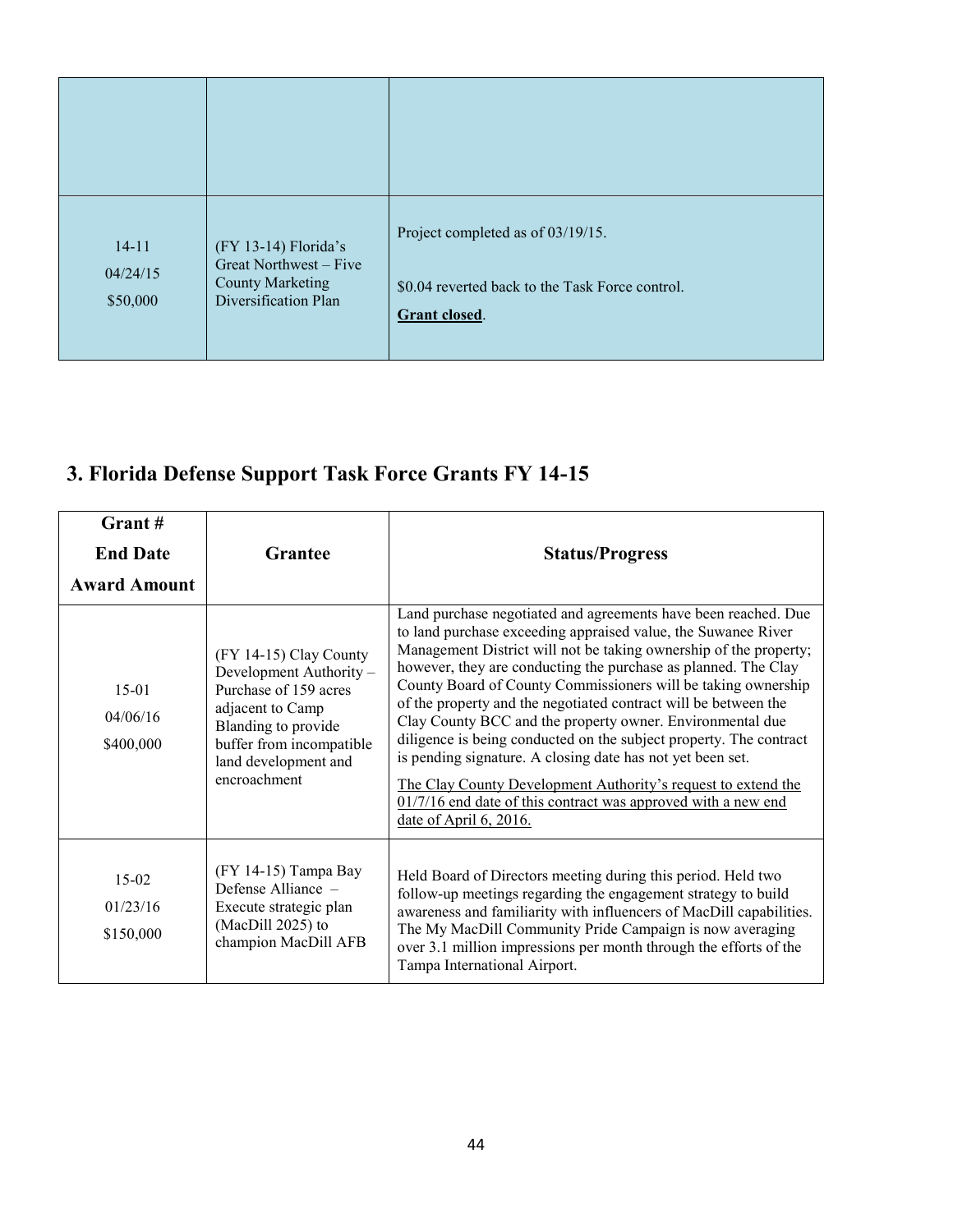| $15-03$<br>08/31/16<br>\$350,000   | (FY 14-15) University of<br>West Florida - Implement<br>program to identify and<br>train military and veterans<br>in information technology<br>and cybersecurity skills                                | Completed the report, From Workforce Analysis to Program<br>Completion, to fine-tune the complement of Information<br>Technology and Cybersecurity-related programs and development<br>of collateral materials, marketing materials, and web presence.<br>Course design, development and implementation continue and<br>work should be completed in early Spring semester, 2016.<br>The University of West Florida's request to extend the 01/0716<br>end date of this contract was approved with a new end date of<br>August 31, 2016.                                                                                                                                                                                                            |
|------------------------------------|--------------------------------------------------------------------------------------------------------------------------------------------------------------------------------------------------------|----------------------------------------------------------------------------------------------------------------------------------------------------------------------------------------------------------------------------------------------------------------------------------------------------------------------------------------------------------------------------------------------------------------------------------------------------------------------------------------------------------------------------------------------------------------------------------------------------------------------------------------------------------------------------------------------------------------------------------------------------|
| $15 - 04$<br>06/30/16<br>\$240,000 | (FY 14-15) National<br>Center for Simulation -<br>Implement strategic plan<br>to retain Team Orlando<br>and address office space<br>shortage                                                           | Negotiations are completed on the acquisition of the first office<br>building. The Metro Orlando Defense Task Force (MODTF)<br>anticipates once this property is acquired options for acquisition of<br>additional office space will become much clearer as land and<br>property owners in the Research Park see the community is<br>serious about moving their Federal Government tenants out of<br>high priced commercial office space.<br>The MODTF estimates they will close out DTF 14-06 and begin<br>obligating funds from DTF 15-04 once the acquisition has been<br>completed.<br>The National Center for Simulation's request to extend the<br>$01/0716$ end date of this contract was approved with a new end<br>date of June 30, 2016. |
| $15 - 05$<br>01/23/16<br>\$285,000 | $(FY 14-15)$ Economic<br>Development Council of<br>Okaloosa County -<br>Continued development<br>of public-private<br>partnerships to improve<br>the military value of Eglin<br>AFB and Hurlburt Field | Multiple stakeholders' meetings and planning sessions have been<br>conducted during this quarter including a regional workshop held<br>on August 25 <sup>th</sup> , 2015. Environmental site assessment and building<br>layout for the Advanced Technology Center (AETC) continues to<br>move forward.                                                                                                                                                                                                                                                                                                                                                                                                                                             |
| $15 - 06$<br>02/16/16<br>\$25,000  | (FY 14-15) Florida's<br>Great Northwest-<br>Implement marketing<br>program to aerospace and<br>defense industries to bring<br>veterans jobs to NW<br>Florida                                           | Project completed as of 11/23/15.<br>All grant funds expended.<br>Grant closed.                                                                                                                                                                                                                                                                                                                                                                                                                                                                                                                                                                                                                                                                    |
| 15-07<br>02/16/16<br>\$20,654      | (FY 14-15) Santa Rosa<br>County $-$ Site clearing to<br>improve force protection<br>at NAS Whiting Field                                                                                               | Bid for carwash demolition was awarded. Contract issued on<br>August 20 and project started on September 25, 2015.                                                                                                                                                                                                                                                                                                                                                                                                                                                                                                                                                                                                                                 |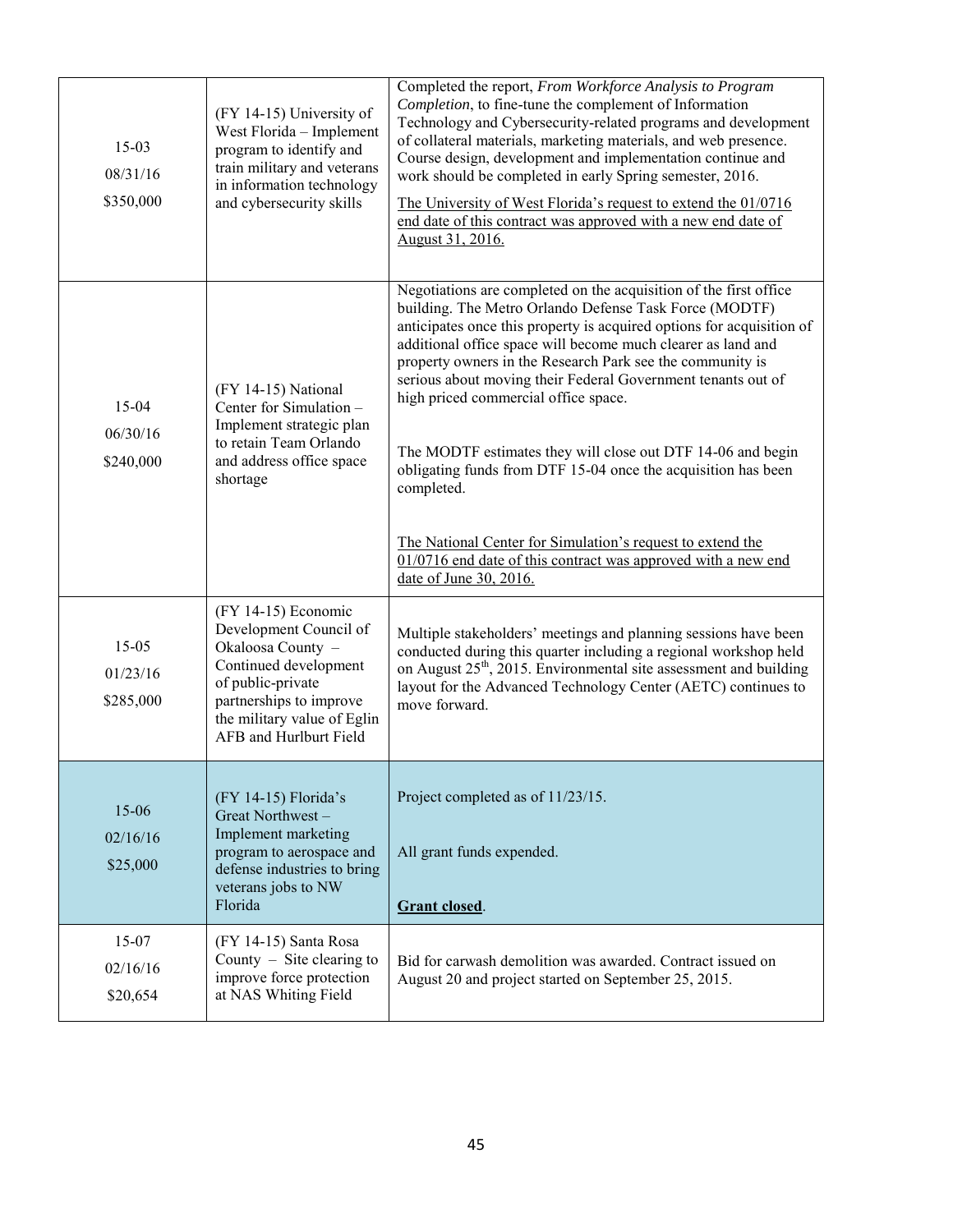| $15 - 08$<br>02/24/16<br>\$100,000 | (FY 14-15) Florida 8 (a)<br>Alliance - Develop<br>defense industry and<br>veteran owned small<br>business growth and job<br>creation                                    | Provided two workshops around the state. Conducted a workshop<br>out at Ft. Walton Beach with Eglin AFB Small Business<br>Representative in August 2015. Held a workshop in Jacksonville,<br>FL with the U.S. Army Corps of Engineers, Jacksonville District<br>in September 2015. Started planning and marketing for the<br>October 2015 Workshop in Orlando, FL.                |
|------------------------------------|-------------------------------------------------------------------------------------------------------------------------------------------------------------------------|-----------------------------------------------------------------------------------------------------------------------------------------------------------------------------------------------------------------------------------------------------------------------------------------------------------------------------------------------------------------------------------|
| 15-09<br>02/24/16<br>\$150,000     | (FY 14-15) Career Source<br>Gulf Coast - Provide<br>meaningful employment<br>and training services to<br>transitioning military<br>members                              | The military reemployment initiative continues to make steady<br>progress. Continued development of the online survey for the<br>Transition Assistance Program (TAP) workshop. Officials at<br>Tyndall AFB were successfully able to pull the military personnel<br>data.                                                                                                         |
| $15-10$<br>02/24/16<br>\$200,000   | $(FY 14-15)$ Bay County -<br><b>Expand Bay County</b><br><b>Intelligent Transportation</b><br>System to synchronize<br>traffic lights on access<br>roads to Tyndall AFB | The design / build bid for the Dynamic Message Sign (DMS)<br>opened at \$245,000. The Florida Department of Transportation<br>(FDOT) will provide the balance of the funding above the<br>\$200,000 FDSTF award. A design and construction contract was<br>approved by the Bay County Commission on 4 August 2015 and<br>the project is scheduled to be complete by January 2016. |
| $15 - 11$<br>03/16/17<br>\$100,000 | (FY 14-15) City of Key<br>West - Road Access via<br><b>Truman Waterfront Park</b>                                                                                       | City has provided Navy with cost and estimate for construction<br>between a new security and the existing outer mole roadway<br>associated with the Entry Control Point. Awaiting mole pier's<br>response for direction to proceed.                                                                                                                                               |
| $15 - 12$<br>03/15/16<br>\$135,000 | $(FY 14-15)$ Air Force<br>Enlisted Village-<br>Provide assistance in<br>construction of veterans<br>housing in Ft. Walton<br>Beach area                                 | Project completed as of 05/29/15.<br>All grant funds expended.<br><b>Grant closed.</b>                                                                                                                                                                                                                                                                                            |
| $15-13$<br>05/15/16<br>\$38,500    | (FY 14-15) Space Florida<br>- Implement Unmanned<br>Aerial Systems (UAS)<br>component to emergency<br>response exercise at<br>Camp Blanding                             | No activity to date.                                                                                                                                                                                                                                                                                                                                                              |
| $15 - 14$<br>04/20/17<br>\$500,000 | (FY 14-15) Polk County -<br>Protect Avon Park Range<br>from incompatible land<br>use through acquisition of<br>land or specific property<br>rights                      | Meetings with property owners and appraisals initiated under a<br>separate Defense Grant may be used toward this project. No<br>activity performed for this FDSTF grant.                                                                                                                                                                                                          |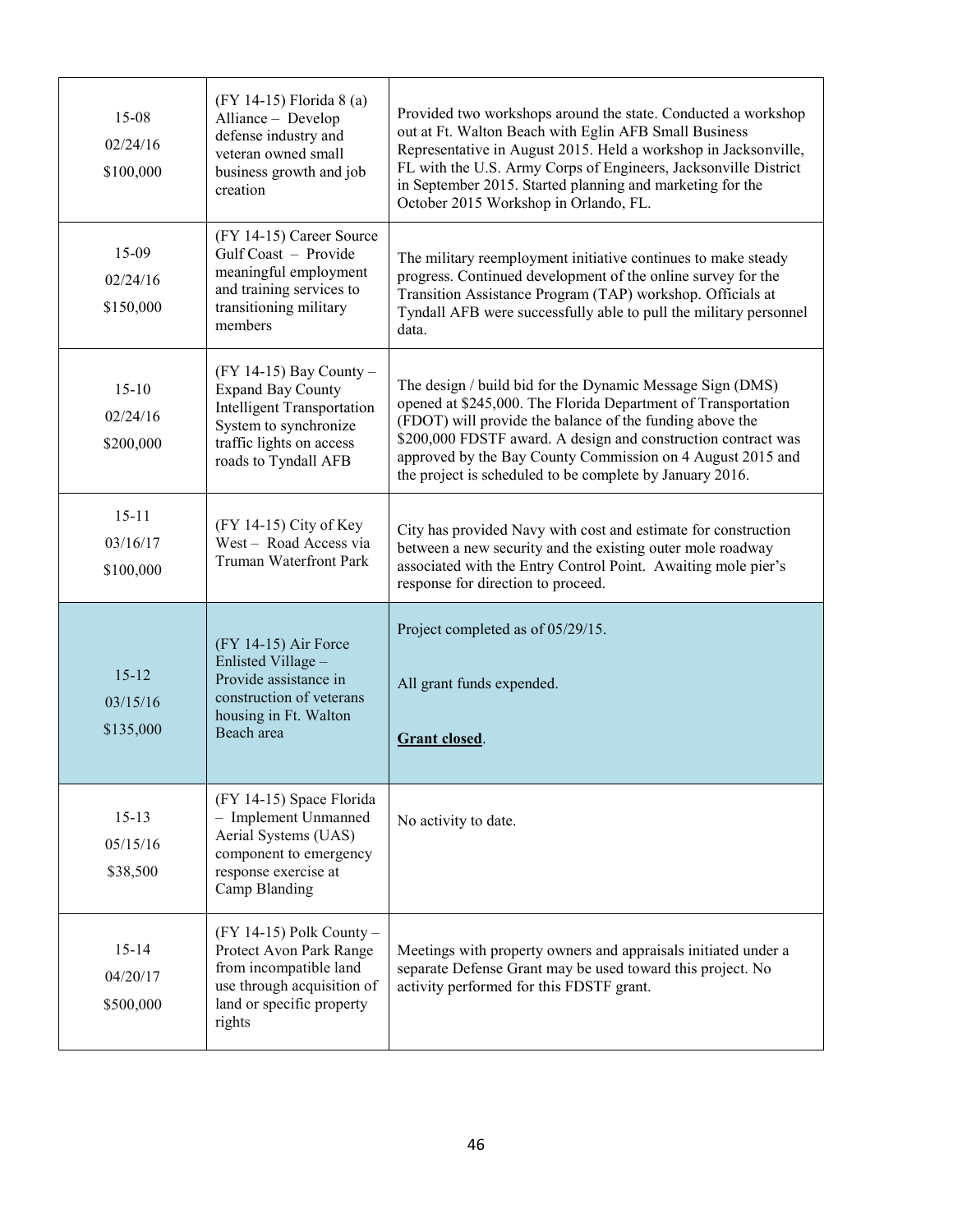| $16-01$<br>08/13/16<br>\$400,000   | (FY 14-15) Clay County<br>Development Authority -<br>Purchase 410 acres<br>adjacent to Camp<br>Blanding to buffer from<br>incompatibility<br>development and<br>encroachment | Additional matching funds were acquired thus providing the<br>opportunity to purchase not only the 420 acres that were originally<br>applied for in this grant, but an additional 1,590 acres using<br>matching funds. Purchase was negotiated and contracts were<br>executed. Land was acquired by Suwanee River Water<br>Management District.                                                                                        |
|------------------------------------|------------------------------------------------------------------------------------------------------------------------------------------------------------------------------|----------------------------------------------------------------------------------------------------------------------------------------------------------------------------------------------------------------------------------------------------------------------------------------------------------------------------------------------------------------------------------------------------------------------------------------|
| $16 - 02$<br>08/13/16<br>\$175,000 | (FY 14-15) Tampa Bay<br>Defense Alliance -<br>Execute MacDill 2025                                                                                                           | Held Board of Directors meeting during this period. Held two<br>follow-up meetings regarding the engagement strategy to build<br>awareness and familiarity with influencers of MacDill capabilities.<br>The My MacDill Community Pride Campaign is now averaging<br>over 3.1 million impressions per month through the efforts of the<br>Tampa International Airport.<br>Requested initial disbursement of 43,750, 25% of grant award. |
| $16 - 03$<br>08/13/16<br>\$41,310  | (FY 14-15) Santa Rosa<br>County - Update 2003<br>Land Acquisition Study<br>and complete phased plan<br>to limit encroachment at<br>NSA Whiting Field                         | Contract executed on August 13, 2015. RFP for consulting<br>services approved on September 10, 2015.                                                                                                                                                                                                                                                                                                                                   |
| $16 - 04$<br>10/06/16<br>\$120,000 | (FY 15-16) Bay County<br>$(NSA PC)$ – Conduct<br>feasibility study of<br>dredging the turning basin<br>to allow safe transit for<br>larger Navy vessels                      | Grant executed. No activity to date.                                                                                                                                                                                                                                                                                                                                                                                                   |

# **4. Florida Defense Support Task Force Grants FY 15-16**

Point of Contact: Camila Hornung, Grants Coordinator, Florida Defense Support Task Force E:chornung@eflorida.com, T: (850) 878-4578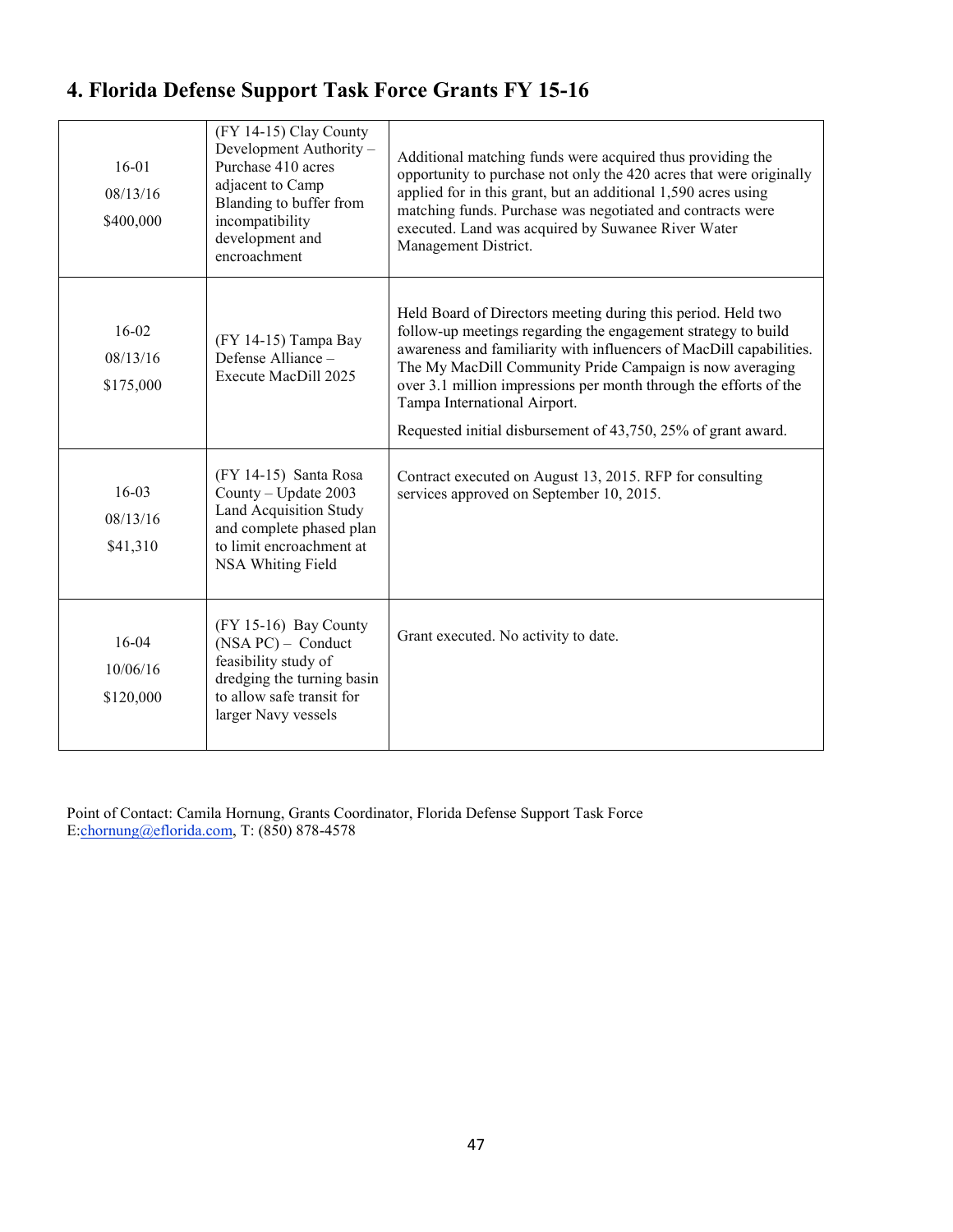# **Florida Economic Development Program Evaluations – Year 3**

**R E P O R T N O . 1 5 - 1 1** 

**N o v e m b e r 201 5**

*Office of Program Policy Analysis and Government Accountability*

# **Summary**

With numerous major military installations, Florida's defense activities and spending are significant sources of employment and revenues for state and local governments. To protect these assets and help ensure that the bases and host communities are in a competitive position during periods of downsizing and realignment, the Legislature established a variety of military and defense programs.

The primary goals of Florida's military and defense programs are to ensure that the state's installations remain open and attract new military missions and to limit development around bases that could impact military operations. These goals are accomplished through grant programs, federal and state-level advocacy efforts, and non-conservation land purchases.

- During the three-year review period, military and defense grant programs awarded \$11.6 million in funding to support 78 projects; just over \$3 million of the funds were expended during this time.
- Advocacy for Florida's military bases and defense communities is provided via professional services contracts, including a \$1.8 million contract with the Principi Group to develop a communication and coordination strategy to preserve and grow the state's military missions and installations and a \$1.6 million contract with the Spectrum Group to conduct a detailed analysis of the state's military installations.
- The Legislature appropriated \$7.5 million for the acquisition of three properties to serve as a buffer for military installations. These land purchases are pending due to negotiation delays.

OPPAGA found that grant recipients and other stakeholders were very satisfied with the grant programs' effectiveness in meeting installation needs. All of the grant recipients that OPPAGA interviewed reported that the grants had a positive or very positive impact on their efforts to protect their installations, and recipients stated that without grant funds projects would have been terminated or greatly reduced.

In addition, national studies and stakeholder feedback demonstrate that Florida's military and defense support efforts exceed those of other states with a large military presence. Florida has implemented 9 of 10 best practices identified as vital to support states' military and defense programs. Considering these best practices, Florida's overall military and defense efforts equal or exceed those of other states with a military presence, such as California, Georgia, North Carolina, Texas, Virginia, and Washington.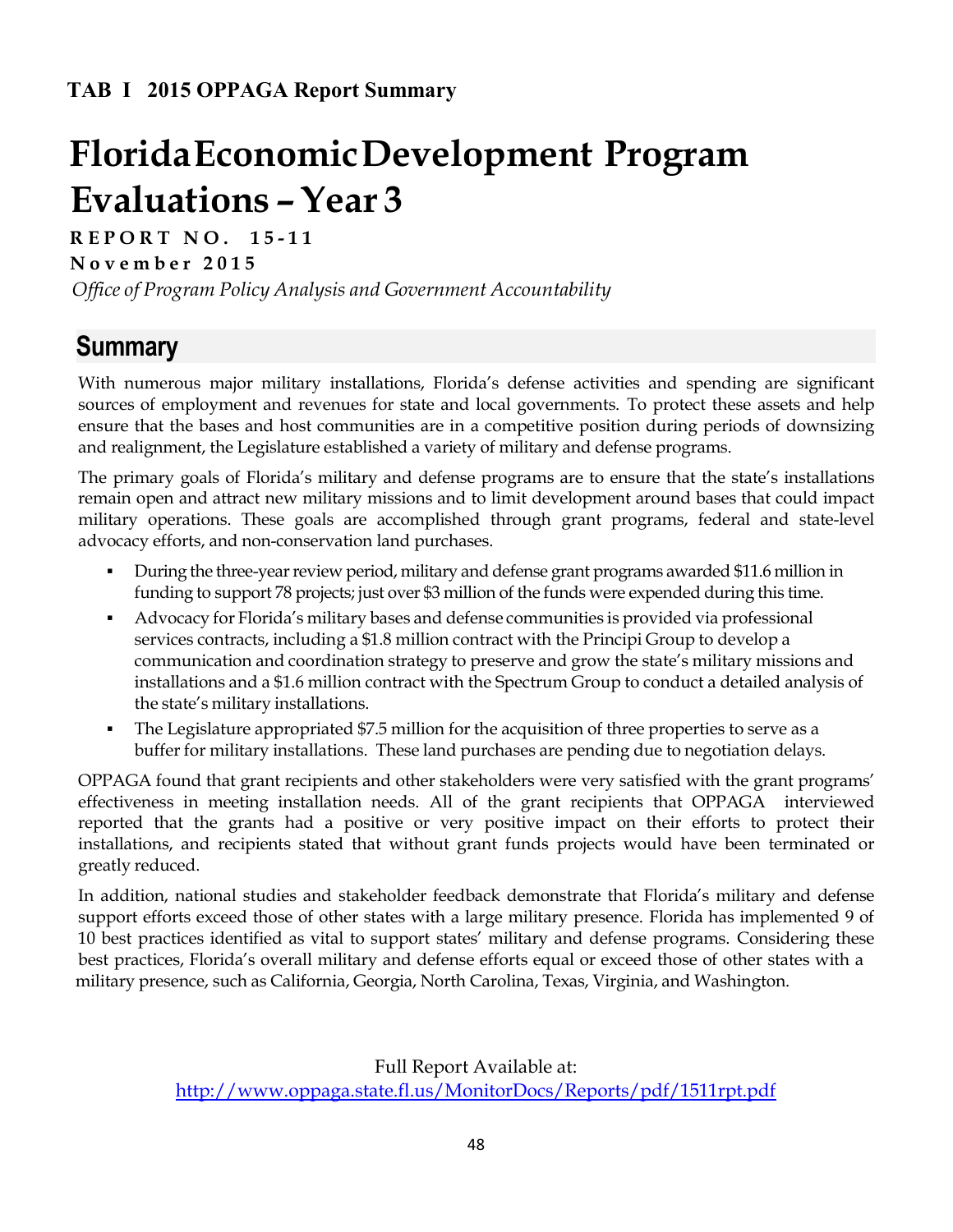## **TAB J 2015 Florida Defense Factbook**